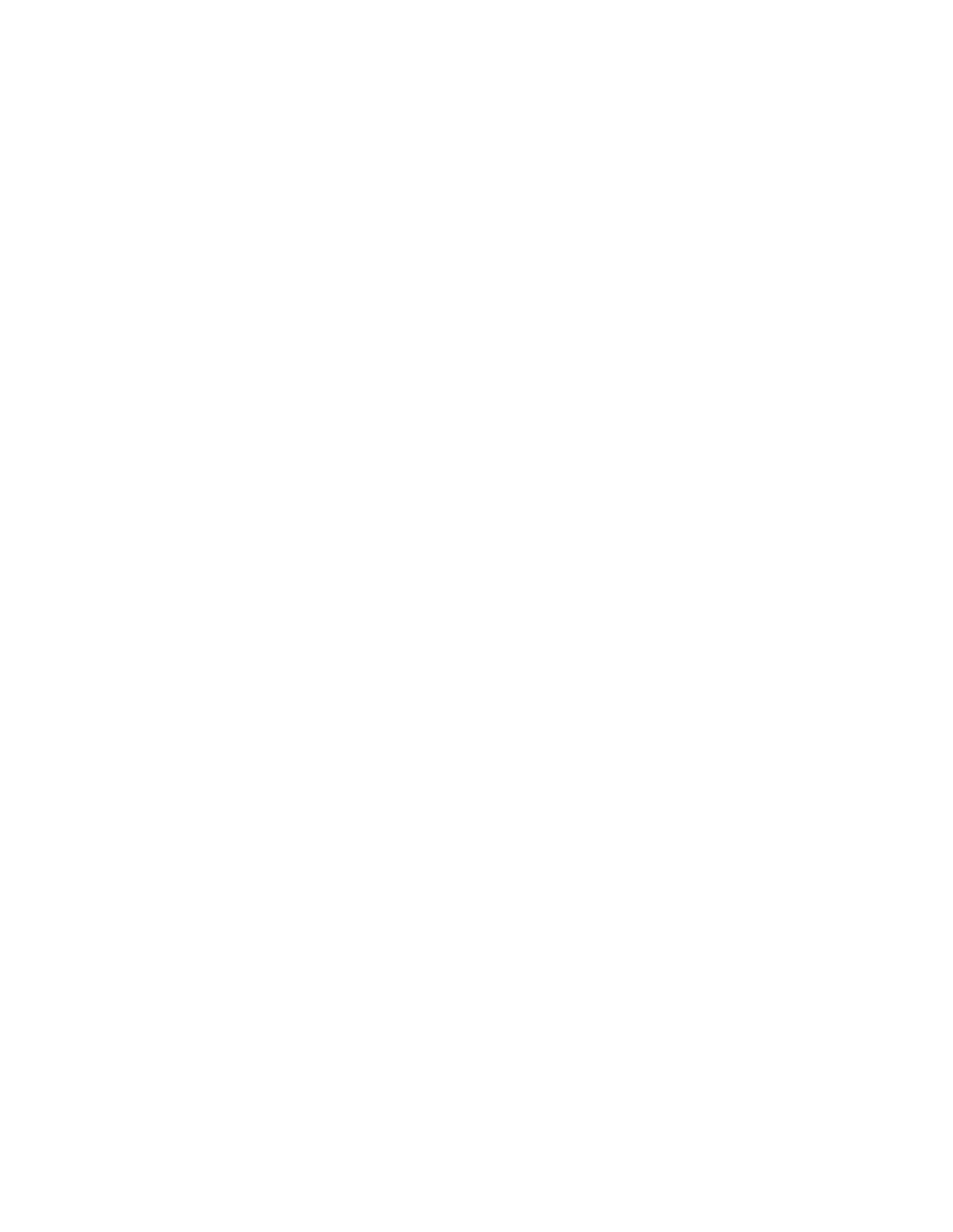## **Unaudited Interim Report and Financial Statements For the Financial Period Ended 31 January 2022**

| <b>TABLE OF CONTENTS</b>                                                    | <b>PAGE NO</b> |
|-----------------------------------------------------------------------------|----------------|
| (A) MANAGER'S REPORT                                                        | $\overline{2}$ |
| (B) TRUSTEE'S REPORT                                                        | 15             |
| (C) STATEMENT BY MANAGER                                                    | 16             |
| (D) FINANCIAL STATEMENTS                                                    |                |
| UNAUDITED STATEMENT OF FINANCIAL POSITION                                   | 17             |
| UNAUDITED STATEMENT OF COMPREHENSIVE INCOME                                 | 19             |
| UNAUDITED STATEMENT OF CHANGES IN NET ASSETS<br>ATTRIBUTABLE TO UNITHOLDERS | 21             |
| UNAUDITED STATEMENT OF CASH FLOWS                                           | 23             |
| NOTES TO THE UNAUDITED FINANCIAL STATEMENTS                                 | 24             |
| (E) CORPORATE INFORMATION                                                   | 56             |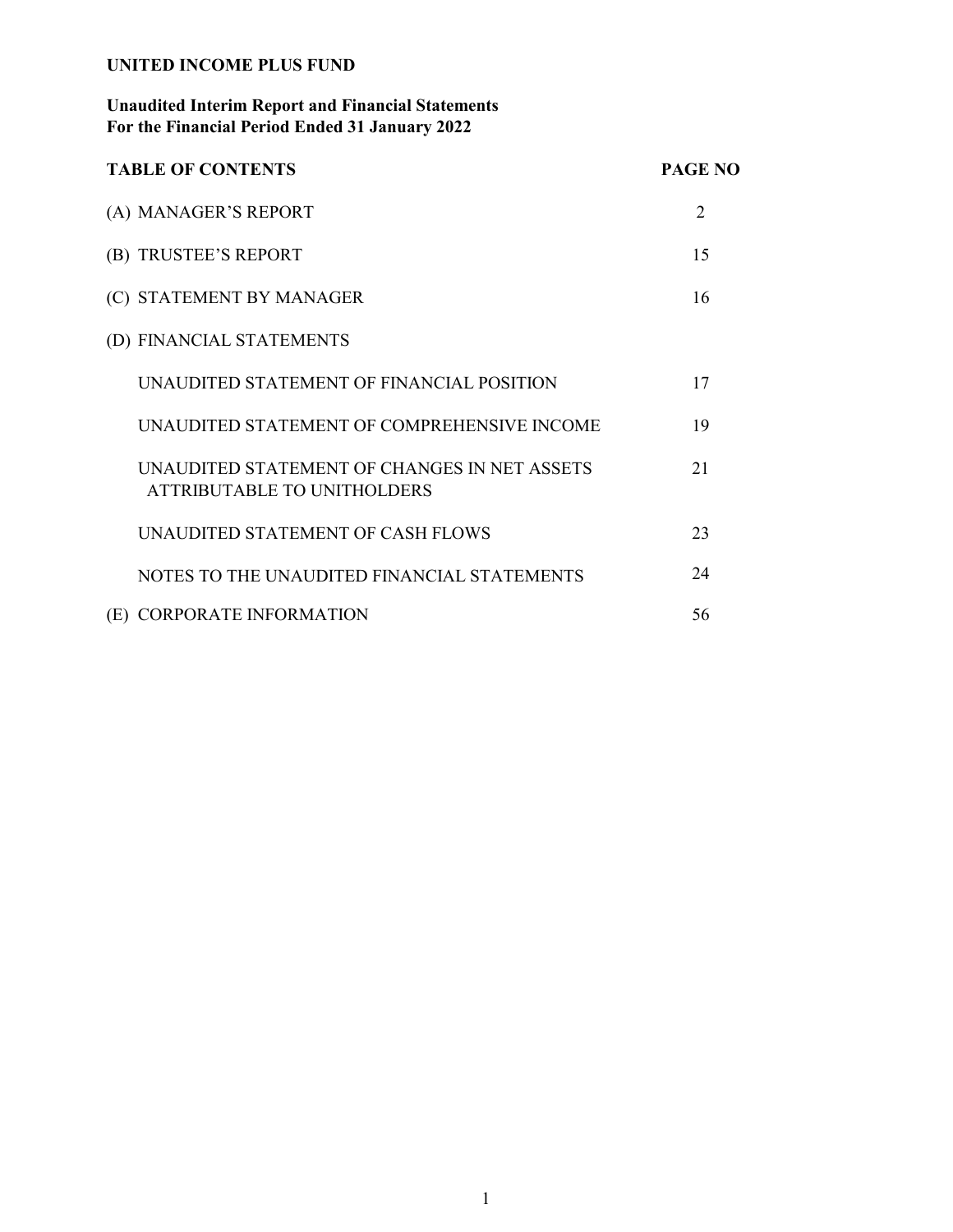## **(A) MANAGER'S REPORT**

Dear Unitholders,

We are pleased to present you the Manager's report and the unaudited accounts of United Income Plus Fund (the "Fund") for the financial period from 1 August 2021 to 31 January 2022.

## **(1) Key Data of the Fund**

| $\frac{1.1}{1.2}$<br>$\frac{1.3}{1.3}$ | <b>Fund name</b>           | United Income Plus Fund (the "Fund")                                               |                                                                               |                                                                                 |  |  |  |
|----------------------------------------|----------------------------|------------------------------------------------------------------------------------|-------------------------------------------------------------------------------|---------------------------------------------------------------------------------|--|--|--|
|                                        | <b>Fund category</b>       | Fixed Income                                                                       |                                                                               |                                                                                 |  |  |  |
|                                        | <b>Fund type</b>           | Income & Growth                                                                    |                                                                               |                                                                                 |  |  |  |
| 1.4                                    | <b>Investment</b>          |                                                                                    | The Fund seeks to provide investors with income and capital appreciation over |                                                                                 |  |  |  |
|                                        | objective                  |                                                                                    |                                                                               | the medium to long term by investing primarily in fixed income securities with  |  |  |  |
|                                        |                            |                                                                                    | the remaining investing in equities and equity-related securities.            |                                                                                 |  |  |  |
|                                        |                            |                                                                                    |                                                                               |                                                                                 |  |  |  |
| 1.5                                    | Performance                |                                                                                    |                                                                               | With effect from 13 August 2015, the performance benchmark of the Fund has      |  |  |  |
|                                        | benchmark                  | been changed as follows:                                                           |                                                                               |                                                                                 |  |  |  |
|                                        |                            |                                                                                    | · 70% 12 month fixed deposit rate by Malayan Banking Berhad;                  |                                                                                 |  |  |  |
|                                        |                            |                                                                                    | (available at www.maybank2u.com.my)                                           |                                                                                 |  |  |  |
|                                        |                            |                                                                                    | · 30% FTSE Bursa Malaysia Kuala Lumpur Composite Index ("FBM KLCI")           |                                                                                 |  |  |  |
|                                        |                            | (available at www.bursamalaysia.com)                                               |                                                                               |                                                                                 |  |  |  |
|                                        |                            |                                                                                    |                                                                               |                                                                                 |  |  |  |
|                                        |                            |                                                                                    | Prior to that, the performance benchmark of the Fund was:                     |                                                                                 |  |  |  |
|                                        |                            | • 35% Quantshop All MGS Index;                                                     |                                                                               |                                                                                 |  |  |  |
|                                        |                            | (available at www.quantshop.com)                                                   |                                                                               |                                                                                 |  |  |  |
|                                        |                            |                                                                                    | · 35% JP Morgan Asia Credit Investment Grade Index;                           |                                                                                 |  |  |  |
|                                        |                            | (available at www.jpmorgan.com)                                                    |                                                                               |                                                                                 |  |  |  |
|                                        |                            | • 15% FBM KLCI; and                                                                |                                                                               |                                                                                 |  |  |  |
|                                        |                            | (available at www.bursamalaysia.com)                                               |                                                                               |                                                                                 |  |  |  |
|                                        |                            | · 15% MSCI AC Asia Pacific ex Japan.                                               |                                                                               |                                                                                 |  |  |  |
|                                        |                            |                                                                                    | (available at www.msci.com)                                                   |                                                                                 |  |  |  |
| 1.6                                    | <b>Duration</b>            |                                                                                    |                                                                               | The Fund was launched on 9 February 2015 and shall exist for as long as it      |  |  |  |
|                                        |                            | appears to the Manager and Trustee that it is in the interests of the unit holders |                                                                               |                                                                                 |  |  |  |
|                                        |                            |                                                                                    |                                                                               | for it to continue. In some circumstances, the unit holders can resolve at a    |  |  |  |
|                                        |                            | meeting to terminate the Fund.                                                     |                                                                               |                                                                                 |  |  |  |
| 1.7                                    | <b>Distribution policy</b> |                                                                                    |                                                                               | Subject to the availability of income, distribution will be paid on a quarterly |  |  |  |
|                                        |                            |                                                                                    |                                                                               | basis. Distribution declared will be automatically reinvested into the Unit     |  |  |  |
|                                        |                            |                                                                                    | Holders' accounts in the form of additional Units in the Fund at no cost.     |                                                                                 |  |  |  |
| 1.8                                    | <b>Breakdown of unit</b>   |                                                                                    | Breakdown of unit holdings by size as at 31 January 2022 are as follows:      |                                                                                 |  |  |  |
|                                        | holdings by size           |                                                                                    |                                                                               |                                                                                 |  |  |  |
|                                        |                            | <b>MYR Class</b>                                                                   |                                                                               |                                                                                 |  |  |  |
|                                        |                            | <b>Size of holding</b>                                                             | No. of                                                                        | No. of units held                                                               |  |  |  |
|                                        |                            |                                                                                    | unit holders                                                                  |                                                                                 |  |  |  |
|                                        |                            | 5,000 and below                                                                    |                                                                               | 1,218.77                                                                        |  |  |  |
|                                        |                            | 5,001 to 10,000                                                                    | 3                                                                             | 24,375.24                                                                       |  |  |  |
|                                        |                            | 10,001 to 50,000                                                                   | 5                                                                             | 114,214.88                                                                      |  |  |  |
|                                        |                            | 50,001 to 500,000                                                                  | 6                                                                             | 1,193,376.11                                                                    |  |  |  |
|                                        |                            | 500,001 and above                                                                  | 8                                                                             | 128,548,080.87                                                                  |  |  |  |
|                                        |                            | <b>Total</b>                                                                       | 23                                                                            | 129,881,265.87                                                                  |  |  |  |
|                                        |                            |                                                                                    |                                                                               |                                                                                 |  |  |  |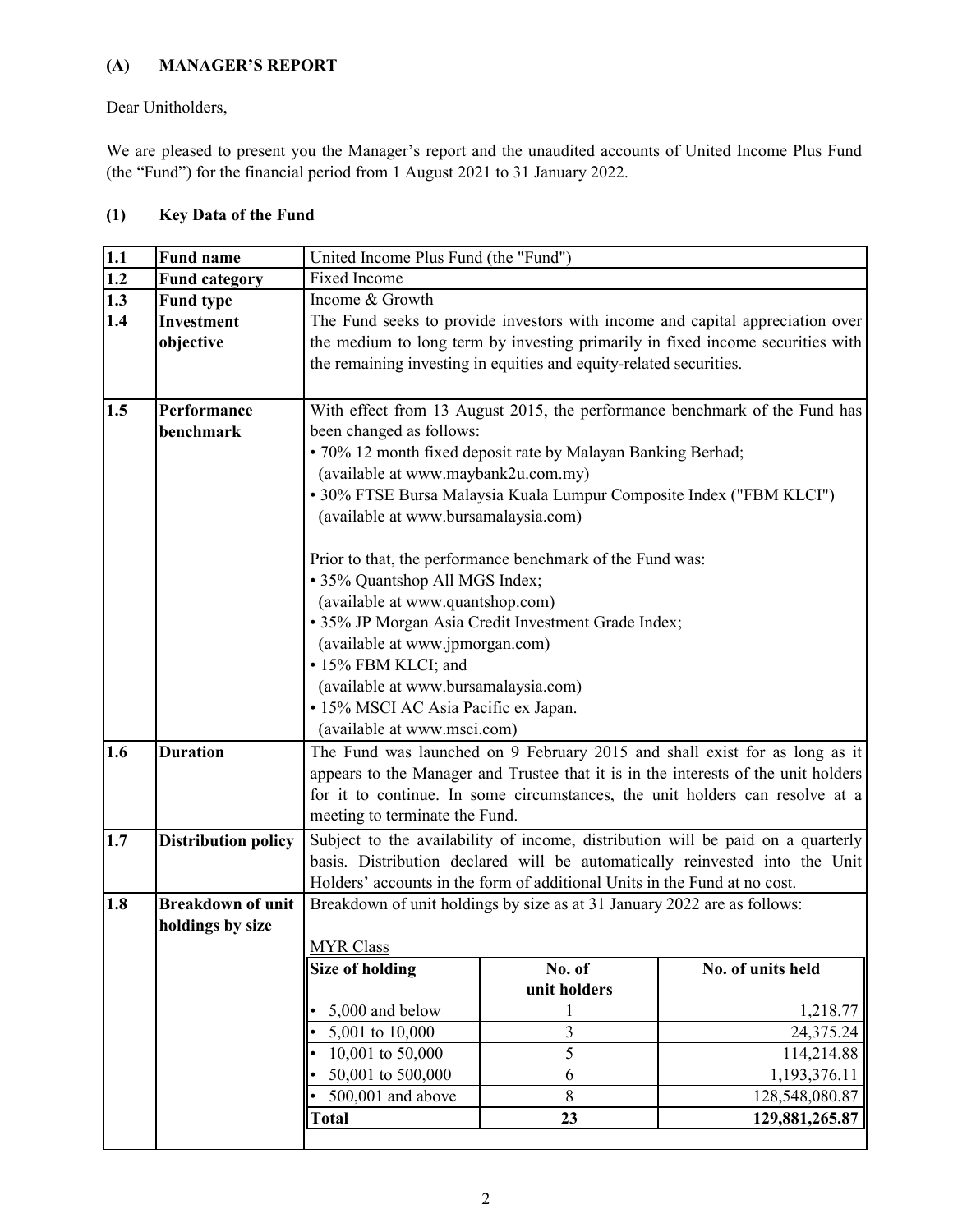| 1.8 | <b>Breakdown of unit</b> | <b>USD</b> hedged Class                           |                  |                   |
|-----|--------------------------|---------------------------------------------------|------------------|-------------------|
|     | holdings by size         | <b>Size of holding</b>                            | No. of           | No. of units held |
|     | (continued)              |                                                   | unit holders     |                   |
|     |                          | 5,000 and below                                   | $\boldsymbol{0}$ | 0.00              |
|     |                          | 5,001 to 10,000                                   | $\boldsymbol{0}$ | 0.00              |
|     |                          | 10,001 to 50,000                                  | $\overline{0}$   | 0.00              |
|     |                          | 50,001 to 500,000                                 | $\overline{2}$   | 285,399.59        |
|     |                          | 500,001 and above                                 | $\boldsymbol{0}$ | 0.00              |
|     |                          | <b>Total</b>                                      | $\overline{2}$   | 285,399.59        |
|     |                          | <b>SGD</b> hedged Class                           |                  |                   |
|     |                          | <b>Size of holding</b>                            | No. of           | No. of units held |
|     |                          |                                                   | unit holders     |                   |
|     |                          | 5,000 and below                                   |                  | 2,000.00          |
|     |                          | 5,001 to 10,000                                   | $\boldsymbol{0}$ | 0.00              |
|     |                          | 10,001 to 50,000                                  | $\boldsymbol{0}$ | 0.00              |
|     |                          | 50,001 to 500,000                                 | $\mathbf{1}$     | 197,420.90        |
|     |                          | 500,001 and above                                 | $\mathbf{1}$     | 627,878.90        |
|     |                          | <b>Total</b>                                      | $\mathbf{3}$     | 827,299.80        |
|     |                          | <b>AUD</b> hedged Class<br><b>Size of holding</b> | No. of           | No. of units held |
|     |                          |                                                   | unit holders     |                   |
|     |                          | 5,000 and below                                   | $\boldsymbol{0}$ | 0.00              |
|     |                          | 5,001 to 10,000                                   | $\boldsymbol{0}$ | 0.00              |
|     |                          | 10,001 to 50,000                                  | $\mathbf{1}$     | 35,998.70         |
|     |                          | $\overline{50,}001$ to $500,000$                  | 1                | 161,191.35        |
|     |                          | 500,001 and above                                 | $\boldsymbol{0}$ | 0.00              |
|     |                          | <b>Total</b>                                      | $\overline{2}$   | 197,190.05        |
|     |                          | <b>RMB</b> hedged Class                           |                  |                   |
|     |                          | <b>Size of holding</b>                            | No. of           | No. of units held |
|     |                          |                                                   | unit holders     |                   |
|     |                          | 5,000 and below                                   | 1                | 2,000.00          |
|     |                          | 5,001 to 10,000                                   | $\boldsymbol{0}$ | 0.00              |
|     |                          | $10,001$ to $50,000$                              | $\boldsymbol{0}$ | 0.00              |
|     |                          | 50,001 to 500,000                                 | $\boldsymbol{0}$ | 0.00              |
|     |                          | 500,001 and above                                 | $\boldsymbol{0}$ | 0.00              |
|     |                          | Total                                             | $\mathbf{1}$     | 2,000.00          |

# **(2) Performance Data of the Fund**

| 2.1 | <b>Portfolio</b><br>composition | Details of portfolio composition of the Fund for the financial years as at 31<br>January are as follows: |                                         |                                    |                             |
|-----|---------------------------------|----------------------------------------------------------------------------------------------------------|-----------------------------------------|------------------------------------|-----------------------------|
|     |                                 | Sectors, category of investments<br>& cash holdings                                                      | As at $31$ Jan<br>2022<br>$\frac{6}{6}$ | As at 31<br><b>Jan 2021</b><br>(%) | As at 31 Jan<br>2020<br>(%) |
|     |                                 | Consumer Products                                                                                        | 2.87                                    | 5.36                               | 4.98                        |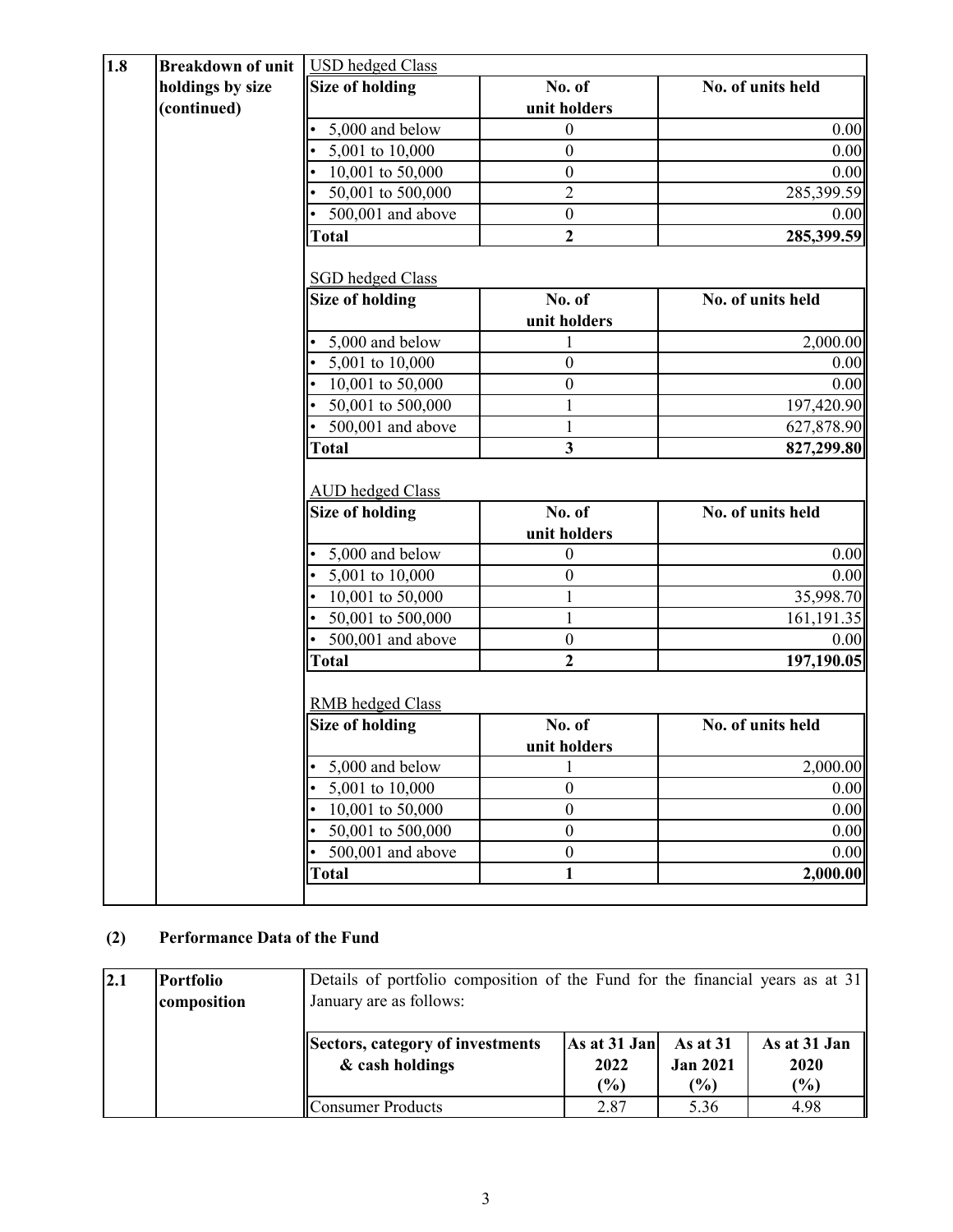| 2.1 | <b>Portfolio</b> | <b>CIS</b>                                                                      | 10.26      | 13.14                   | 9.23                             |
|-----|------------------|---------------------------------------------------------------------------------|------------|-------------------------|----------------------------------|
|     | composition      | Finance                                                                         | 13.71      | 32.77                   | 28.55                            |
|     | (continued)      | <b>Industrial Products</b>                                                      | 4.07       |                         |                                  |
|     |                  | Technology                                                                      | $-$        | --<br>6.41              | $\overline{\phantom{a}}$<br>2.61 |
|     |                  |                                                                                 |            |                         |                                  |
|     |                  | Trading/ Services                                                               | 12.77      | 11.39                   | 12.56                            |
|     |                  | <b>Telecommunication Services</b>                                               | 4.16       | 8.35                    | 6.76                             |
|     |                  | Infrastructure                                                                  | 4.21       | 8.27                    | 7.40                             |
|     |                  | <b>Health Care</b>                                                              | $-$        | $-$                     | 2.17                             |
|     |                  | Construction                                                                    | 1.36       | 1.32                    |                                  |
|     |                  | Properties                                                                      | 6.80       | 2.59                    | 1.49                             |
|     |                  | Materials                                                                       | 0.75       | 1.54                    | $\overline{\phantom{a}}$         |
|     |                  | Energy                                                                          | 4.74       | 3.87                    | $-$                              |
|     |                  | Utilities                                                                       |            |                         | 1.91                             |
|     |                  | Cash                                                                            | 34.29      | 4.99                    | 22.34                            |
|     |                  | <b>Total</b>                                                                    | 100.00     | 100.00                  | 100.00                           |
| 2.2 | Performance      | Performance details of the Fund for the financial years as at 31 January are as |            |                         |                                  |
|     | details          | follows:                                                                        | As at      | As at                   | As at                            |
|     |                  |                                                                                 |            | 31 Jan 2022 31 Jan 2021 | 31 Jan 2020                      |
|     |                  | Net Asset Value ("NAV") (RM)                                                    |            |                         |                                  |
|     |                  | - MYR Class                                                                     | 70,955,641 | 77,755,661              | 43,323,234                       |
|     |                  | - USD hedged Class                                                              | 586,126    |                         |                                  |
|     |                  | - SGD hedged Class                                                              | 1,253,967  |                         |                                  |
|     |                  | - AUD hedged Class                                                              | 287,443    |                         |                                  |
|     |                  | - RMB hedged Class                                                              | 641        |                         |                                  |
|     |                  | NAV per unit (RM)                                                               |            |                         |                                  |
|     |                  | - MYR Class                                                                     |            |                         |                                  |
|     |                  |                                                                                 | 0.5463     | 0.5670                  | 0.5482                           |
|     |                  | - USD hedged Class                                                              | 2.0537     |                         |                                  |
|     |                  | - SGD hedged Class                                                              | 1.5157     |                         |                                  |
|     |                  | - AUD hedged Class                                                              | 1.4577     |                         |                                  |
|     |                  | - RMB hedged Class                                                              | 0.3207     |                         |                                  |
|     |                  | NAV per unit in respective                                                      |            |                         |                                  |
|     |                  | currencies                                                                      |            |                         |                                  |
|     |                  | - MYR Class (MYR)                                                               | 0.5463     | 0.5670                  | 0.5482                           |
|     |                  | - USD hedged Class (USD)                                                        | 0.4908     |                         |                                  |
|     |                  | - SGD hedged Class (SGD)                                                        | 0.4900     |                         |                                  |
|     |                  | - AUD hedged Class (AUD)                                                        | 0.4943     |                         |                                  |
|     |                  | - RMB hedged Class (RMB)                                                        | 0.4888     |                         |                                  |
|     |                  | Units in circulation                                                            |            |                         |                                  |
|     |                  | - MYR Class                                                                     |            | 129,881,266 137,142,003 | 79,034,459                       |
|     |                  | - USD hedged Class                                                              | 285,400    |                         |                                  |
|     |                  | - SGD hedged Class                                                              | 827,300    |                         |                                  |
|     |                  | - AUD hedged Class                                                              | 197,190    |                         |                                  |
|     |                  | - RMB hedged Class                                                              | 2,000      |                         |                                  |
|     |                  | Highest NAV per unit in respective                                              |            |                         |                                  |
|     |                  | currencies                                                                      |            |                         |                                  |
|     |                  | - MYR Class (MYR)                                                               | 0.5687     | 0.5801                  | 0.5522                           |
|     |                  | - USD hedged Class (USD)                                                        | 0.5014     |                         |                                  |
|     |                  | - SGD hedged Class (SGD)                                                        | 0.5015     |                         |                                  |
|     |                  | - AUD hedged Class (AUD)                                                        | 0.5032     |                         |                                  |
|     |                  |                                                                                 |            |                         |                                  |
|     |                  | - RMB hedged Class (RMB)                                                        | 0.5022     |                         |                                  |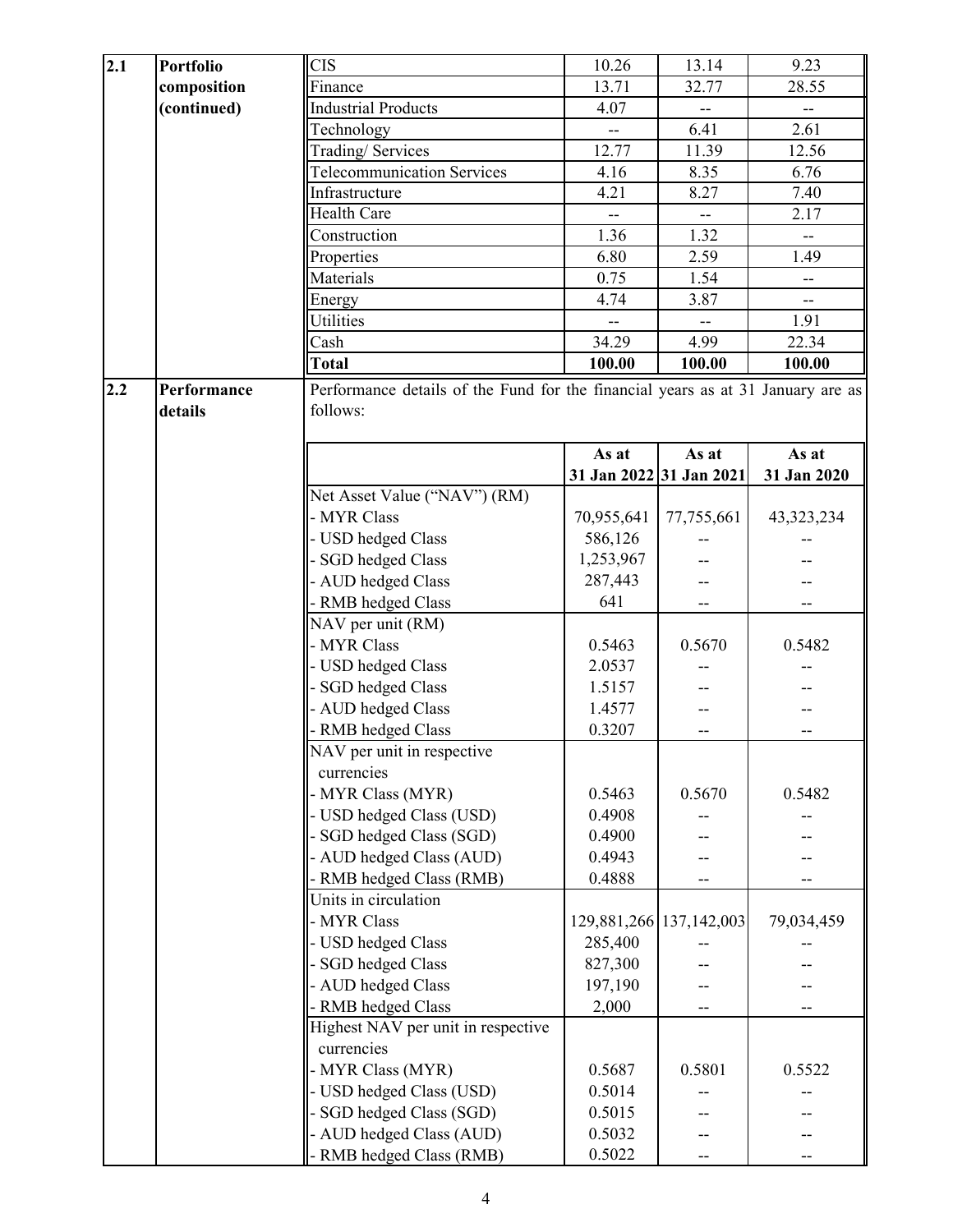| 2.2 | Performance | Lowest NAV per unit in respective                                                                                                                                                  |                     |        |         |
|-----|-------------|------------------------------------------------------------------------------------------------------------------------------------------------------------------------------------|---------------------|--------|---------|
|     | details     | currencies                                                                                                                                                                         |                     |        |         |
|     | (continued) | - MYR Class (MYR)                                                                                                                                                                  | 0.5430              | 0.5556 | 0.5437  |
|     |             | - USD hedged Class (USD)                                                                                                                                                           | 0.4876              |        |         |
|     |             | - SGD hedged Class (SGD)                                                                                                                                                           | 0.4873              |        |         |
|     |             | - AUD hedged Class (AUD)                                                                                                                                                           | 0.4893              |        |         |
|     |             | - RMB hedged Class (RMB)                                                                                                                                                           | 0.4823              |        |         |
|     |             | Total return $(\% )$                                                                                                                                                               |                     |        |         |
|     |             | - MYR Class                                                                                                                                                                        | $-1.83$             | 2.23   | 1.23    |
|     |             | - USD hedged Class                                                                                                                                                                 |                     |        |         |
|     |             | - SGD hedged Class                                                                                                                                                                 |                     |        |         |
|     |             | - AUD hedged Class                                                                                                                                                                 |                     |        |         |
|     |             | - RMB hedged Class                                                                                                                                                                 |                     |        |         |
|     |             | Capital growth $(\%)$                                                                                                                                                              |                     |        |         |
|     |             | - MYR Class                                                                                                                                                                        | $-1.83$             | 1.16   | $-0.29$ |
|     |             | - USD hedged Class                                                                                                                                                                 |                     |        |         |
|     |             | - SGD hedged Class                                                                                                                                                                 |                     |        |         |
|     |             | - AUD hedged Class                                                                                                                                                                 |                     |        |         |
|     |             | - RMB hedged Class                                                                                                                                                                 |                     | --     |         |
|     |             | Income distribution (%)                                                                                                                                                            |                     |        |         |
|     |             | - MYR Class                                                                                                                                                                        |                     | 1.07   | 1.52    |
|     |             | - USD hedged Class                                                                                                                                                                 |                     |        |         |
|     |             | - SGD hedged Class                                                                                                                                                                 |                     |        |         |
|     |             | - AUD hedged Class                                                                                                                                                                 |                     |        |         |
|     |             | - RMB hedged Class                                                                                                                                                                 |                     |        |         |
|     |             | Gross distribution (sen per unit)<br>in respective currencies                                                                                                                      |                     |        |         |
|     |             | - MYR Class (MYR)                                                                                                                                                                  | $0.60$ $^{\#}$      | 0.60   | 0.83    |
|     |             | - USD hedged Class (USD)                                                                                                                                                           |                     |        |         |
|     |             | - SGD hedged Class (SGD)                                                                                                                                                           |                     |        |         |
|     |             | - AUD hedged Class (AUD)                                                                                                                                                           |                     |        |         |
|     |             | - RMB hedged Class (RMB)                                                                                                                                                           | $-$                 | --     |         |
|     |             | Net distribution (sen per unit)<br>in respective currencies                                                                                                                        |                     |        |         |
|     |             | - MYR Class (MYR)                                                                                                                                                                  | $0.60$ $^{\#}$      | 0.60   | 0.83    |
|     |             | - USD hedged Class (USD)                                                                                                                                                           |                     |        |         |
|     |             | - SGD hedged Class (SGD)                                                                                                                                                           |                     |        |         |
|     |             | - AUD hedged Class (AUD)                                                                                                                                                           |                     |        |         |
|     |             | - RMB hedged Class (RMB)                                                                                                                                                           |                     |        |         |
|     |             | Management expense                                                                                                                                                                 | $0.73$ <sup>1</sup> | 0.71   | 0.73    |
|     |             | ratio ("MER") (%)                                                                                                                                                                  |                     |        |         |
|     |             | Portfolio turnover ratio                                                                                                                                                           | $0.30^{2}$          | 0.72   | 0.38    |
|     |             | $("PTR")$ (times)                                                                                                                                                                  |                     |        |         |
|     |             |                                                                                                                                                                                    |                     |        |         |
|     |             | Notes:                                                                                                                                                                             |                     |        |         |
|     |             | $*$ Date of distribution is shown in part 2.7 - Income distribution / Unit splits.<br>MER is higher against previous financial period mainly due to decrease in average fund size. |                     |        |         |
|     |             | $3$ PTR is lower against previous financial period mainly due to decrease in trading activities.                                                                                   |                     |        |         |
|     |             |                                                                                                                                                                                    |                     |        |         |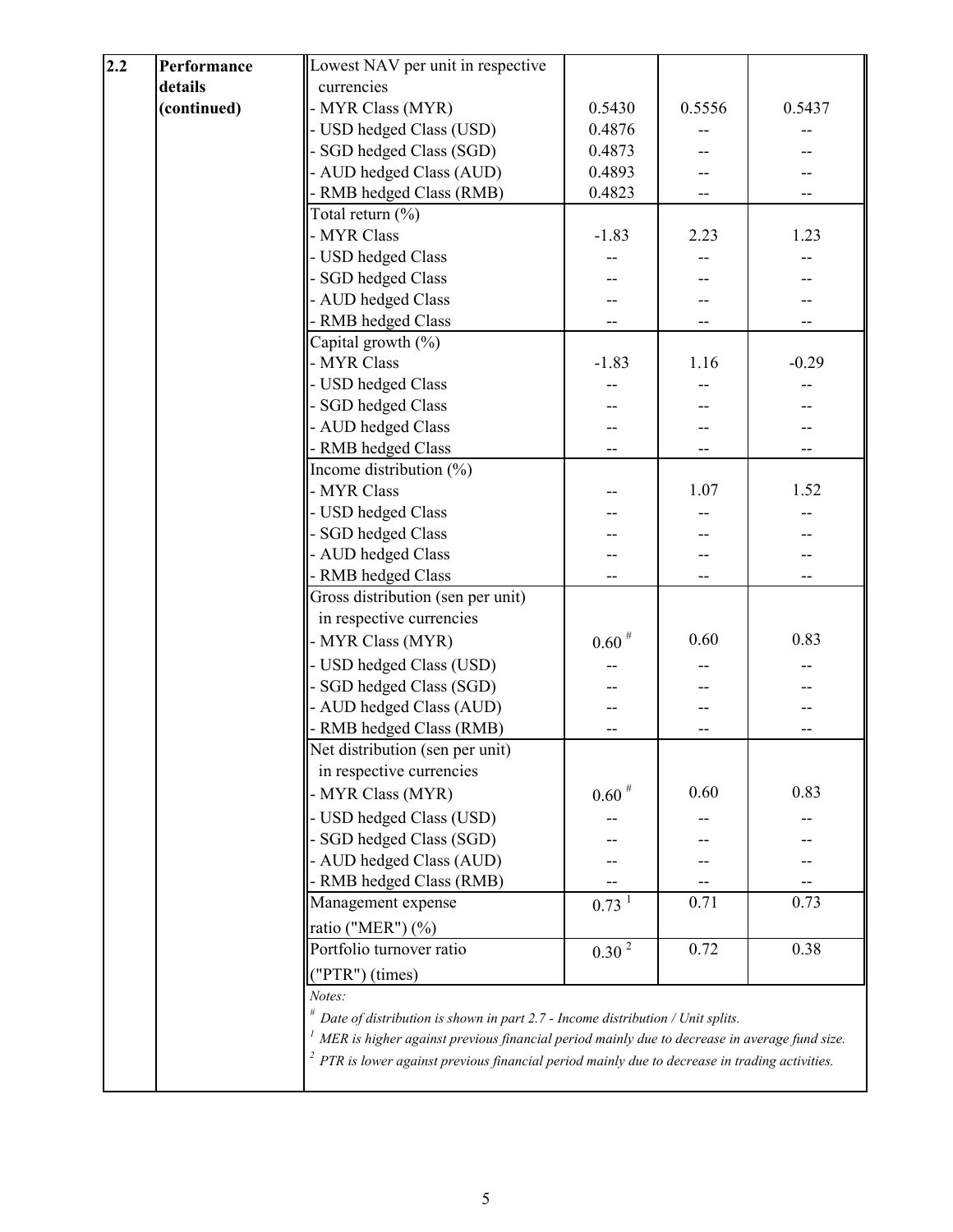| 2.2 | Performance         | Average total return                                     |                                                                                                                                                                |
|-----|---------------------|----------------------------------------------------------|----------------------------------------------------------------------------------------------------------------------------------------------------------------|
|     | details             |                                                          | As at 31 January 2022 (%)                                                                                                                                      |
|     | (continued)         |                                                          | (Annualised)                                                                                                                                                   |
|     |                     | Since<br>(2)<br>March<br>commencement                    |                                                                                                                                                                |
|     |                     | 2015)                                                    |                                                                                                                                                                |
|     |                     | - MYR Class                                              | 5.66                                                                                                                                                           |
|     |                     | Since commencement (25 October                           |                                                                                                                                                                |
|     |                     | 2021)                                                    |                                                                                                                                                                |
|     |                     | - USD hedged Class                                       | $-6.62$                                                                                                                                                        |
|     |                     | - SGD hedged Class                                       | $-7.18$                                                                                                                                                        |
|     |                     | - AUD hedged Class                                       | $-4.14$                                                                                                                                                        |
|     |                     | - RMB hedged Class                                       | $-8.01$                                                                                                                                                        |
|     |                     | 1 year                                                   | $-0.59$                                                                                                                                                        |
|     |                     | 3 year                                                   | 5.95                                                                                                                                                           |
|     |                     | 5 year                                                   | 4.44                                                                                                                                                           |
|     |                     |                                                          |                                                                                                                                                                |
|     |                     | Annual total return                                      |                                                                                                                                                                |
|     |                     | Financial year ended 31 July                             | The Fund $(\% )$                                                                                                                                               |
|     |                     | 2021                                                     |                                                                                                                                                                |
|     |                     | - MYR Class                                              | 3.53                                                                                                                                                           |
|     |                     | 2020                                                     |                                                                                                                                                                |
|     |                     | - MYR Class                                              | 5.76                                                                                                                                                           |
|     |                     | 2019                                                     |                                                                                                                                                                |
|     |                     | - MYR Class                                              | 10.17                                                                                                                                                          |
|     |                     | 2018                                                     |                                                                                                                                                                |
|     |                     | - MYR Class                                              | 0.28                                                                                                                                                           |
|     |                     | 2017                                                     |                                                                                                                                                                |
|     |                     | - MYR Class                                              | 2.89                                                                                                                                                           |
|     |                     | 2016                                                     |                                                                                                                                                                |
|     |                     | - MYR Class                                              | 10.49                                                                                                                                                          |
|     |                     | March<br>Since commencement<br>(2)                       |                                                                                                                                                                |
|     |                     | 2015) - 31 July 2015                                     |                                                                                                                                                                |
|     |                     | MYR.<br>I –                                              | 8.48                                                                                                                                                           |
|     |                     |                                                          | Note: Past performance is not necessarily indicative of future performance                                                                                     |
|     |                     |                                                          | and that unit prices and investment returns may go down, as well as up. All                                                                                    |
|     |                     | performance figures have been extracted from Bloomberg.  |                                                                                                                                                                |
| 2.3 | <b>Has the Fund</b> |                                                          | The Fund achieved its investment objective of providing investors with income                                                                                  |
|     | achieved its        |                                                          | and capital appreciation. Since commencement, the Fund MYR Class has                                                                                           |
|     | investment          |                                                          | registered a return of 46.44%. The Fund declared an income distribution of                                                                                     |
|     | objective?          | RM0.0060 per unit for the financial period under review. |                                                                                                                                                                |
| 2.4 | Performance         |                                                          |                                                                                                                                                                |
|     |                     | <b>MYR Class</b>                                         |                                                                                                                                                                |
|     | review              |                                                          |                                                                                                                                                                |
|     |                     |                                                          | For the financial period under review, the Class registered a return of -1.83%,<br>underperforming the benchmark return of 1.93%. The underperformance was due |
|     |                     |                                                          | to rising bond yields amid expectation of faster rate liftoff from the United States                                                                           |
|     |                     |                                                          | of America ("U.S.") Federal Reserve ("Fed") and volatility in the global stock                                                                                 |
|     |                     | markets.                                                 |                                                                                                                                                                |
|     |                     |                                                          |                                                                                                                                                                |
|     |                     |                                                          | For the period under review, the net asset value ("NAV") per unit of the Class                                                                                 |
|     |                     | decreased by 2.90% from RM 0.5626 to RM 0.5463.          |                                                                                                                                                                |
|     |                     |                                                          |                                                                                                                                                                |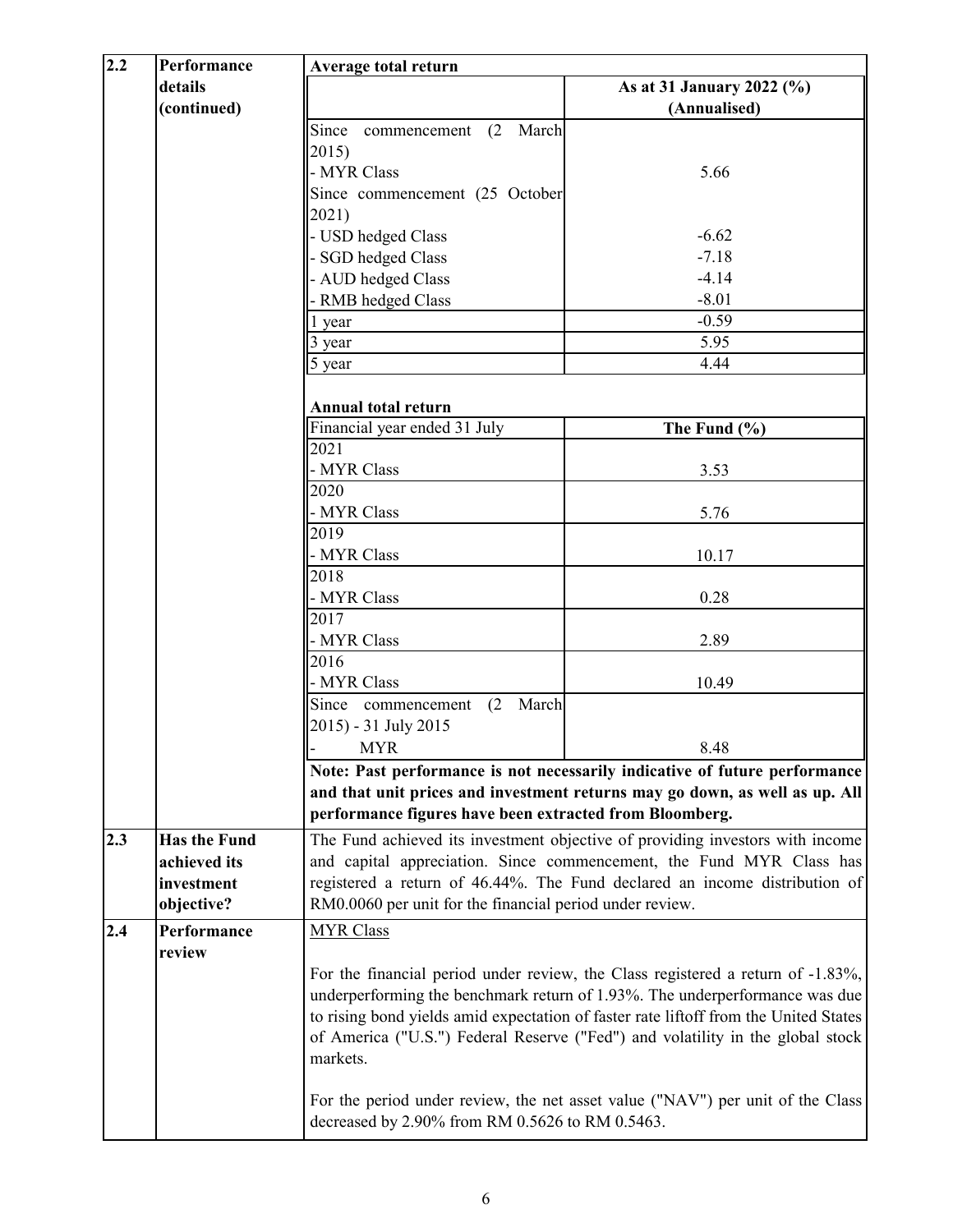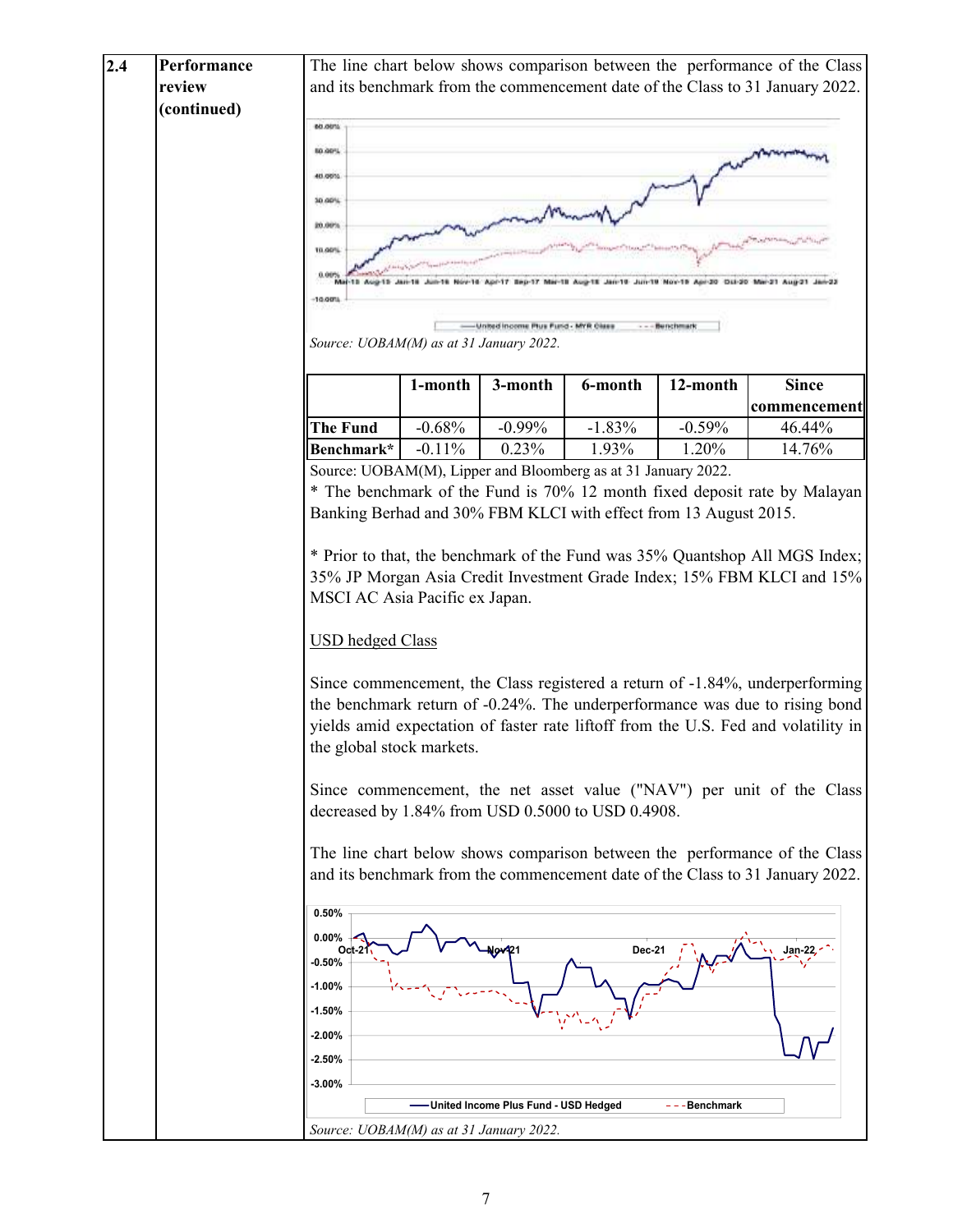| 2.4 | Performance |                                                                                                                                                                                                                                                                                                                                                                         | 1-month  | 3-month                         | 6-month                                                                                                                           | 12-month      | <b>Since</b>                                                                                                                                                |
|-----|-------------|-------------------------------------------------------------------------------------------------------------------------------------------------------------------------------------------------------------------------------------------------------------------------------------------------------------------------------------------------------------------------|----------|---------------------------------|-----------------------------------------------------------------------------------------------------------------------------------|---------------|-------------------------------------------------------------------------------------------------------------------------------------------------------------|
|     | review      |                                                                                                                                                                                                                                                                                                                                                                         |          |                                 |                                                                                                                                   |               | commencement                                                                                                                                                |
|     | (continued) | <b>The Fund</b>                                                                                                                                                                                                                                                                                                                                                         | $-0.81%$ | $-1.70%$                        | N/A                                                                                                                               | N/A           | $-1.84%$                                                                                                                                                    |
|     |             | Benchmark*                                                                                                                                                                                                                                                                                                                                                              | $-0.11%$ | 0.23%                           | N/A                                                                                                                               | N/A           | $-0.24%$                                                                                                                                                    |
|     |             | Source: UOBAM(M), Lipper and Bloomberg as at 31 January 2022.<br>* The benchmark of the Fund is 70% 12 month fixed deposit rate by Malayan<br>Banking Berhad and 30% FBM KLCI with effect from 13 August 2015.<br>* Prior to that, the benchmark of the Fund was 35% Quantshop All MGS Index;<br>35% JP Morgan Asia Credit Investment Grade Index; 15% FBM KLCI and 15% |          |                                 |                                                                                                                                   |               |                                                                                                                                                             |
|     |             | MSCI AC Asia Pacific ex Japan.<br><b>SGD</b> hedged Class                                                                                                                                                                                                                                                                                                               |          |                                 |                                                                                                                                   |               | Since commencement, the Class registered a return of -2.00%, underperforming<br>the benchmark return of -0.24%. The underperformance was due to rising bond |
|     |             | the global stock markets.                                                                                                                                                                                                                                                                                                                                               |          |                                 |                                                                                                                                   |               | yields amid expectation of faster rate liftoff from the U.S. Fed and volatility in<br>Since commencement, the net asset value ("NAV") per unit of the Class |
|     |             |                                                                                                                                                                                                                                                                                                                                                                         |          |                                 | decreased by 2.00% from SGD 0.5000 to SGD 0.4900.                                                                                 |               | The line chart below shows comparison between the performance of the Class<br>and its benchmark from the commencement date of the Class to 31 January 2022. |
|     |             | 0.50%<br>0.00%<br>Ođ<br>$-0.50%$<br>$-1.00\%$<br>$-1.50%$<br>$-2.00%$<br>$-2.50%$<br>$-3.00%$                                                                                                                                                                                                                                                                           |          |                                 | Dec-21                                                                                                                            |               |                                                                                                                                                             |
|     |             | Source: UOBAM(M) as at 31 January 2022.                                                                                                                                                                                                                                                                                                                                 |          | United Income Plus - SGD Hedged |                                                                                                                                   | --- Benchmark |                                                                                                                                                             |
|     |             |                                                                                                                                                                                                                                                                                                                                                                         | 1-month  | 3-month                         | 6-month                                                                                                                           | 12-month      | <b>Since</b><br>commencement                                                                                                                                |
|     |             | <b>The Fund</b>                                                                                                                                                                                                                                                                                                                                                         | $-1.01%$ | $-1.94%$                        | N/A                                                                                                                               | N/A           | $-2.00\%$                                                                                                                                                   |
|     |             | Benchmark*                                                                                                                                                                                                                                                                                                                                                              | $-0.11%$ | 0.23%                           | N/A                                                                                                                               | N/A           | $-0.24%$                                                                                                                                                    |
|     |             |                                                                                                                                                                                                                                                                                                                                                                         |          |                                 | Source: UOBAM(M), Lipper and Bloomberg as at 31 January 2022.<br>Banking Berhad and 30% FBM KLCI with effect from 13 August 2015. |               | * The benchmark of the Fund is 70% 12 month fixed deposit rate by Malayan                                                                                   |
|     |             | MSCI AC Asia Pacific ex Japan.                                                                                                                                                                                                                                                                                                                                          |          |                                 |                                                                                                                                   |               | * Prior to that, the benchmark of the Fund was 35% Quantshop All MGS Index;<br>35% JP Morgan Asia Credit Investment Grade Index; 15% FBM KLCI and 15%       |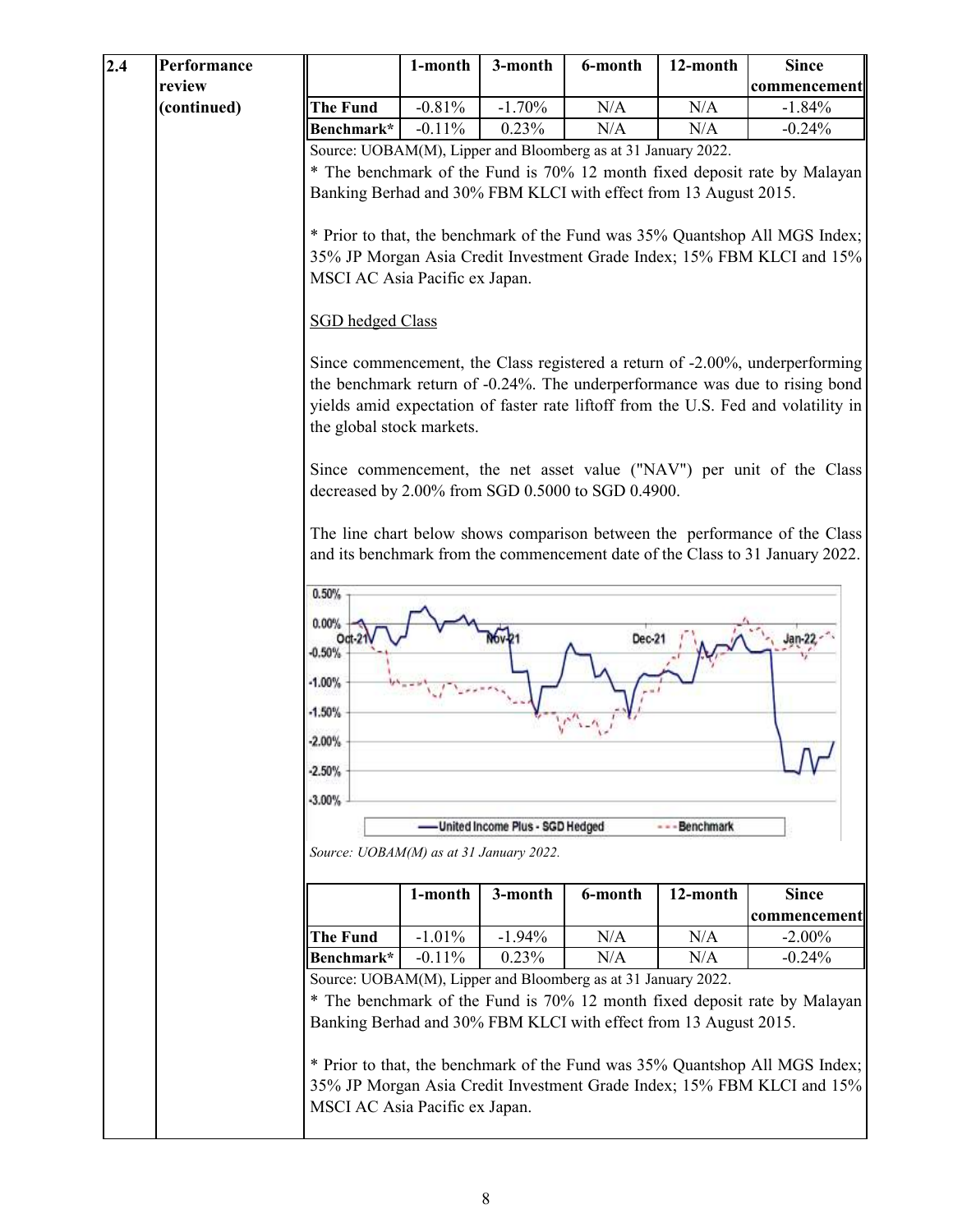| 2.4 | Performance           | <b>AUD</b> hedged Class                                                                                                           |                                                                                                                                                             |                                       |         |              |                                                                                                                                                                                                                                                   |
|-----|-----------------------|-----------------------------------------------------------------------------------------------------------------------------------|-------------------------------------------------------------------------------------------------------------------------------------------------------------|---------------------------------------|---------|--------------|---------------------------------------------------------------------------------------------------------------------------------------------------------------------------------------------------------------------------------------------------|
|     | review<br>(continued) | the global stock markets.                                                                                                         |                                                                                                                                                             |                                       |         |              | Since commencement, the Class registered a return of -1.14%, underperforming<br>the benchmark return of -0.24%. The underperformance was due to rising bond<br>yields amid expectation of faster rate liftoff from the U.S. Fed and volatility in |
|     |                       |                                                                                                                                   | Since commencement, the net asset value ("NAV") per unit of the Class<br>decreased by 1.14% from AUD 0.5000 to AUD 0.4943.                                  |                                       |         |              |                                                                                                                                                                                                                                                   |
|     |                       |                                                                                                                                   | The line chart below shows comparison between the performance of the Class<br>and its benchmark from the commencement date of the Class to 31 January 2022. |                                       |         |              |                                                                                                                                                                                                                                                   |
|     |                       | 1.00%<br>0.50%<br>0.00%<br>Dec-21<br>Nov-2<br>Odl<br>$-0.50%$<br>$-1.00%$<br>$-1.50%$<br>$-2.00\%$                                |                                                                                                                                                             |                                       |         |              |                                                                                                                                                                                                                                                   |
|     |                       | $-2.50%$                                                                                                                          |                                                                                                                                                             | -United Income Plus Fund - AUD Hedged |         | ---Benchmark |                                                                                                                                                                                                                                                   |
|     |                       | Source: UOBAM(M) as at 31 January 2022.                                                                                           |                                                                                                                                                             |                                       |         |              |                                                                                                                                                                                                                                                   |
|     |                       |                                                                                                                                   |                                                                                                                                                             |                                       |         |              |                                                                                                                                                                                                                                                   |
|     |                       |                                                                                                                                   | 1-month                                                                                                                                                     | 3-month                               | 6-month | 12-month     | <b>Since</b><br>commencemen                                                                                                                                                                                                                       |
|     |                       | <b>The Fund</b>                                                                                                                   | $-0.56%$                                                                                                                                                    | $-0.68%$                              | N/A     | N/A          | $-1.14%$                                                                                                                                                                                                                                          |
|     |                       | Benchmark*                                                                                                                        | $-0.11%$                                                                                                                                                    | 0.23%                                 | N/A     | N/A          | $-0.24%$                                                                                                                                                                                                                                          |
|     |                       | Source: UOBAM(M), Lipper and Bloomberg as at 31 January 2022.<br>Banking Berhad and 30% FBM KLCI with effect from 13 August 2015. |                                                                                                                                                             |                                       |         |              | * The benchmark of the Fund is 70% 12 month fixed deposit rate by Malayan<br>* Prior to that, the benchmark of the Fund was 35% Quantshop All MGS Index;                                                                                          |
|     |                       | 35% JP Morgan Asia Credit Investment Grade Index; 15% FBM KLCI and 15%<br>MSCI AC Asia Pacific ex Japan.                          |                                                                                                                                                             |                                       |         |              |                                                                                                                                                                                                                                                   |
|     |                       |                                                                                                                                   | RMB hedged Class                                                                                                                                            |                                       |         |              |                                                                                                                                                                                                                                                   |
|     |                       | the global stock markets.                                                                                                         |                                                                                                                                                             |                                       |         |              | Since commencement, the Class registered a return of -2.24%, underperforming<br>the benchmark return of -0.24%. The underperformance was due to rising bond<br>yields amid expectation of faster rate liftoff from the U.S. Fed and volatility in |
|     |                       | decreased by 2.24% from RMB 0.5000 to RMB 0.4888.                                                                                 |                                                                                                                                                             |                                       |         |              | Since commencement, the net asset value ("NAV") per unit of the Class                                                                                                                                                                             |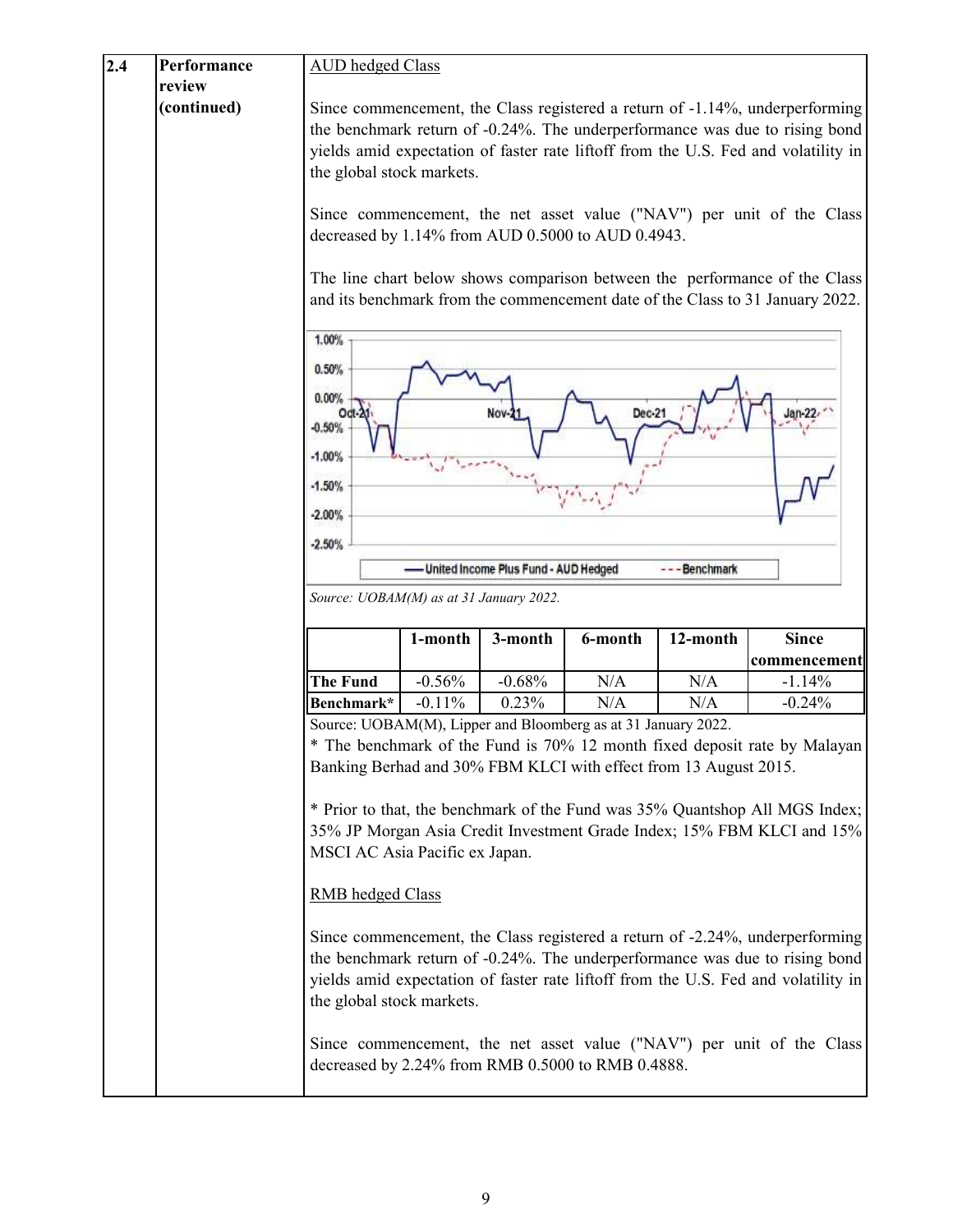| 2.4 | Performance           |                                                               |          |                                      |                                                                  |              | The line chart below shows comparison between the performance of the Class       |
|-----|-----------------------|---------------------------------------------------------------|----------|--------------------------------------|------------------------------------------------------------------|--------------|----------------------------------------------------------------------------------|
|     | review                |                                                               |          |                                      |                                                                  |              | and its benchmark from the commencement date of the Class to 31 January 2022.    |
|     | (continued)           |                                                               |          |                                      |                                                                  |              |                                                                                  |
|     |                       | 1.00%                                                         |          |                                      |                                                                  |              |                                                                                  |
|     |                       | 0.50%                                                         |          |                                      |                                                                  |              |                                                                                  |
|     |                       | 0.00%                                                         |          |                                      |                                                                  |              |                                                                                  |
|     |                       | $-0.50$ <sup>Oct-21</sup>                                     |          | <b>Nov-21</b>                        | Dec-2                                                            |              | $Jan-22$                                                                         |
|     |                       | $-1.00%$                                                      |          |                                      |                                                                  |              |                                                                                  |
|     |                       | $-1.50%$                                                      |          |                                      |                                                                  |              |                                                                                  |
|     |                       | $-2.00%$                                                      |          |                                      |                                                                  |              |                                                                                  |
|     |                       | $-2.50%$                                                      |          |                                      |                                                                  |              |                                                                                  |
|     |                       | $-3.00%$                                                      |          |                                      |                                                                  |              |                                                                                  |
|     |                       | $-3.50%$                                                      |          |                                      |                                                                  |              |                                                                                  |
|     |                       | $-4.00%$                                                      |          |                                      |                                                                  |              |                                                                                  |
|     |                       |                                                               |          |                                      |                                                                  |              |                                                                                  |
|     |                       |                                                               |          | United Income Plus Fund - RMB Hedged |                                                                  | ---Benchmark |                                                                                  |
|     |                       | Source: UOBAM(M) as at 31 January 2022.                       |          |                                      |                                                                  |              |                                                                                  |
|     |                       |                                                               |          |                                      |                                                                  |              |                                                                                  |
|     |                       |                                                               | 1-month  | 3-month                              | 6-month                                                          | 12-month     | <b>Since</b>                                                                     |
|     |                       |                                                               |          |                                      |                                                                  |              | commencement                                                                     |
|     |                       | The Fund                                                      | $-0.87%$ | $-2.47%$                             | N/A                                                              | N/A          | $-2.24%$                                                                         |
|     |                       | Benchmark*                                                    | $-0.11%$ | 0.23%                                | N/A                                                              | N/A          | $-0.24%$                                                                         |
|     |                       | Source: UOBAM(M), Lipper and Bloomberg as at 31 January 2022. |          |                                      |                                                                  |              |                                                                                  |
|     |                       |                                                               |          |                                      |                                                                  |              | * The benchmark of the Fund is 70% 12 month fixed deposit rate by Malayan        |
|     |                       |                                                               |          |                                      | Banking Berhad and 30% FBM KLCI with effect from 13 August 2015. |              |                                                                                  |
|     |                       |                                                               |          |                                      |                                                                  |              |                                                                                  |
|     |                       |                                                               |          |                                      |                                                                  |              | * Prior to that, the benchmark of the Fund was 35% Quantshop All MGS Index;      |
|     |                       |                                                               |          |                                      |                                                                  |              | 35% JP Morgan Asia Credit Investment Grade Index; 15% FBM KLCI and 15%           |
|     |                       | MSCI AC Asia Pacific ex Japan.                                |          |                                      |                                                                  |              |                                                                                  |
|     |                       |                                                               |          |                                      |                                                                  |              |                                                                                  |
|     |                       |                                                               |          |                                      |                                                                  |              | Note: Past performance is not necessarily indicative of future performance       |
|     |                       |                                                               |          |                                      |                                                                  |              | and that unit prices and investment returns may go down, as well as up. All      |
|     |                       | performance figures have been extracted from Bloomberg.       |          |                                      |                                                                  |              |                                                                                  |
| 2.5 | <b>Strategies and</b> | Equity                                                        |          |                                      |                                                                  |              |                                                                                  |
|     | policies employed     |                                                               |          |                                      |                                                                  |              | We focused on global market leaders as the core of the equity portfolio. Within  |
|     |                       |                                                               |          |                                      |                                                                  |              |                                                                                  |
|     |                       |                                                               |          |                                      |                                                                  |              | equities, we were exposed to financials, consumer and commodity sectors as we    |
|     |                       |                                                               |          |                                      |                                                                  |              | expect these sectors to be major beneficiaries of reopening. Among the top       |
|     |                       |                                                               |          |                                      |                                                                  |              | contributors to the portfolio performance included Mercadolibre, Shell and Sony. |
|     |                       |                                                               |          |                                      |                                                                  |              |                                                                                  |
|     |                       | <b>Fixed Income</b>                                           |          |                                      |                                                                  |              |                                                                                  |
|     |                       |                                                               |          |                                      |                                                                  |              | We invested mainly in Ringgit corporate bonds. We favoured Ringgit corporate     |
|     |                       |                                                               |          |                                      |                                                                  |              | debts as we expect the market to be supported by demand from local investors     |
|     |                       |                                                               |          |                                      |                                                                  |              | due to ample market liquidity. We reduced our positon on Asian credits as Asian  |
|     |                       |                                                               |          |                                      |                                                                  |              | markets remained volatile amid concerns over regulatory policies and slowing     |
|     |                       |                                                               |          |                                      |                                                                  |              | growth indicators out of China. In the near-term we are cautious about investing |
|     |                       | in sectors that have high regulatory risk.                    |          |                                      |                                                                  |              |                                                                                  |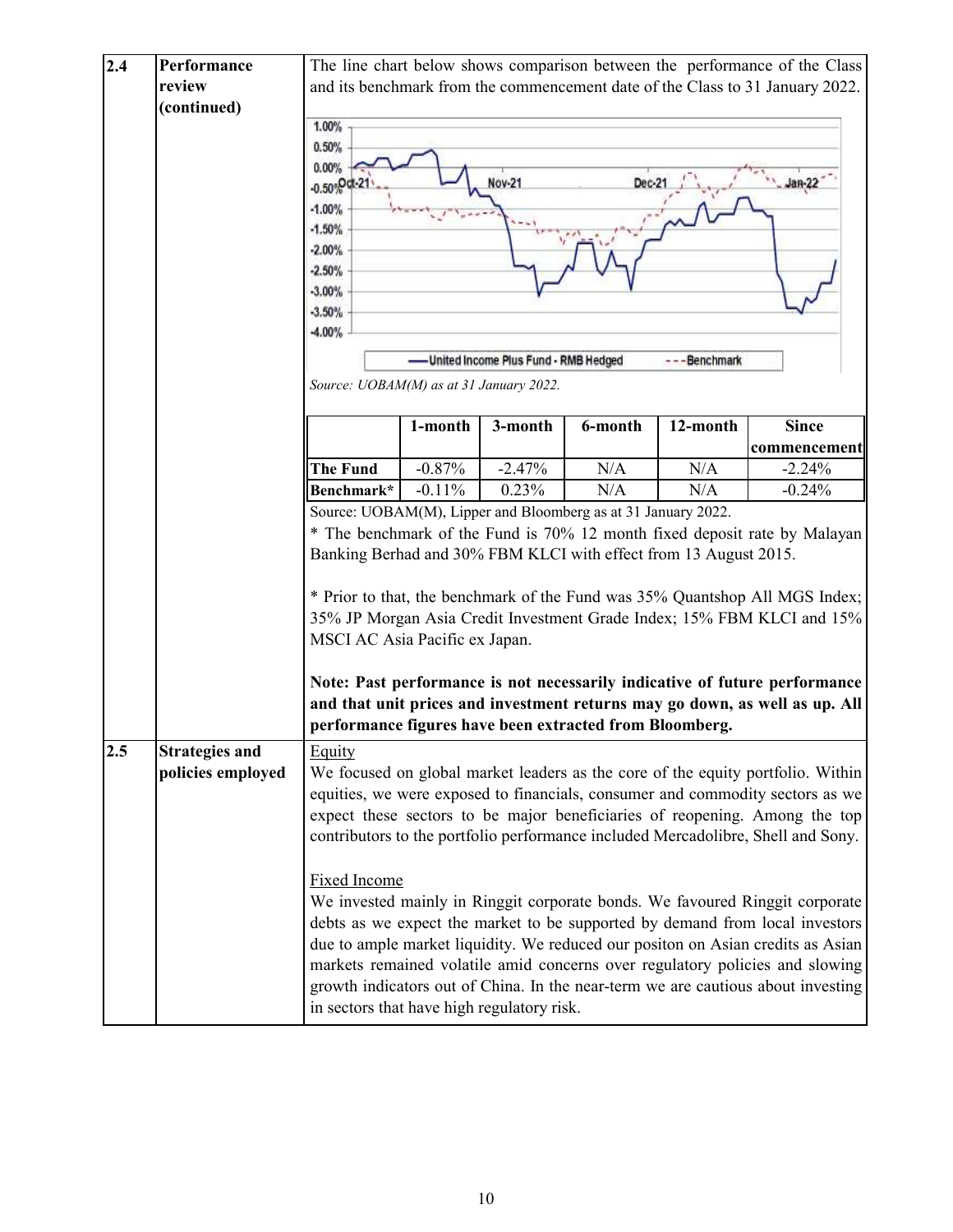| 2.6 | <b>Asset allocation</b>                              | This table below shows the asset allocation of the Fund for the financial period<br>ended 31 January are as follows:                                                                                                                                                                                                 |                                                                                                                                                                                                                                                                                                                                                                                                                                                                     |                                       |                                 |                                          |  |
|-----|------------------------------------------------------|----------------------------------------------------------------------------------------------------------------------------------------------------------------------------------------------------------------------------------------------------------------------------------------------------------------------|---------------------------------------------------------------------------------------------------------------------------------------------------------------------------------------------------------------------------------------------------------------------------------------------------------------------------------------------------------------------------------------------------------------------------------------------------------------------|---------------------------------------|---------------------------------|------------------------------------------|--|
|     |                                                      | <b>Assets</b>                                                                                                                                                                                                                                                                                                        |                                                                                                                                                                                                                                                                                                                                                                                                                                                                     | As at 31 Jan<br>2022<br>(%)           | As at 31<br><b>Jan 2021</b>     | <b>Changes</b>                           |  |
|     |                                                      | Equities                                                                                                                                                                                                                                                                                                             |                                                                                                                                                                                                                                                                                                                                                                                                                                                                     | 25.60                                 | (%)<br>24.67                    | (%)<br>0.93                              |  |
|     |                                                      | Fixed income securities                                                                                                                                                                                                                                                                                              |                                                                                                                                                                                                                                                                                                                                                                                                                                                                     | 66.29                                 | 70.34                           | $-4.05$                                  |  |
|     |                                                      | Cash                                                                                                                                                                                                                                                                                                                 |                                                                                                                                                                                                                                                                                                                                                                                                                                                                     | 8.12                                  | 4.99                            | 3.13                                     |  |
|     |                                                      | <b>Total</b>                                                                                                                                                                                                                                                                                                         |                                                                                                                                                                                                                                                                                                                                                                                                                                                                     | 100.00                                | 100.00                          | --                                       |  |
|     |                                                      |                                                                                                                                                                                                                                                                                                                      |                                                                                                                                                                                                                                                                                                                                                                                                                                                                     |                                       |                                 |                                          |  |
|     |                                                      | Reason for the differences in asset allocation<br>As at 31 January 2022, the asset allocation of the Fund stood at 25.60% in<br>equities, 66.29% in fixed income securities and 8.12% in cash. The decrease in<br>fixed income securities exposure was due to a defensive strategy in a rising yield<br>environment. |                                                                                                                                                                                                                                                                                                                                                                                                                                                                     |                                       |                                 |                                          |  |
| 2.7 | <b>Income</b><br>distribution/<br><b>Unit splits</b> | For the financial period under review, the Fund has declared the following<br>income distribution:<br><b>MYR</b> Class                                                                                                                                                                                               |                                                                                                                                                                                                                                                                                                                                                                                                                                                                     |                                       |                                 |                                          |  |
|     |                                                      | <b>Distribution Date</b>                                                                                                                                                                                                                                                                                             | per unit                                                                                                                                                                                                                                                                                                                                                                                                                                                            | <b>Gross/Net Distribution</b><br>(RM) | $Cum -$<br>NAV per<br>unit (RM) | <b>NAV</b><br>$Ex -$<br>per unit<br>(RM) |  |
|     |                                                      | 21-Oct-21                                                                                                                                                                                                                                                                                                            |                                                                                                                                                                                                                                                                                                                                                                                                                                                                     | 0.0030                                | 0.5594                          | 0.5564                                   |  |
|     |                                                      | $21-Jan-22$                                                                                                                                                                                                                                                                                                          |                                                                                                                                                                                                                                                                                                                                                                                                                                                                     | 0.0030                                | 0.5462                          | 0.5432                                   |  |
|     |                                                      | <b>Total</b>                                                                                                                                                                                                                                                                                                         |                                                                                                                                                                                                                                                                                                                                                                                                                                                                     | 0.0060                                | $-$                             | --                                       |  |
|     |                                                      | The Fund did not carry out any unit split exercise during the financial period<br>under view.                                                                                                                                                                                                                        |                                                                                                                                                                                                                                                                                                                                                                                                                                                                     |                                       |                                 |                                          |  |
| 2.8 | <b>State of affairs</b>                              | There has been neither significant change to the state of affairs of the Fund nor<br>any circumstances that materially affect any interests of the unit holders during<br>the financial period under review.                                                                                                         |                                                                                                                                                                                                                                                                                                                                                                                                                                                                     |                                       |                                 |                                          |  |
| 2.9 | <b>Rebates and soft</b><br>commission                | It is our policy to pay all rebates to the Fund. Soft commissions received from<br>brokers/dealers are retained by the Manager only if the goods and services<br>provided are of demonstrable benefit to unit holders of the Fund.                                                                                   |                                                                                                                                                                                                                                                                                                                                                                                                                                                                     |                                       |                                 |                                          |  |
|     |                                                      |                                                                                                                                                                                                                                                                                                                      | The Manager will retain the soft commissions that are deemed to be beneficial to<br>the unitholders of the Fund in the form of research and advisory services from<br>any broker or dealer by virtue of transactions conducted for the fund that can<br>assist in the decision making process in relation to the Fund such as technical<br>analysis software, data and quotation services and computer software incidental<br>to investment management of the Fund. |                                       |                                 |                                          |  |
|     |                                                      | During the financial period under review, the Manager had not received any soft<br>commissions.                                                                                                                                                                                                                      |                                                                                                                                                                                                                                                                                                                                                                                                                                                                     |                                       |                                 |                                          |  |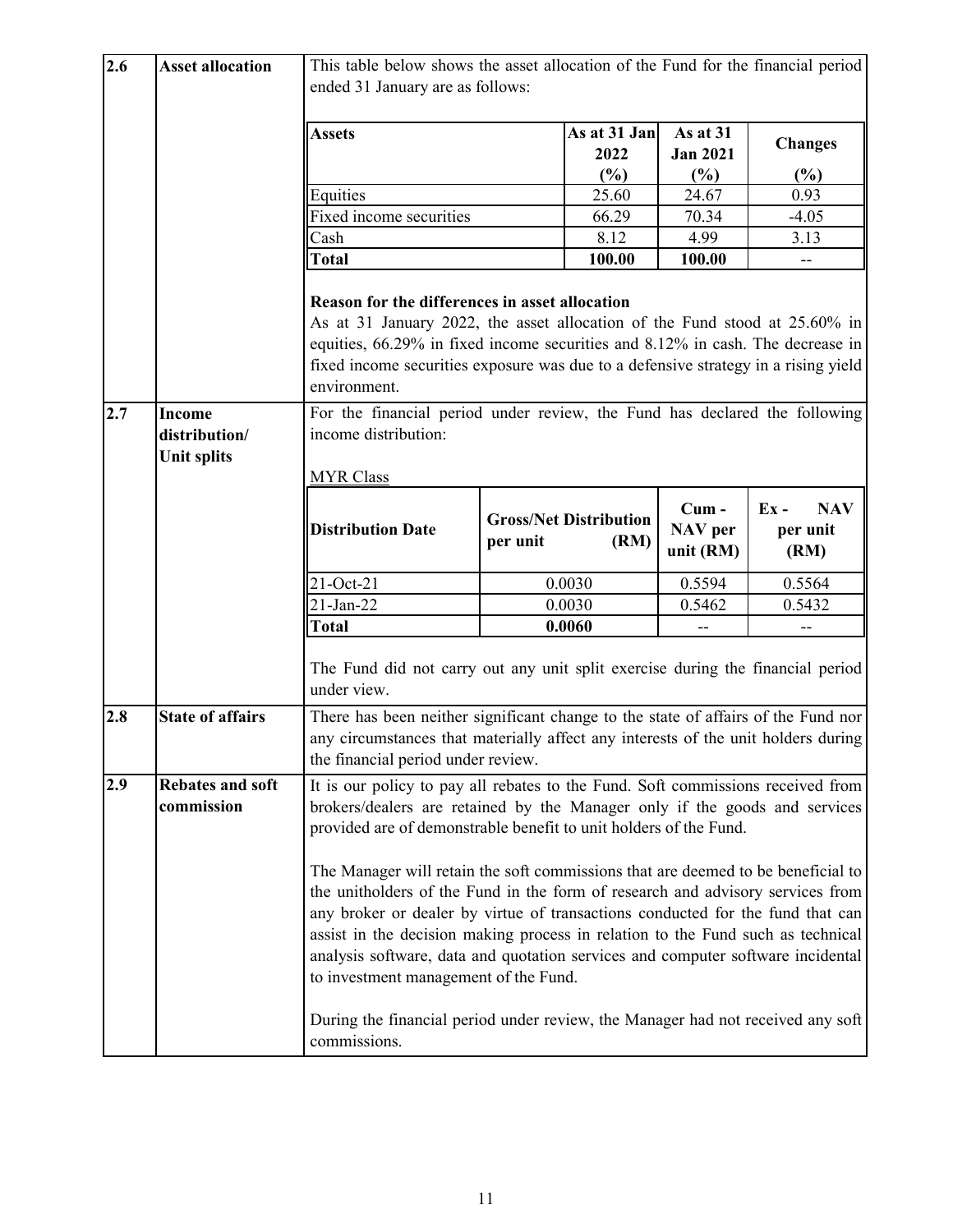| 2.10 | <b>Market review</b> | Equity<br>Global equities were volatile with the MSCI AC World index falling 1.25% in<br>MYR terms during the financial period under review.<br>Market sentiment deteriorated due to the Fed's more hawkish tone on monetary<br>policy. This, coupled with rising inflation, triggered an increase in U.S. bond<br>yields and had a negative impact on equity markets. The performance of growth<br>sectors like technology were more affected by the increase in interest rates.<br>Meanwhile, investors continued to switch to the financial sector which would<br>benefit from rising interest rates. |
|------|----------------------|----------------------------------------------------------------------------------------------------------------------------------------------------------------------------------------------------------------------------------------------------------------------------------------------------------------------------------------------------------------------------------------------------------------------------------------------------------------------------------------------------------------------------------------------------------------------------------------------------------|
|      |                      | Meanwhile, there was an emergence of a new COVID-19 variant dubbed<br>Omicron. While the Omicron variant caused an increase in new COVID-19 cases<br>globally, the impact to the healthcare system was not severe as hospitalisation<br>rates remained under control and vaccines remain effective against the variant.                                                                                                                                                                                                                                                                                  |
|      |                      | Chinese equities lagged in terms of performance as investors were spooked by<br>the regulatory crackdown in certain sectors including technology, property and<br>education by the government. Additionally, there has been concerns over<br>contagion from Evergrande's debt crisis and the impact of the energy crunch on<br>economic activity. These issues also affected many China-related companies that<br>are listed in Hong Kong ("H.K.") and was a key reason for the weakness seen in<br>the H.K. market.                                                                                     |
|      |                      | Towards the end of the financial period under review, Russia-Ukraine tension<br>started building up. Towards end Feb, Russia commenced the invasion of<br>Ukraine. The war in Ukraine has hit global markets. Many countries have started<br>imposing economic sanctions on Russia. This would have implications for<br>commodity prices as Russia is a major producer of metals including aluminium,<br>nickel, copper and palladium and energy.                                                                                                                                                        |
|      |                      | Fixed Income<br>U.S. treasury ("UST") yields edged higher on improving economic indicators,<br>optimism from vaccination rollout, inflation concerns and expectations of<br>tapering by the U.S. Fed. The increase in inflation was mainly attributed to rising<br>commodity prices and supply chain disruptions due to lockdowns and shortages<br>in labour force. The U.S. headline inflation rose 7.0% yoy in December 2021, the<br>fastest rate since 1982 while the core inflation was up 5.5% yoy.                                                                                                 |
|      |                      | On the local front, Malaysian government bond yields traded higher during the<br>period under review in tandem with rising UST yields and better visibility on<br>recovery from the pandemic. By end Jan 2022, the country's vaccination rate had<br>reached 79.4%. Furthermore, COVID-19 vaccine booster doses have been<br>offered to most age groups to protect against severe health effects from<br>COVID-19 including the Omicron variant.                                                                                                                                                         |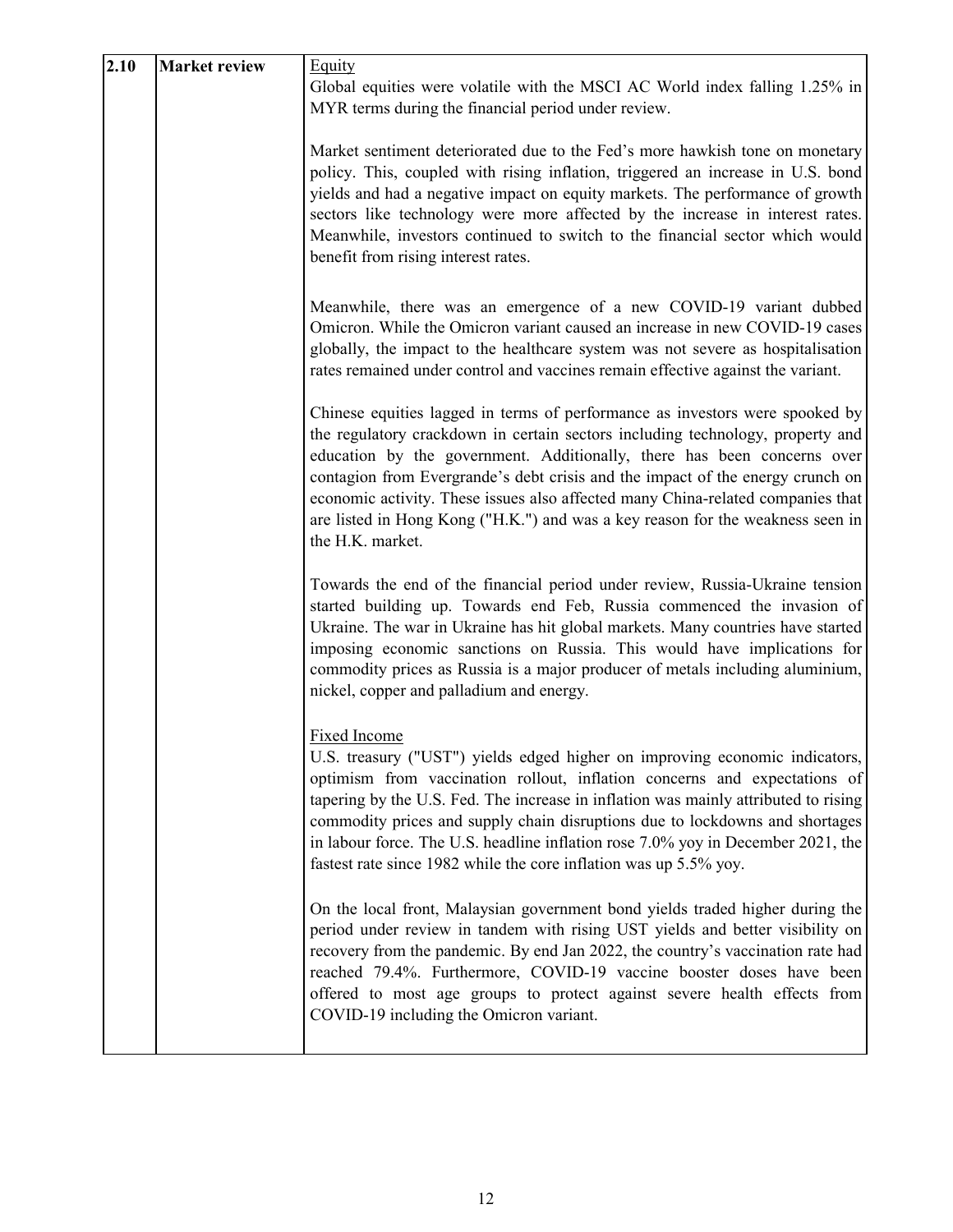| 2.10 | <b>Market review</b>  | At the end of the period, the 3-, 5-, 7-, 10 and 30-year MGS benchmark yields                                                                                                                                                                                                                                                                                                                                                                                                                                                                                                          |
|------|-----------------------|----------------------------------------------------------------------------------------------------------------------------------------------------------------------------------------------------------------------------------------------------------------------------------------------------------------------------------------------------------------------------------------------------------------------------------------------------------------------------------------------------------------------------------------------------------------------------------------|
|      | (continued)           | increased 16 to 66 basis points ("bps") to 2.84%, 3.28%, 3.52%, 3.67% and<br>4.34% while the 2- and 10-year UST yields rose 99 and 56 bps to 1.18% and<br>1.78% respectively.                                                                                                                                                                                                                                                                                                                                                                                                          |
|      |                       | On the economic front, Malaysia's Gross Domestic Product ("GDP") expanded<br>strongly by 16.1% yoy in 2Q2021 on a low base, albeit weaker qoq due to<br>lockdowns. Subsequently, the local economy contracted 4.5% yoy in 3Q2021<br>with broad-based sectoral declines, after the reintroduction of nationwide<br>lockdown during the period to stem COVID-19 infections.                                                                                                                                                                                                              |
|      |                       | Malaysia unveiled an expansionary Budget 2022 focused on tackling post-<br>pandemic challenges and driving economic recovery. The government is<br>targeting to achieve an average annual GDP growth rate of 5.5%-6.5% in 2022.<br>A narrower fiscal deficit of 6.0% of GDP is targeted while government debt<br>would be kept below the statutory limit of 65% of GDP in 2022.                                                                                                                                                                                                        |
| 2.11 | <b>Market outlook</b> | <b>Equity</b><br>In the near term, the war in Ukraine is expected to continue to affect market<br>sentiment negatively. The timing and potential resolution to the Ukraine war<br>remains difficult to predict. In terms of economic impact, it is likely to be more<br>significant to Europe and higher commodity prices including energy and selected<br>base metals.                                                                                                                                                                                                                |
|      |                       | Besides geopolitical tension, the direction of U.S. Fed policy would be monitored<br>closely. With tapering under way, there are expectations that U.S. Fed is at the<br>cusp of rate lift off. Historical evidence suggest that average equity returns can<br>still be positive with tightening monetary policy, albeit lower compared to a<br>loosening monetary policy. With inflation remaining elevated, we are cautious<br>about monetary policy tightening.                                                                                                                     |
|      |                       | Against this backdrop, we have de-risked the Fund and raised some cash with the<br>view of redeploying it when there is greater clarity on geopolitical risk and U.S.<br>Fed policy direction. Market valuation has become more attractive after the<br>recent weakness.                                                                                                                                                                                                                                                                                                               |
|      |                       | <b>Fixed Income</b><br>The U.S. Fed maintained the fed funds rate at $0-0.25\%$ in its January 2022<br>Federal Open Market Committee ("FOMC") meeting but signaled that it would<br>start raising interest rate in the forthcoming meeting in March. The Committee<br>also announced that tapering of asset purchases would conclude in early March.<br>The Fed remains optimistic on GDP recovery in the U.S. but was cautious on<br>elevated inflation level. Inflation could be more persistent than previously<br>expected which could lead to more aggressive rate normalization. |
|      |                       | The U.S. GDP growth is expected to recover by 5.5% (previous: 5.9%) in 2021<br>and moderate to 4.0% in 2022. Unemployment rate was revised down to 4.3%<br>from 4.8% in 2021 and to improve further to 3.5% in 2022. Meanwhile, both<br>headline and core Personal Consumption Expenditure ("PCE") inflation were<br>revised up in 2021 to 5.3% (previous: 4.2%) and 4.4% (previous: 3.7%) before<br>easing to 2.6% and 2.7% respectively in 2022.                                                                                                                                     |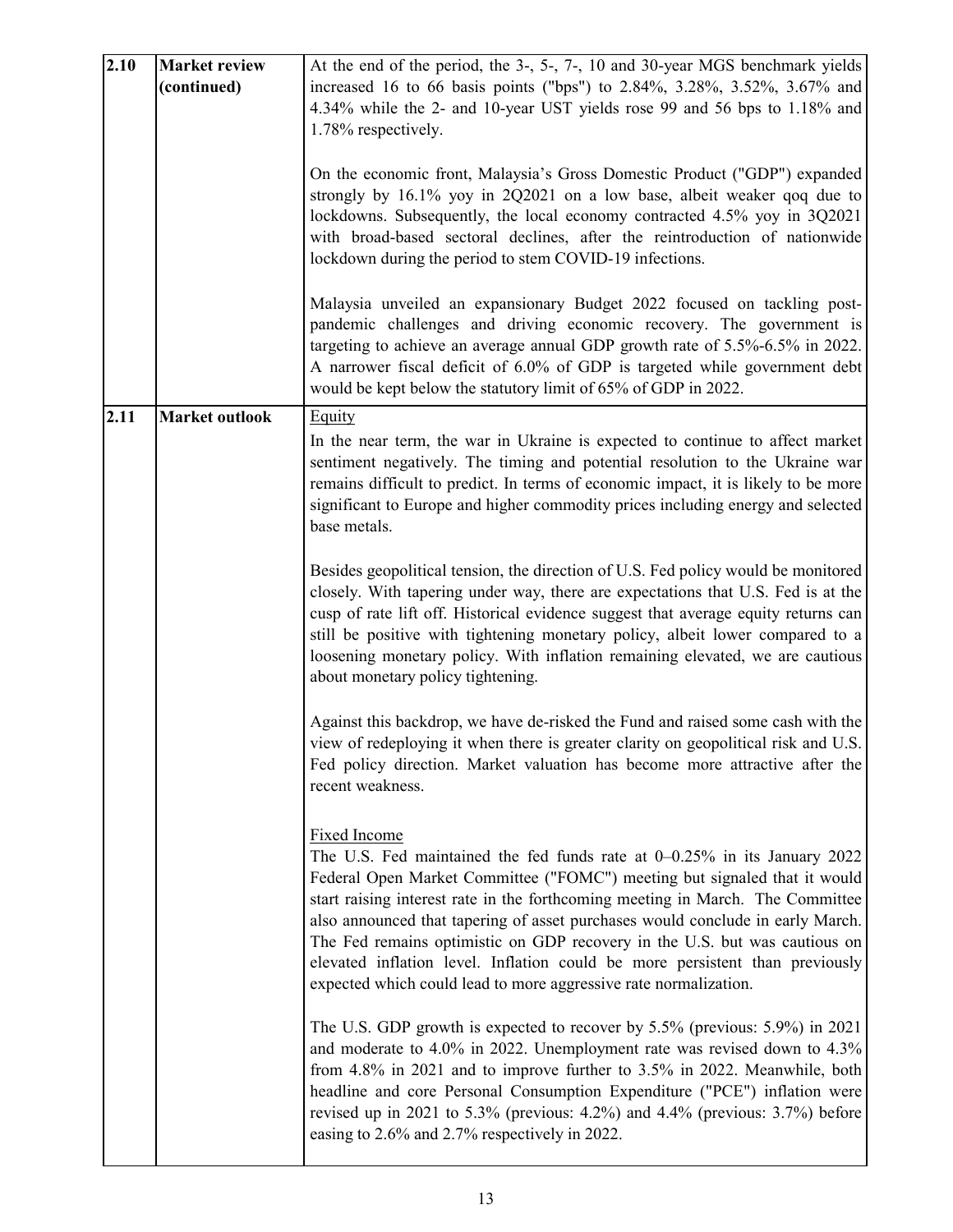| 2.11 | <b>Market outlook</b> | Bank Negara Malaysia ("BNM") maintained the Overnight Policy Rate ("OPR")                                                                                                                                                                     |  |  |  |
|------|-----------------------|-----------------------------------------------------------------------------------------------------------------------------------------------------------------------------------------------------------------------------------------------|--|--|--|
|      | (continued)           | at 1.75% for the ninth consecutive time during its first Monetary Policy                                                                                                                                                                      |  |  |  |
|      |                       | Committee ("MPC") meeting in January 2022. The overall policy tone remained                                                                                                                                                                   |  |  |  |
|      |                       | neutral. The central bank expects growth to gain momentum in 2022 driven by                                                                                                                                                                   |  |  |  |
|      |                       | rising global demand, domestic private spending, and ongoing policy support.                                                                                                                                                                  |  |  |  |
|      |                       | Core inflation is expected to be modest, with upside risk contained by the                                                                                                                                                                    |  |  |  |
|      |                       | continued slack in the economy and labour market. BNM views the current                                                                                                                                                                       |  |  |  |
|      |                       | monetary policy to be appropriate and accommodative. The stance of monetary                                                                                                                                                                   |  |  |  |
|      |                       | policy will continue to be data dependent. We expect policy rate to remain at                                                                                                                                                                 |  |  |  |
|      |                       | current level until mid-2022 as we believe further fiscal and financial measures                                                                                                                                                              |  |  |  |
|      |                       | can continue to cushion the economic impact and provide support to economic                                                                                                                                                                   |  |  |  |
|      |                       | activity.                                                                                                                                                                                                                                     |  |  |  |
|      |                       |                                                                                                                                                                                                                                               |  |  |  |
|      |                       | Going forward, we expect the local debt market to trade in a cautious mode amid<br>expectation of rate liftoff from the U.S. Fed and other major central banks.                                                                               |  |  |  |
|      |                       | Overall, we are neutral in fixed income. We expect bond yield rises to be modest<br>as bond yields have already risen significantly since early 2021. We prefer<br>corporate debts over government securities that offer better yield pickup. |  |  |  |

Kuala Lumpur, Malaysia UOB Asset Management (Malaysia) Berhad

29 March 2022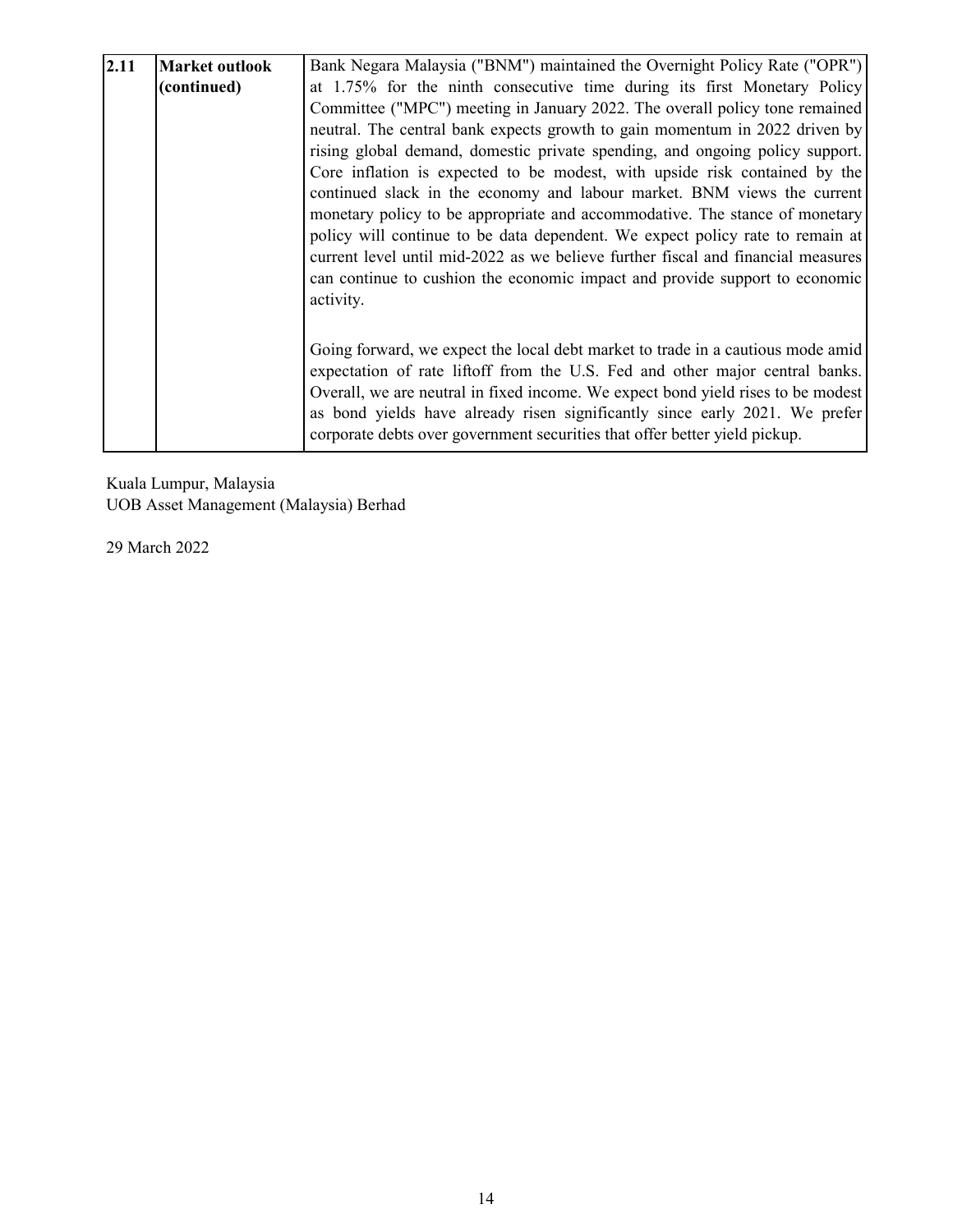## **(B) TRUSTEE'S REPORT**

### **TO THE UNITHOLDERS OF UNITED INCOME PLUS FUND**

We have acted as Trustee for United Income Plus Fund ("the Fund") for the financial period ended 31 January 2022. To the best of our knowledge, for the financial period under review, UOB Asset Management (Malaysia) Berhad ("the Manager") has operated and managed the Fund in accordance with the following:

- (a) limitations imposed on the investment powers of the Manager under the Deed(s), the Securities Commission's Guidelines on Unit Trust Funds, the Capital Markets and Services Act 2007 and other applicable laws;
- (b) valuation and pricing for the Fund is carried out in accordance with the Deed(s) of the Fund and any regulatory requirements; and
- (c) creation and cancellation of units for the Fund are carried out in accordance with the Deed(s) of the Fund and any regulatory requirements.

We are of the view that the distributions made during the financial period ended 31 January 2022 by the Manager is not inconsistent with the objective of the Fund.

For Deutsche Trustees Malaysia Berhad

**Soon Lai Ching Gerard Ang** Senior Manager, Trustee Operations Chief Executive Officer

Kuala Lumpur, Malaysia 29 March 2022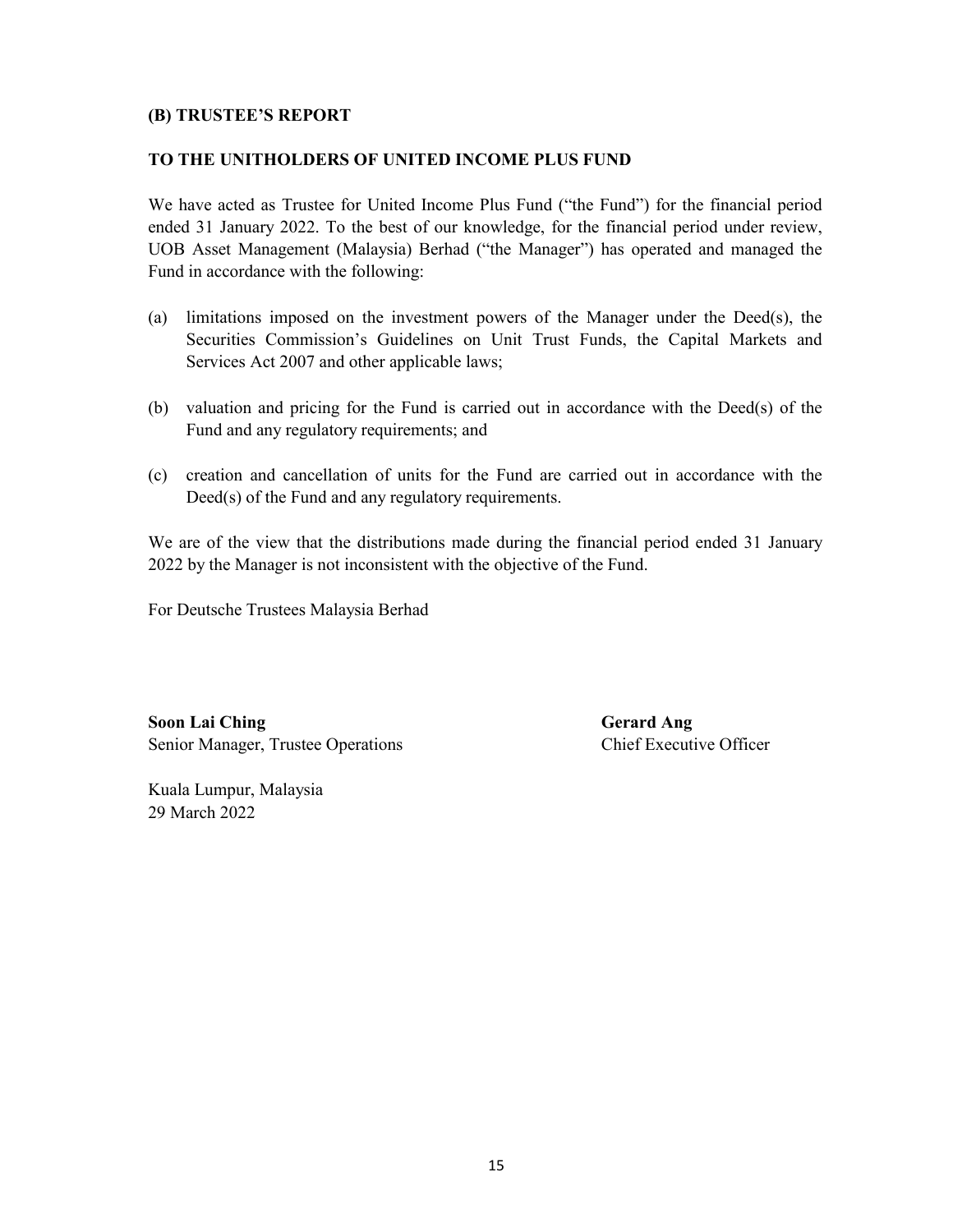## **(C) STATEMENT BY MANAGER**

We, **Lim Suet Ling** and **Seow Lun Hoo**, being two of the directors of UOB Asset Management (Malaysia) Berhad, do hereby state that, in the opinion of the Manager, the accompanying financial statements set out on pages 17 to 55 are drawn up in accordance with Malaysian Financial Reporting Standards and International Financial Reporting Standards so as to give a true and fair view of the financial position of **United Income Plus Fund** as at 31 January 2022 and of its financial performance, changes in net assets attributable to unitholders and cash flows for the financial period then ended and comply with requirements of the

For and on behalf of the Manager, **UOB Asset Management (Malaysia) Berhad**

**LIM SUET LING SEOW LUN HOO** Executive Director/ Director Chief Executive Officer

Kuala Lumpur, Malaysia 29 March 2022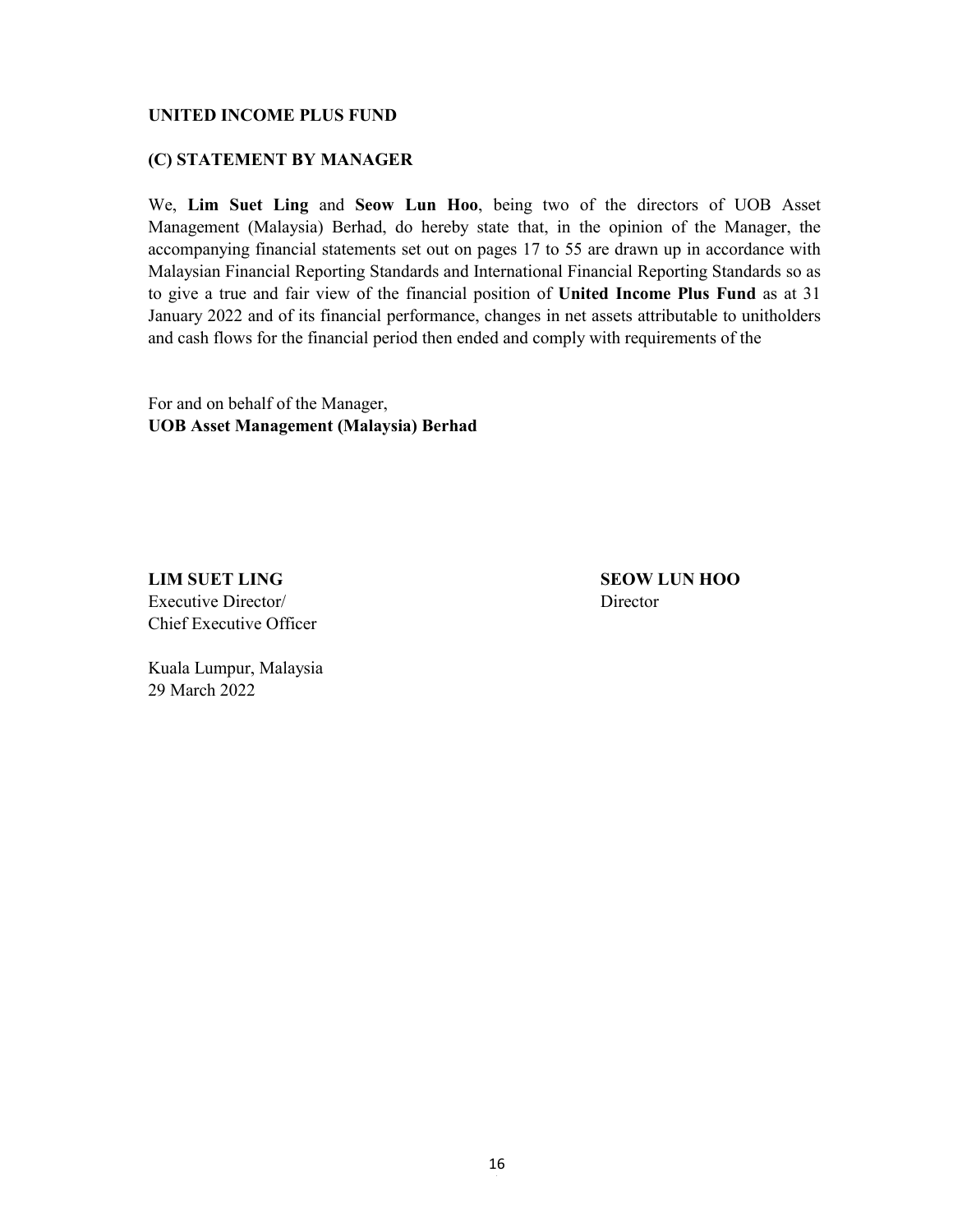## **(D) FINANCIAL STATEMENTS**

# **UNAUDITED STATEMENT OF FINANCIAL POSITION AS AT 31 JANUARY 2022**

|                                               |                | 31.01.2022 | 31.07.2021 |
|-----------------------------------------------|----------------|------------|------------|
|                                               | <b>Note</b>    | <b>RM</b>  | <b>RM</b>  |
| <b>ASSETS</b>                                 |                |            |            |
| Investments                                   | 3              | 67,260,938 | 73,830,102 |
| Forward foreign currency contracts            | 4              | 7,985      |            |
| Amount due from Manager                       | 5              | 4,020,999  | 400,905    |
| Dividend receivables                          |                | 2,519      | 21,468     |
| Cash at bank                                  |                | 1,837,078  | 7,983,504  |
| <b>TOTAL ASSETS</b>                           |                | 73,129,519 | 82,235,979 |
| <b>LIABILITIES</b>                            |                |            |            |
| Forward foreign currency contracts            | $\overline{4}$ |            | 42,817     |
| Amount due to Trustee                         | 6              | 4,155      | 4,962      |
| Accruals                                      |                | 41,546     | 34,841     |
| TOTAL LIABILITIES (EXCLUDING NET ASSETS       |                |            |            |
| <b>ATTRIBUTABLE TO UNITHOLDERS)</b>           |                | 45,701     | 82,620     |
| NET ASSET VALUE ("NAV") ATTRIBUTABLE          |                |            |            |
| <b>TO UNITHOLDERS</b>                         |                | 73,083,818 | 82,153,359 |
| <b>NET ASSETS ATTRIBUTABLE TO UNITHOLDERS</b> |                |            |            |
| OF THE FUND COMPRISE:                         |                |            |            |
| Unitholders' capital                          | 7              | 68,915,372 | 75,942,079 |
| Retained earnings                             | $\overline{7}$ | 4,168,446  | 6,211,280  |
| <b>NET ASSETS ATTRIBUTABLE TO</b>             |                |            |            |
| <b>UNITHOLDERS</b>                            |                | 73,083,818 | 82,153,359 |
| <b>TOTAL NAV AND LIABILITIES</b>              |                | 73,129,519 | 82,235,979 |
|                                               |                |            |            |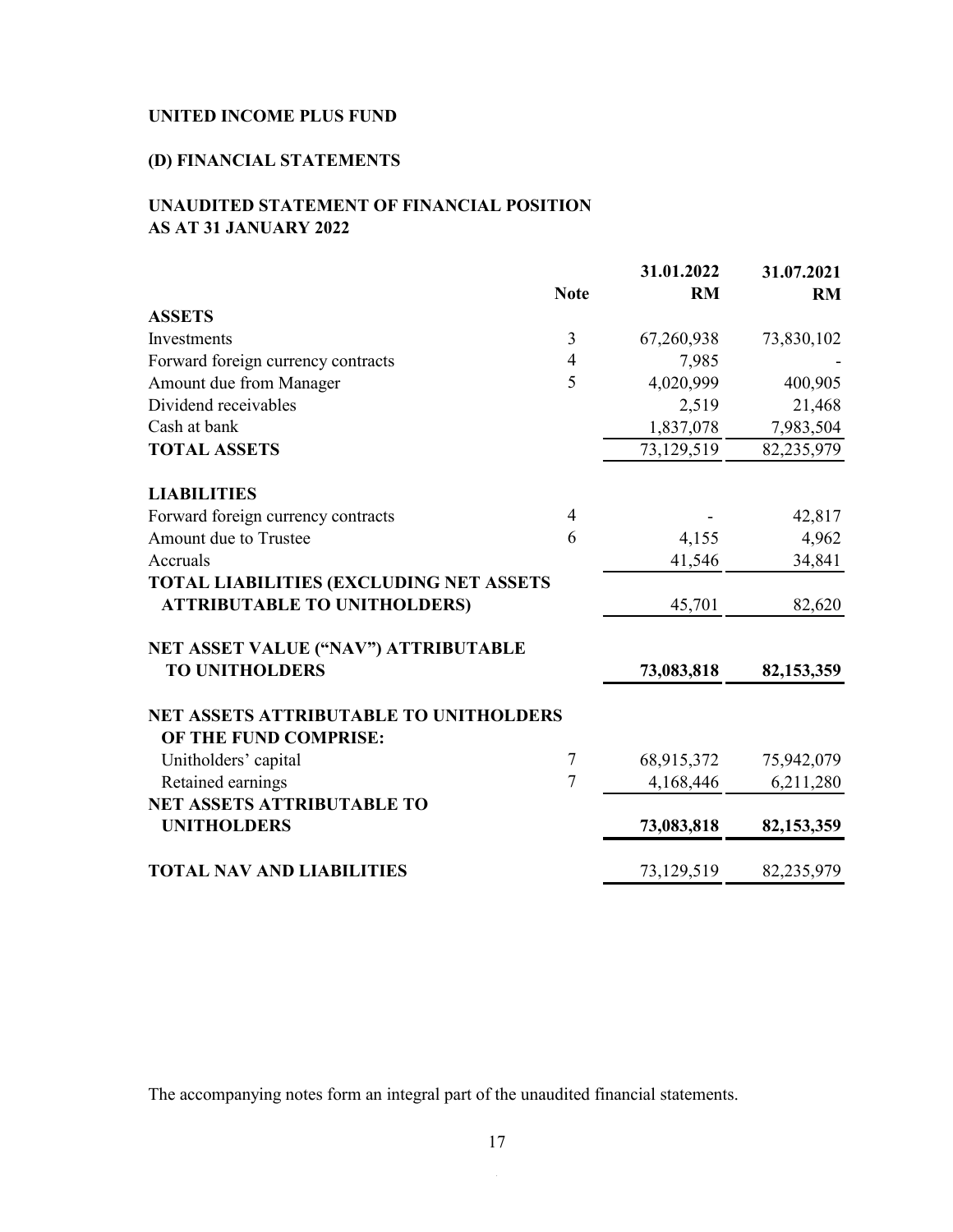## **UNAUDITED STATEMENT OF FINANCIAL POSITION AS AT 31 JANUARY 2022 (CONTINUED)**

|                                        |             | 31.01.2022  | 31.07.2021  |
|----------------------------------------|-------------|-------------|-------------|
|                                        | <b>Note</b> | <b>RM</b>   | RM          |
| <b>NET ASSET VALUE ATTRIBUTABLE</b>    |             |             |             |
| <b>TO UNITHOLDERS</b>                  |             |             |             |
| - MYR CLASS                            |             | 70,955,641  | 82,153,359  |
| - SGD HEDGED CLASS                     |             | 1,253,967   |             |
| - USD HEDGED CLASS                     |             | 586,126     |             |
| - AUD HEDGED CLASS                     |             | 287,443     |             |
| - RMB HEDGED CLASS                     |             | 641         |             |
|                                        |             | 73,083,818  | 82,153,359  |
| UNITS IN CIRCULATION                   |             |             |             |
| - MYR CLASS                            | 7(a)        | 129,881,266 | 146,034,174 |
| - SGD HEDGED CLASS                     | 7(b)        | 827,300     |             |
| - USD HEDGED CLASS                     | 7(c)        | 285,400     |             |
| - AUD HEDGED CLASS                     | 7(d)        | 197,190     |             |
| - RMB HEDGED CLASS                     | 7(e)        | 2,000       |             |
| NET ASSET VALUE PER UNIT IN MYR        |             |             |             |
| - MYR CLASS                            |             | 0.5463      | 0.5626      |
| - SGD HEDGED CLASS                     |             | 1.5157      |             |
| - USD HEDGED CLASS                     |             | 2.0537      |             |
| - AUD HEDGED CLASS                     |             | 1.4577      |             |
| - RMB HEDGED CLASS                     |             | 0.3207      |             |
| NET ASSET VALUE PER UNIT IN RESPECTIVE |             |             |             |
| <b>CURRENCIES</b>                      |             |             |             |
| - MYR CLASS (MYR)                      |             | 0.5463      | 0.5626      |
| - SGD HEDGED CLASS (SGD)               |             | 0.4900      |             |
| - USD HEDGED CLASS (USD)               |             | 0.4908      |             |
| - AUD HEDGED CLASS (AUD)               |             | 0.4943      |             |
| - RMB HEDGED CLASS (CNH)               |             | 0.4888      |             |
|                                        |             |             |             |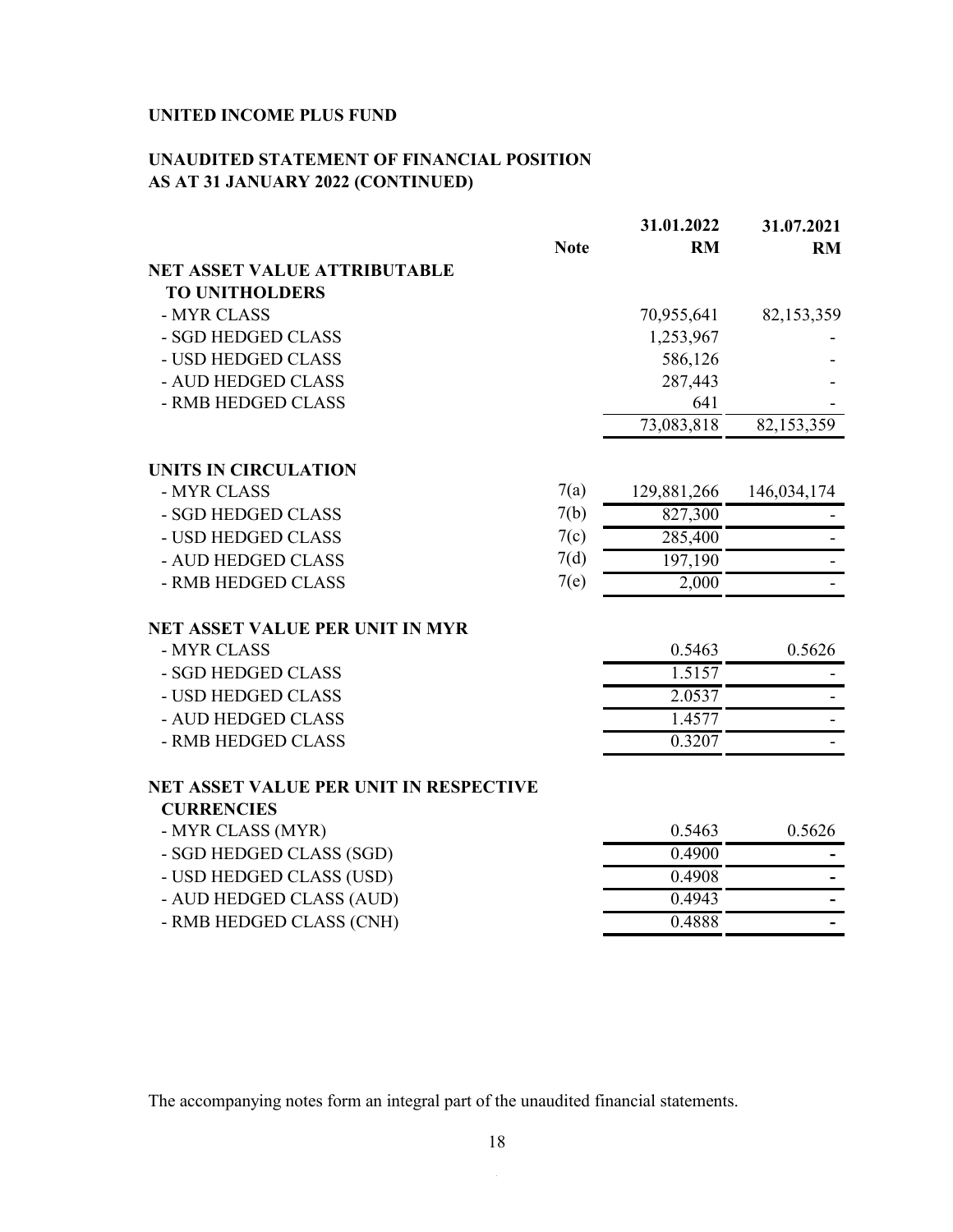## **UNAUDITED STATEMENT OF COMPREHENSIVE INCOME FOR THE SIXTH MONTHS FINANCIAL PERIOD ENDED 31 JANUARY 2022**

|                                                        |             | 01.08.2021    | 01.08.2020    |
|--------------------------------------------------------|-------------|---------------|---------------|
|                                                        |             | to 31.01.2022 | to 31.01.2021 |
|                                                        | <b>Note</b> | <b>RM</b>     | <b>RM</b>     |
| <b>INVESTMENT (LOSS)/INCOME</b>                        |             |               |               |
| Dividend income from quoted equities                   |             | 123,395       | 131,773       |
| Income distributions from investments at fair value    |             |               |               |
| through profit or loss ("FVTPL")                       |             | 183,915       | 286,027       |
| Interest income from unquoted fixed income securities  |             | 850,964       | 824,077       |
| Interest income from deposits with licensed            |             |               |               |
| financial institutions                                 |             | 16,599        | 20,508        |
| Net (loss)/gain on investments at FVTPL:               | 3           |               |               |
| - net realised gain on sale of investments at FVTPL    |             | 1,604,278     | 1,182,067     |
| - net unrealised (loss)/gain on changes in fair value  | 7(g)        | (3,351,939)   | 142,173       |
| Net amortisation of premium                            |             | (45, 822)     | (59,255)      |
| Net realised loss on foreign currency exchange         |             | (200, 538)    | (682, 625)    |
| Net realised gain on forward foreign currency          |             |               |               |
| contracts                                              |             | 42,290        | 567,957       |
| Net unrealised (loss)/gain on foreign currency         |             |               |               |
| exchange                                               | 7(g)        | (518)         | 3,651         |
| Net unrealised gain/(loss)/on forward foreign currency |             |               |               |
| exchange contracts                                     | 7(g)        | 50,802        | (5,355)       |
|                                                        |             | (726, 574)    | 2,410,998     |
|                                                        |             |               |               |
| <b>EXPENSES</b>                                        |             |               |               |
| Manager's fee                                          | 8           | 502,135       | 483,215       |
| Trustee's fee                                          | 9           | 26,004        | 26,057        |
| Auditors' remuneration                                 |             | 4,688         | 4,688         |
| Tax agent's fee                                        |             | 2,017         |               |
| Other expenses                                         |             | 5,219         | 6,791         |
|                                                        |             | 540,063       | 520,751       |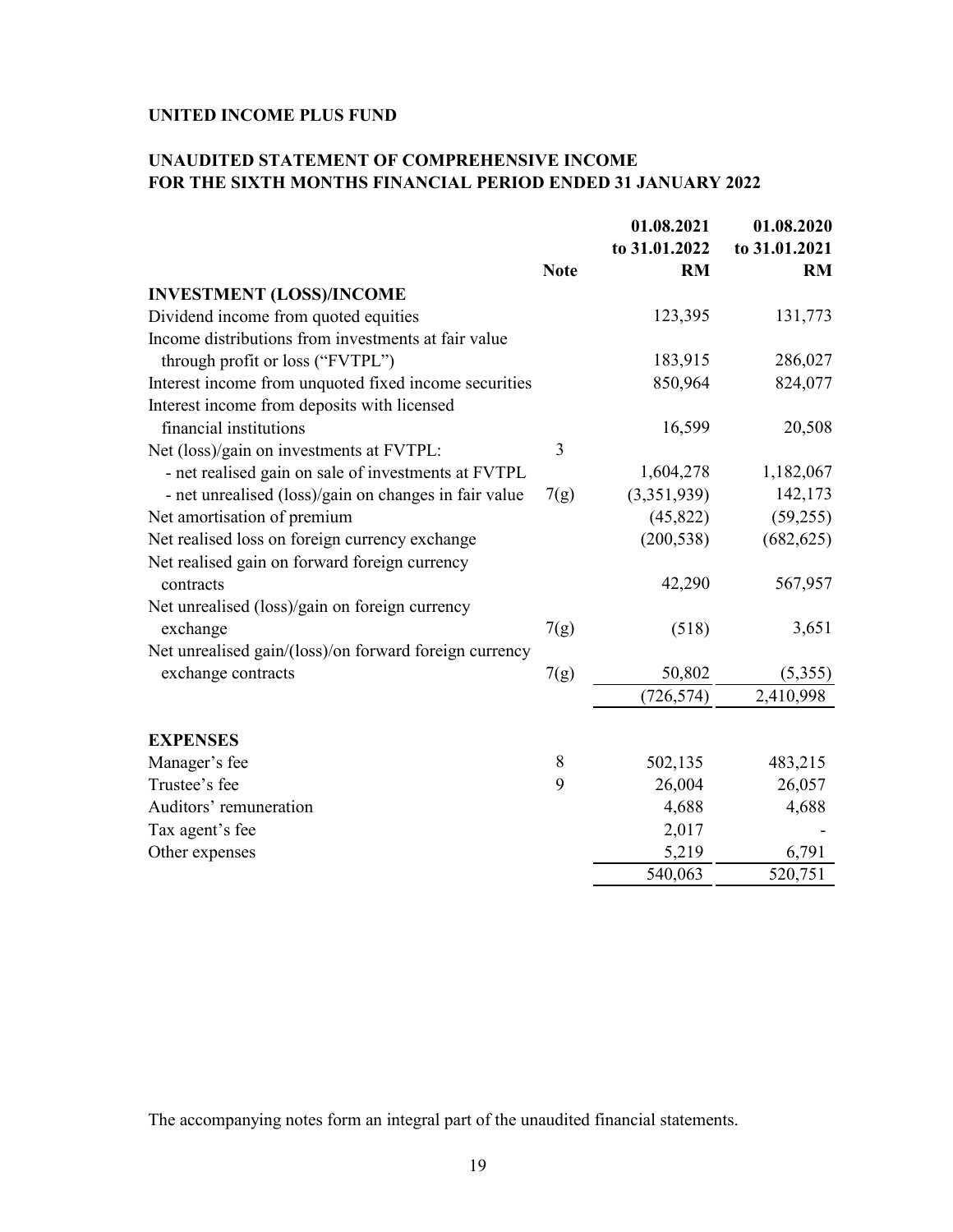## **UNAUDITED STATEMENT OF COMPREHENSIVE INCOME FOR THE SIXTH MONTHS FINANCIAL PERIOD ENDED 31 JANUARY 2022 (CONTINUED)**

|                                                                                                                 | <b>Note</b> | 01.08.2021<br>to 31.01.2022<br><b>RM</b> | 01.08.2020<br>to 31.01.2021<br><b>RM</b> |
|-----------------------------------------------------------------------------------------------------------------|-------------|------------------------------------------|------------------------------------------|
|                                                                                                                 |             |                                          |                                          |
| NET (LOSS)/INCOME BEFORE DISTRIBUTION<br><b>AND TAXATION</b>                                                    |             | (1,266,637)                              | 1,890,247                                |
| Distribution to unitholders:                                                                                    |             |                                          |                                          |
| - MYR CLASS                                                                                                     | 11          | 748,258                                  | 818,934                                  |
| NET (LOSS)/INCOME BEFORE TAXATION                                                                               |             | (2,014,895)                              | 1,071,313                                |
| Tax expense                                                                                                     | 10          | (27, 939)                                | (24,318)                                 |
| NET (LOSS)/INCOME AFTER TAXATION,<br>REPRESENTING TOTAL COMPREHENSIVE<br>(LOSS)/INCOME FOR THE FINANCIAL PERIOD |             | (2,042,834)                              | 1,046,995                                |
| Net (loss)/income after taxation is made up of the<br>following:                                                |             |                                          |                                          |
| Realised amount                                                                                                 | 7(f)        | 1,258,821                                | 906,526                                  |
| Unrealised amount                                                                                               | 7(g)        | (3,301,655)                              | 140,469                                  |
|                                                                                                                 |             | (2,042,834)                              | 1,046,995                                |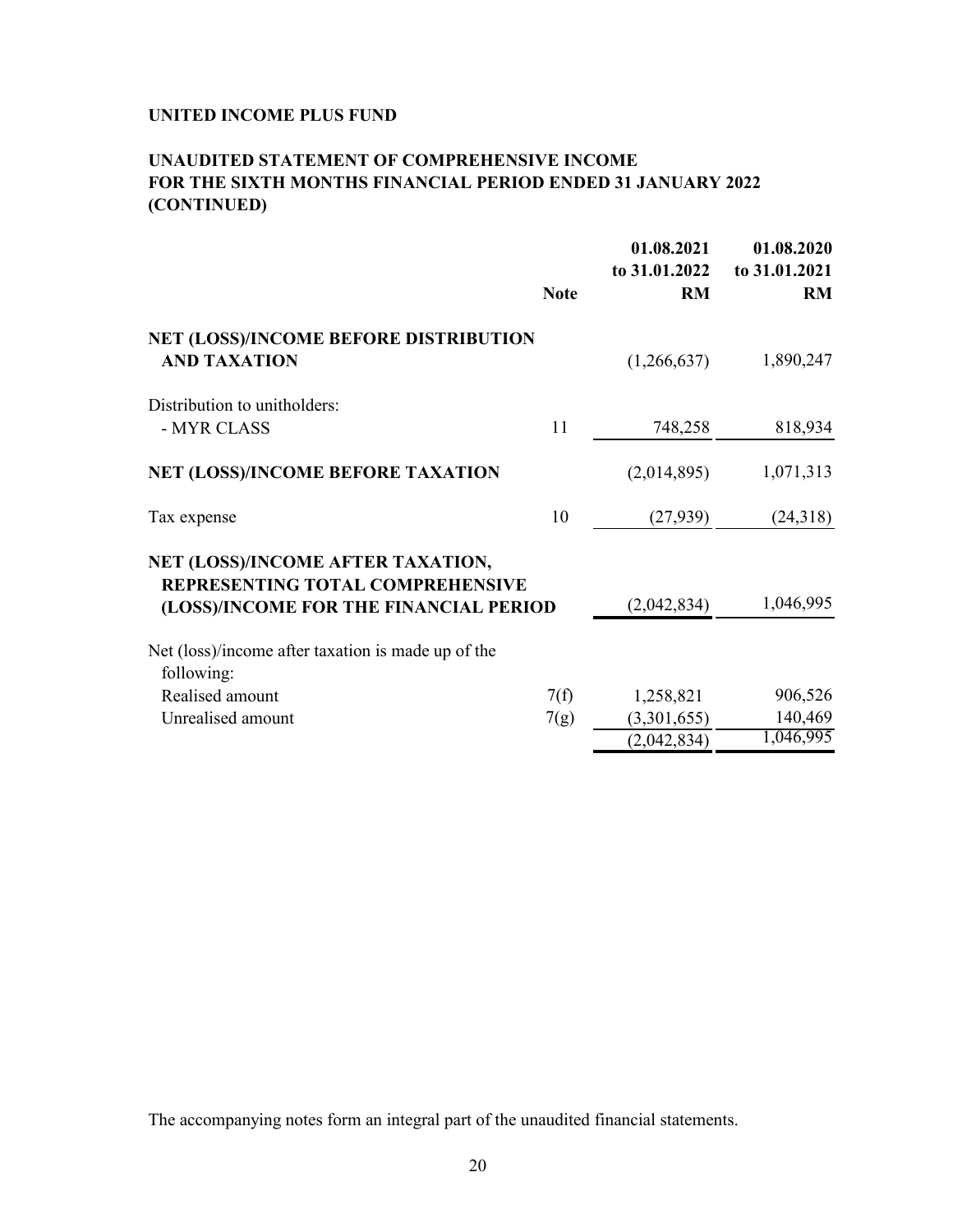## **UNAUDITED STATEMENT OF CHANGES IN NET ASSETS ATTRIBUTABLE TO UNITHOLDERS FOR THE SIXTH MONTHS FINANCIAL PERIOD ENDED 31 JANUARY 2022**

|                               | <b>Note</b> | Unitholders'<br>capital<br><b>RM</b> | <b>Retained</b><br>earnings<br><b>RM</b> | <b>Total net</b><br>asset value<br><b>RM</b> |
|-------------------------------|-------------|--------------------------------------|------------------------------------------|----------------------------------------------|
| Balance as at 1 August 2020   |             | 44,683,590                           | 5,843,377                                | 50,526,967                                   |
| Movement in net asset value:  |             |                                      |                                          |                                              |
| Total comprehensive income    |             |                                      |                                          |                                              |
| for the financial period      |             |                                      | 1,046,995                                | 1,046,995                                    |
| Creation of units             |             |                                      |                                          |                                              |
| - MYR CLASS                   |             | 53,219,411                           |                                          | 53,219,411                                   |
| Reinvestment of units         |             |                                      |                                          |                                              |
| - MYR CLASS                   |             | 818,746                              |                                          | 818,746                                      |
| Cancellation of units         |             |                                      |                                          |                                              |
| - MYR CLASS                   |             | (27, 856, 458)                       |                                          | (27,856,458)                                 |
| Balance as at 31 January 2021 |             | 70,865,289                           | 6,890,372                                | 77,755,661                                   |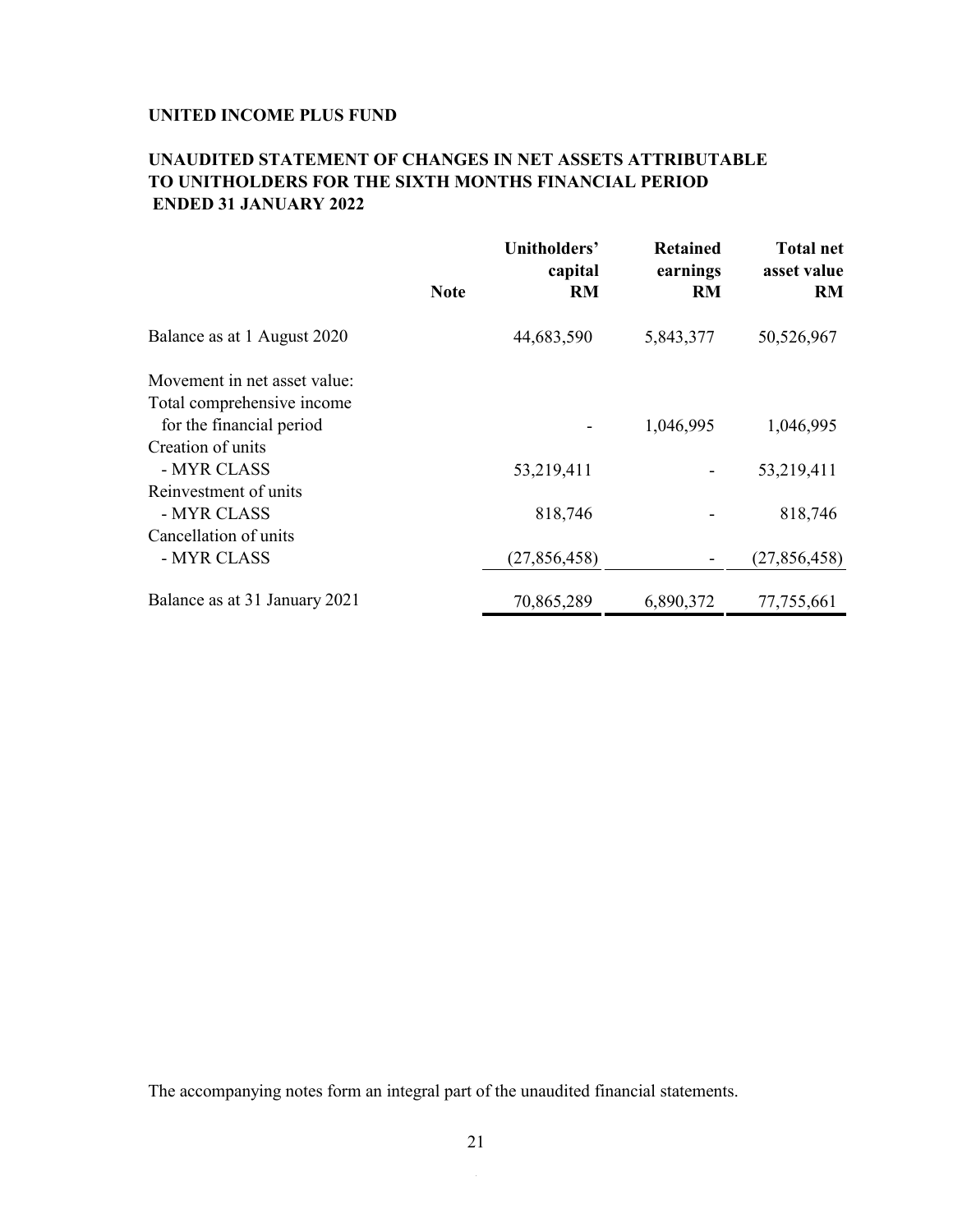## **UNAUDITED STATEMENT OF CHANGES IN NET ASSETS ATTRIBUTABLE TO UNITHOLDERS FOR THE SIXTH MONTHS FINANCIAL PERIOD ENDED 31 JANUARY 2022 (CONTINUED)**

|                               | <b>Note</b> | Unitholders'<br>capital<br><b>RM</b> | <b>Retained</b><br>earnings<br><b>RM</b> | <b>Total net</b><br>asset value<br><b>RM</b> |
|-------------------------------|-------------|--------------------------------------|------------------------------------------|----------------------------------------------|
|                               |             |                                      |                                          |                                              |
| Balance as at 1 August 2021   |             | 75,942,079                           | 6,211,280                                | 82,153,359                                   |
| Movement in net asset value:  |             |                                      |                                          |                                              |
| Total comprehensive loss      |             |                                      |                                          |                                              |
| for the financial period      |             |                                      | (2,042,834)                              | (2,042,834)                                  |
| Creation of units             |             |                                      |                                          |                                              |
| - MYR CLASS                   | 7(a)        | 12,077,377                           |                                          | 12,077,377                                   |
| - SGD HEDGED CLASS            | 7(b)        | 1,271,565                            |                                          | 1,271,565                                    |
| - USD HEDGED CLASS            | 7(c)        | 588,471                              |                                          | 588,471                                      |
| - AUD HEDGED CLASS            | 7(d)        | 298,337                              |                                          | 298,337                                      |
| - RMB HEDGED CLASS            | 7(e)        | 650                                  |                                          | 650                                          |
| Reinvestment of units         |             |                                      |                                          |                                              |
| - MYR CLASS                   | 7(a)        | 748,258                              |                                          | 748,258                                      |
| Cancellation of units         |             |                                      |                                          |                                              |
| - MYR CLASS                   | 7(a)        | (22,011,365)                         |                                          | (22,011,365)                                 |
| Balance as at 31 January 2022 |             | 68,915,372                           | 4,168,446                                | 73,083,818                                   |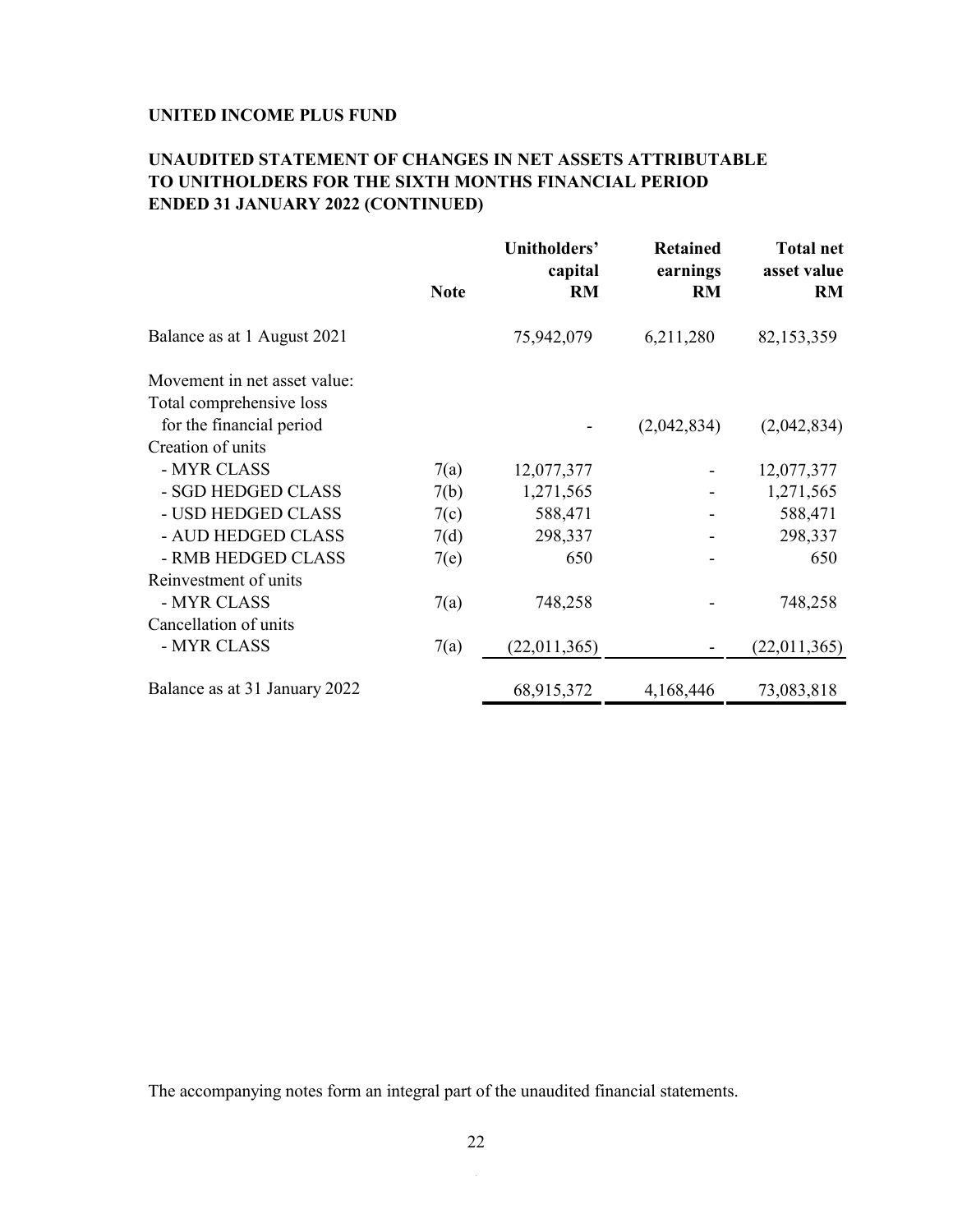## **UNAUDITED STATEMENT OF CASH FLOWS FOR THE SIXTH MONTHS FINANCIAL PERIOD ENDED 31 JANUARY 2022**

|                                                                      | 01.08.2021     | 01.08.2020     |
|----------------------------------------------------------------------|----------------|----------------|
|                                                                      | to 31.01.2022  | to 31.01.2021  |
|                                                                      | <b>RM</b>      | <b>RM</b>      |
| <b>CASH FLOWS FROM OPERATING AND</b>                                 |                |                |
| <b>INVESTING ACTIVITIES</b>                                          |                |                |
| Proceeds from sale of investments                                    | 24,448,219     | 40,979,721     |
| Purchase of investments                                              | (19,673,963)   | (65, 759, 377) |
| Dividend received from quoted equities                               | 142,240        | 117,350        |
| Income distributions received from financial assets at FVTPL         | 183,915        | 286,026        |
| Interest received from unquoted fixed income securities              | 852,389        | 643,432        |
| Interest received from deposits with licensed financial institutions | 16,599         | 20,508         |
| Manager's fee paid                                                   | (516,788)      | (449, 754)     |
| Trustee's fee paid                                                   | (26, 811)      | (24,261)       |
| Payment of other fees and expenses                                   | (5,219)        | (6,791)        |
| Foreign withholding tax                                              | (27, 939)      | (24,318)       |
| Net realised gain on forward foreign currency contracts              | 42,290         | 567,957        |
| Net realised loss on foreign currency exchange                       | (200, 538)     | (682, 625)     |
| Net cash generated from/(used in) operating and investing            |                |                |
| activities                                                           | 5,234,394      | (24, 332, 132) |
|                                                                      |                |                |
| <b>CASH FLOWS FROM FINANCING ACTIVITIES</b>                          |                |                |
| Proceeds from creation of units                                      | 11,273,902     | 52,279,699     |
| Payment for cancellation of units                                    | (22, 654, 722) | (28, 456, 950) |
| Distributions paid                                                   |                | (188)          |
| Net cash (used in)/generated from financing activities               | (11,380,820)   | 23,822,561     |
|                                                                      |                |                |
| NET DECREASE IN CASH AND CASH                                        |                |                |
| <b>EQUIVALENTS</b>                                                   | (6,146,426)    | (509, 571)     |
|                                                                      |                |                |
| CASH AND CASH EQUIVALENTS AT THE                                     |                |                |
| <b>BEGINNING OF THE FINANCIAL PERIOD</b>                             | 7,983,504      | 5,065,614      |
| <b>CASH AND CASH EQUIVALENTS AT THE</b>                              |                |                |
| <b>END OF THE FINANCIAL PERIOD</b>                                   | 1,837,078      | 4,556,043      |
|                                                                      |                |                |
| Cash and cash equivalents comprise the following:                    |                |                |
| Cash at bank                                                         | 1,837,078      | 4,556,043      |
|                                                                      | 1,837,078      | 4,556,043      |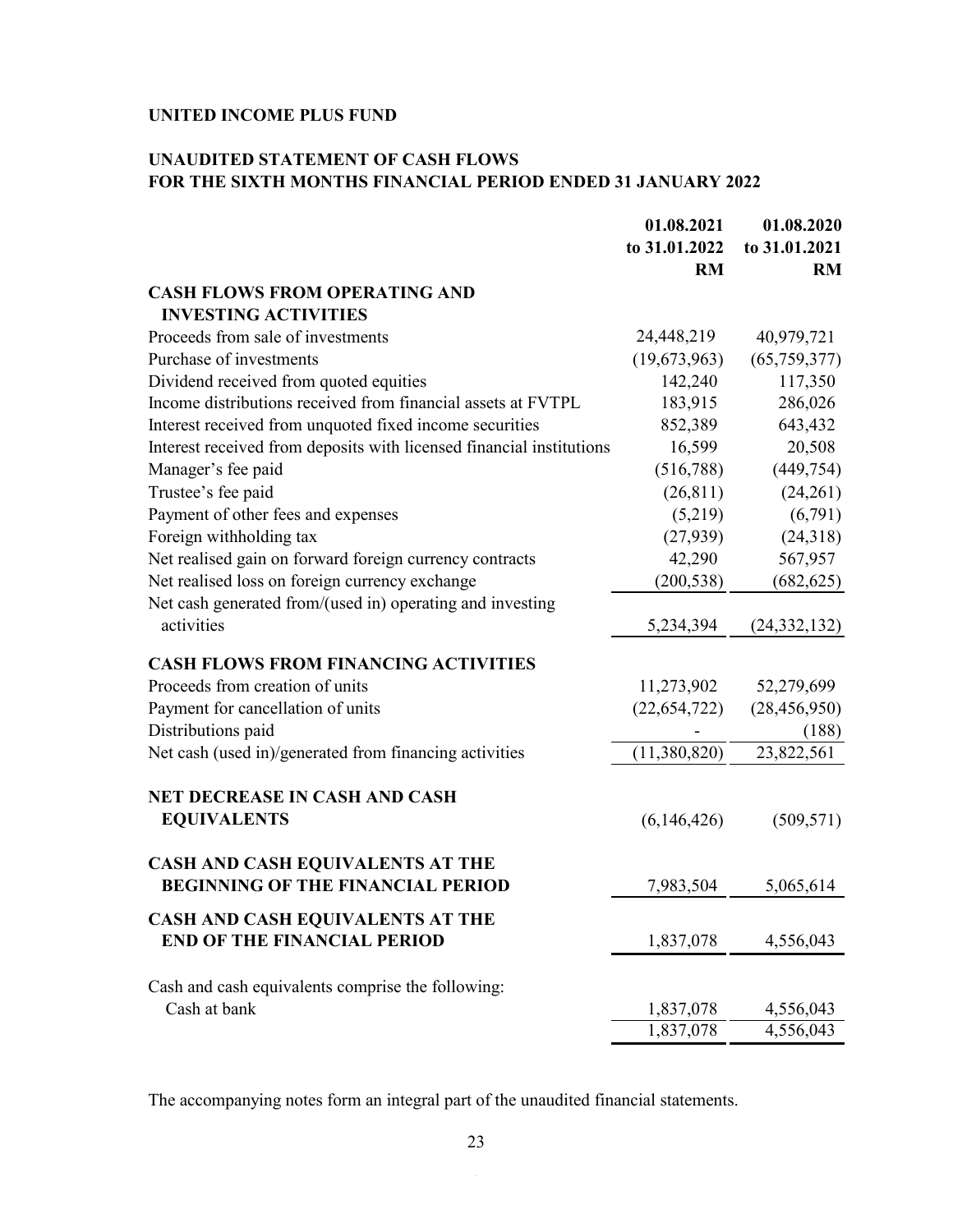#### **NOTES TO THE UNAUDITED FINANCIAL STATEMENTS**

## **1. INFORMATION ON THE FUND, THE MANAGER AND THEIR PRINCIPAL ACTIVITIES**

The United Income Plus Fund (hereinafter referred to as "the Fund") was constituted pursuant to the execution of the Deed dated 30 April 2014 as amended by a First Supplemental Deed dated 26 February 2015 and Second Supplemental Deed dated 2 January 2019 (collectively referred to as "the Deeds") between UOB Asset Management (Malaysia) Berhad ("the Manager") and Deutsche Trustees Malaysia Berhad ("the Trustee").

The Fund seeks to provide investors with income and capital appreciation over the medium to long term by investing primarily in fixed income securities with the remaining investing in equities and equity-related securities. The Fund was launched on 9 February 2015 and commenced for operation on 2 March 2015. As provided in the Master Deed, the accrual period or financial year shall end on 31 July.

The Manager is a subsidiary of UOB Asset Management Limited, headquartered in Singapore.

The financial statements were authorised for issue by the Manager on 31 March 2022.

### **2. SUMMARY OF SIGNIFICANT ACCOUNTING POLICIES**

#### **2.1 Basis of preparation of the financial statements**

The financial statements of the Fund have been prepared in accordance with Malaysian Financial Reporting Standards ("MFRS") as issued by the Malaysian Accounting Standards Board ("MASB") and International Financial Reporting Standards ("IFRS") as issued by the International Accounting Standards Board ("IASB").

The financial statements have been prepared on the historical cost basis except as disclosed in the accounting policies below and are presented in Ringgit Malaysia ("RM").

There are no other standards, amendments to standards or interpretations that are effective for annual periods beginning on or after 1 August 2021 that have a material effect on the financial statements of the Fund.

None of the standards, amendments to standards or interpretations that are effective for the financial year beginning on or after 1 August 2022 are applicable to the financial statements of the Fund.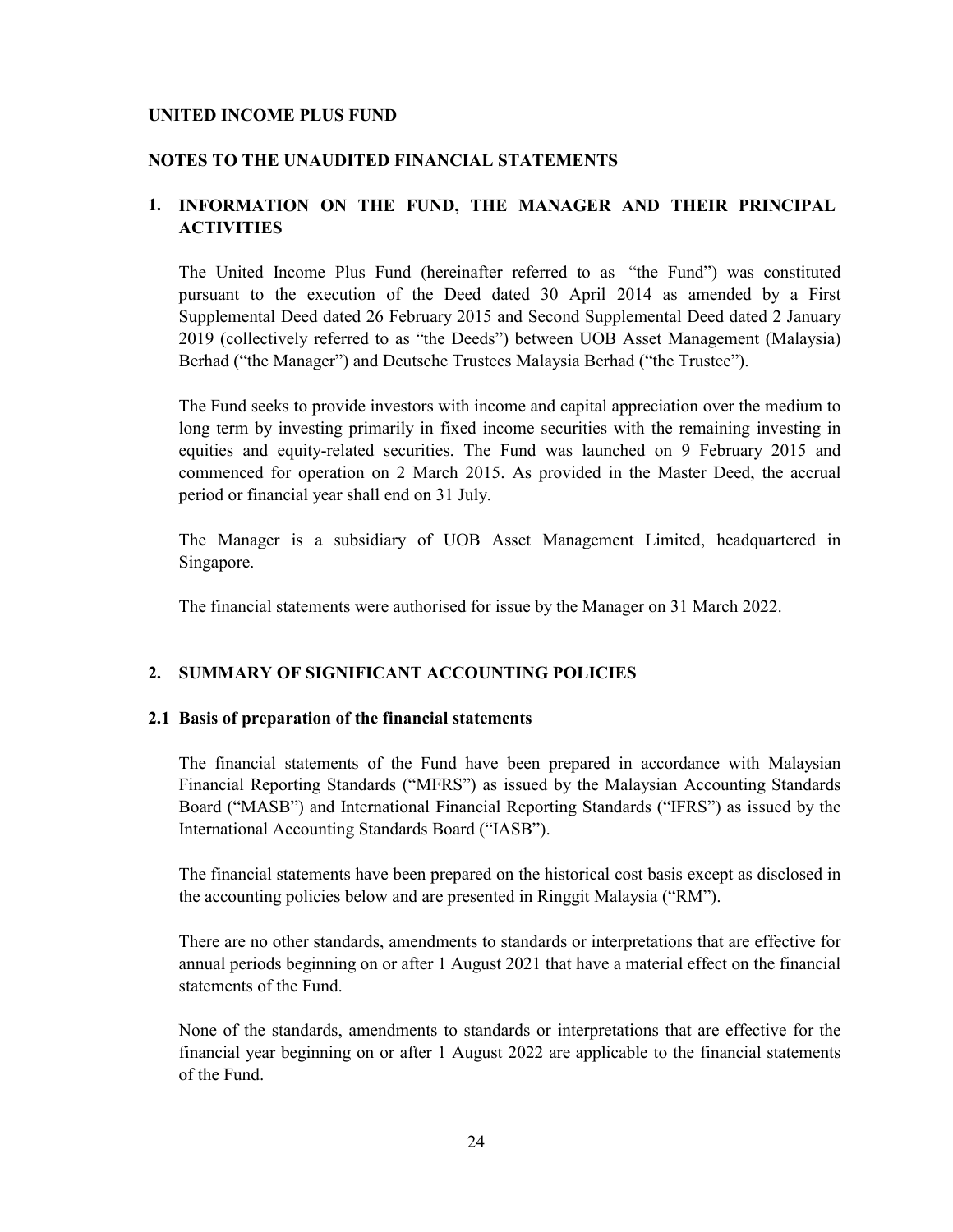#### **2. SUMMARY OF SIGNIFICANT ACCOUNTING POLICIES (CONTINUED)**

### **2.2 Changes in accounting policies**

#### *Standards issued and effective*

The accounting policies adopted that could have material impact to the financial statements are consistent with those of the previous financial year.

### **2.3 Summary of significant accounting policies**

### **(a) Financial instruments**

Financial assets and financial liabilities are recognised when the Fund becomes a party to the contractual provision of the instruments.

Financial assets and financial liabilities are initially measured at fair value. Transaction costs that are directly attributable to the acquisition or issue of financial assets and financial liabilities (other than financial assets and financial liabilities at fair value through profit or loss) are added to or deducted from the fair value of the financial assets or financial liabilities, as appropriate, on initial recognition.

Transaction costs directly attributable to the acquisition of financial assets and financial liabilities at fair value through profit or loss are recognised immediately in profit or loss.

All regular way purchases or sales of financial assets are recognised and derecognised on a trade date basis. Regular way purchases or sales are purchases or sales of financial assets that require delivery of assets within the time frame established by regulation or convention in the market place.

#### *Classification*

The Fund classifies its financial assets and financial liabilities at initial recognition into the categories of financial assets and financial liabilities discussed below.

In applying that classification, a financial asset or financial liability is considered to be held for trading if:

- (a) It is acquired or incurred principally for the purpose of selling or repurchasing it in the near term; or
- (b) On initial recognition, it is part of a portfolio of identified financial instruments that are managed together and for which, there is evidence of a recent actual pattern of short-term profit-taking; or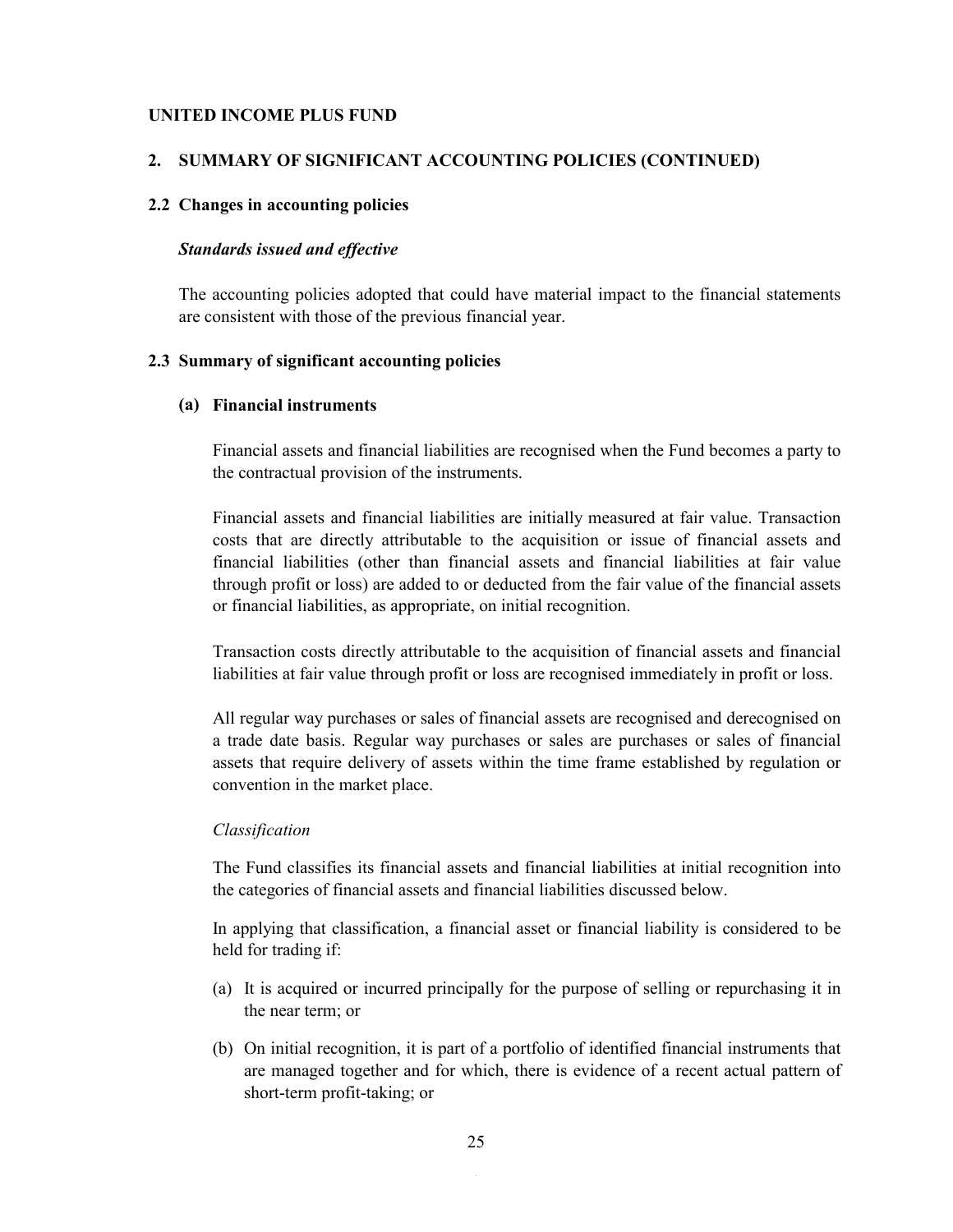## **2. SUMMARY OF SIGNIFICANT ACCOUNTING POLICIES (CONTINUED)**

#### **2.3 Summary of significant accounting policies (continued)**

#### **(a) Financial instruments (continued)**

#### *Classification (continued)*

(c) It is a derivative (except for a derivative that is a financial guarantee contract or a designated and effective hedging instrument).

#### *Financial assets*

The Fund classifies its financial assets as subsequently measured at amortised cost or measured at fair value through profit or loss ("FVTPL") on the basis of both the entity's business model for managing the financial assets and the contractual cash flow characteristics of the financial asset.

(i) Financial assets measured at amortised cost

A debt instrument is measured at amortised cost if it is held within a business model whose objective is to hold financial asset in order to collect contractual cash flows and its contractual terms give rise on specified dates to cash flows that are solely payments of principal and interest ("SPPI") on the principal amount outstanding. The Fund includes in this category amount due from Manager, dividend receivables and bank balances.

(ii) Financial assets at FVTPL

A financial asset is measured at FVTPL if:

- (a) Its contractual terms do not give rise to cash flows on specified dates that are SPPI on the principal amount outstanding; or
- (b) It is not held within a business model whose objective is either to collect contractual cash flows, or to both collect contractual cash flows and sell; or
- (c) At initial recognition, it is irrevocably designated as measured at FVTPL when doing so eliminates or significantly reduces a measurement or recognition inconsistency that would otherwise arise from measuring assets or liabilities or recognising the gains and losses on them on different bases.

The Fund includes in this category collective investment schemes, equity, debt instruments and derivatives. These includes investments that are held under a business model to manage them on a fair value basis for investment income and fair value gains.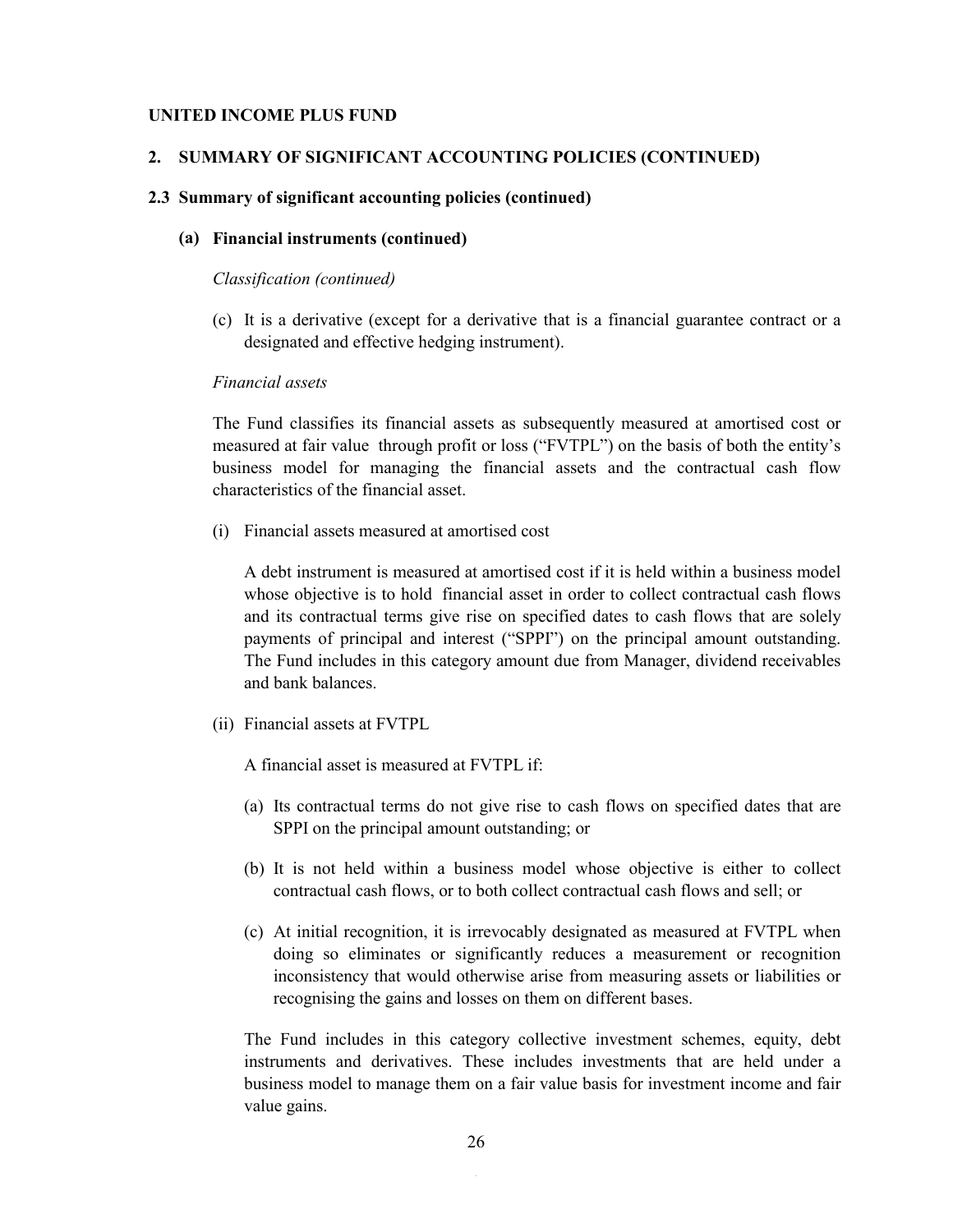#### **2. SUMMARY OF SIGNIFICANT ACCOUNTING POLICIES (CONTINUED)**

#### **2.3 Summary of significant accounting policies (continued)**

#### **(a) Financial instruments (continued)**

#### *Financial liabilities*

(i) Financial liabilities measured at FVTPL

A financial liability is measured at FVTPL if it meets the definition of held for trading. The Fund does not have such liabilities at this juncture.

(ii) Financial liabilities measured at amortised cost

This category includes all financial liabilities, other than those measured at FVTPL. The Fund includes in this category amount due to Trustee.

#### *Impairment of financial assets*

The Fund holds only trade receivables with no financing component and which have maturities of less than 12 months at amortised cost and, as such, has chosen to apply an approach similar to the simplified approach for expected credit losses ("ECL") under MFRS 9 to all its trade receivables. Therefore, the Fund does not track changes in credit risk, but instead recognises a loss allowance based on lifetime ECL at each reporting date. The Fund's approach to ECL reflects a probability-weighted outcome, the time value of money and reasonable and supportable information that is available without undue cost or effort at the reporting date about past events, current conditions and forecasts of future economic conditions.

#### *Derecognition of financial assets and financial liabilities*

A financial asset is derecognised when:

- (i) The contractual rights to receive cash flows from the financial asset have expired; or
- (ii) The Fund has transferred its contractual rights to receive cash flows from the financial asset or have assumed contractual obligation to pay the received cash flows in full without material delay to one or more third parties under a "pass through" arrangement; and either:
	- (a) the Fund has transferred substantially all the risks and rewards of ownership of the financial asset; or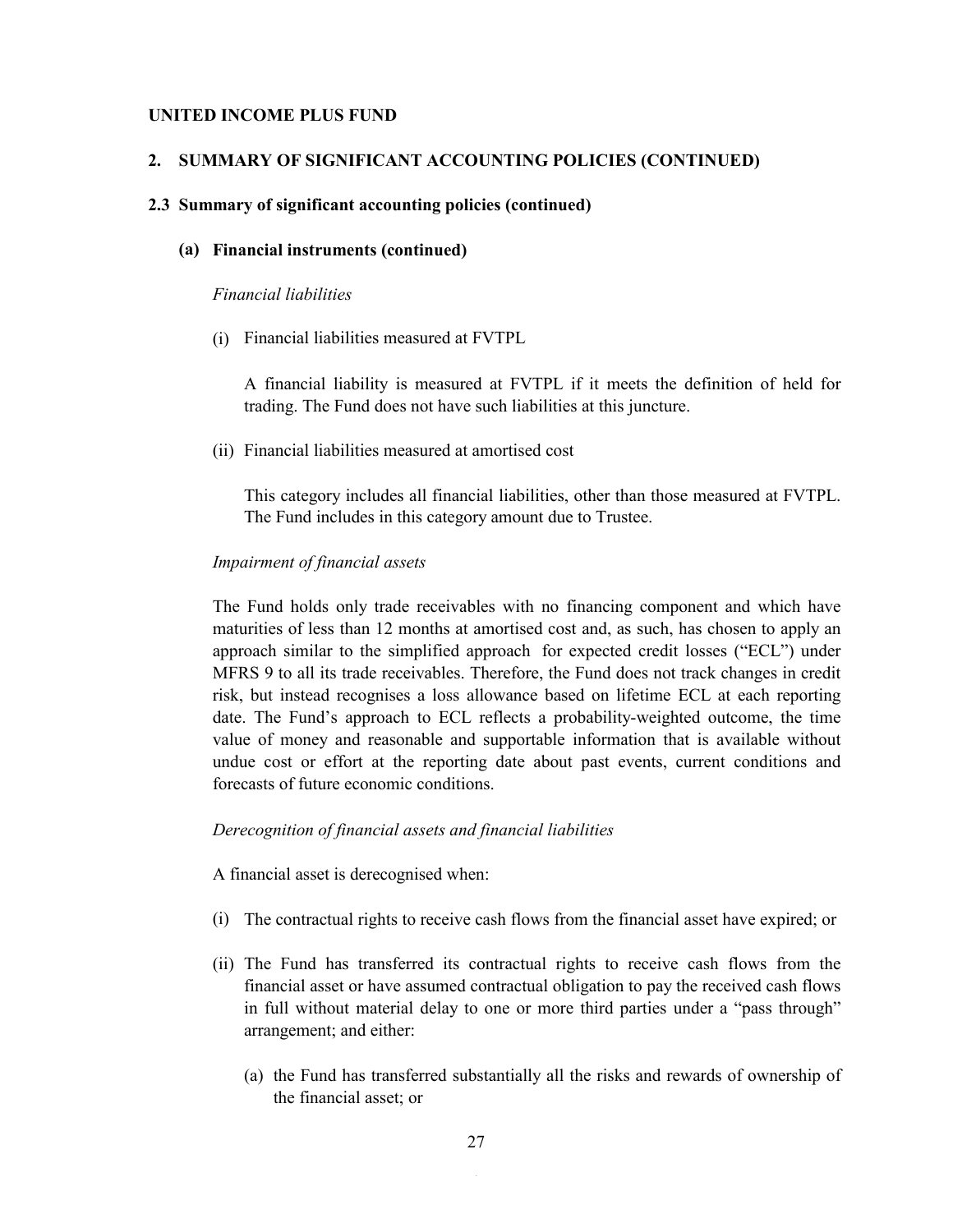#### **2. SUMMARY OF SIGNIFICANT ACCOUNTING POLICIES (CONTINUED)**

### **2.3 Summary of significant accounting policies (continued)**

#### **(a) Financial instruments (continued)**

*Derecognition of financial assets and financial liabilities (continued)*

A financial asset is derecognised when: (continued)

(b) the Fund has neither transferred nor retained substantially all the risks and rewards, but has transferred control of the financial asset.

On derecognition of financial assets at amortised cost, gains and losses are recognised in profit or loss when the asset is derecognised, modified or impaired.

A financial liability is derecognised when the obligation under the financial liability is extinguished. Gains and losses are recognised in profit or loss when the liabilities are derecognised, and through the amortisation process.

### **(b) Classification of realised and unrealised gains and losses**

Unrealised gains and losses comprise changes in the fair value of financial instruments at FVTPL. Realised gains and losses on disposals of financial instruments at FVTPL are calculated using the weighted average method. They represent the difference between an instrument's initial carrying amount and disposal amount.

Return on investments, income distribution from collective investment schemes, foreign exchange translation differences of cash at bank balances denominated in foreign currencies and accrued interest on deposits which have not matured as at the reporting date are classified as realised income in the financial statements.

## **(c) Derivative financial instruments**

Derivatives are financial assets or liabilities at FVTPL categorised as held for trading unless they are designated hedges.

The Fund's derivative financial instruments comprise forward foreign currency contracts. Derivatives are initially recognised at fair value on the date a derivative contract is entered into and are subsequently re-measured at their fair value.

The method of recognising the resulting gain or loss depends on whether the derivative is designated as a hedging instrument, and the nature of the item being hedged. Derivatives that do not qualify for hedge accounting are classified as held for trading and accounted for in accordance with the accounting policy on FVTPL.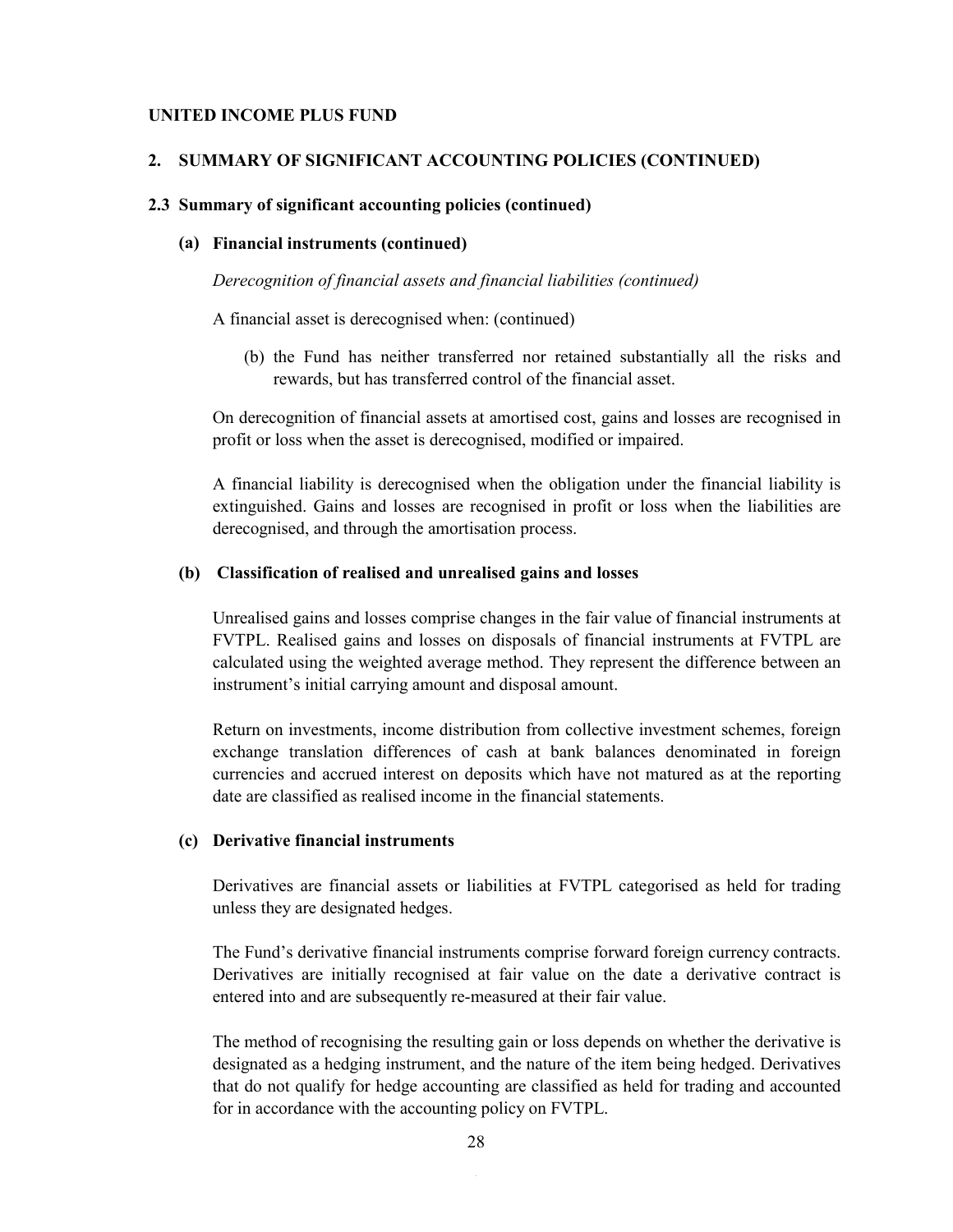## **2. SUMMARY OF SIGNIFICANT ACCOUNTING POLICIES (CONTINUED)**

## **2.3 Summary of significant accounting policies (continued)**

### **(d) Functional and presentation currency**

The financial statements of the Fund are measured using the currency of the primary economic environment in which the Fund operates ("the functional currency"). The financial statements are presented in RM, which is also the Fund's functional currency.

### **(e) Foreign currency translation**

Transactions in currencies other than the Fund's functional currency (foreign currencies) are recorded in the functional currency using exchange rates prevailing at the transaction dates. At each reporting date, foreign currency monetary items are translated into RM at exchange rates ruling at the reporting date. All exchange gains or losses are recognised in the profit or loss.

### **(f) Unitholders' capital**

The unitholders' capital to the Fund are classified as liabilities under MFRS 132 *Financial Instruments: Presentation.*

The outstanding units are carried at the redemption amount that is payable at each financial year if a unitholder exercises the right to put the unit back to the Fund.

Units are created and cancelled at prices based on the Fund's NAV per unit at the time of creation or cancellation. The Fund's NAV per unit is calculated by dividing the net assets attributable to unit holders with the total number of outstanding units.

## **(g) Distribution of income**

Any distribution to the Fund's unitholders is recognised in the statement of comprehensive income, as the unitholders' capital are classified as financial liabilities as per Note 2.3(f). A proposed dividend is recognised as a liability in the period in which it is approved. Distributions are either reinvested or paid in cash to the unitholders on the income payment date. Reinvestment of units is based on the NAV per unit on the income payment date which is also the time of creation.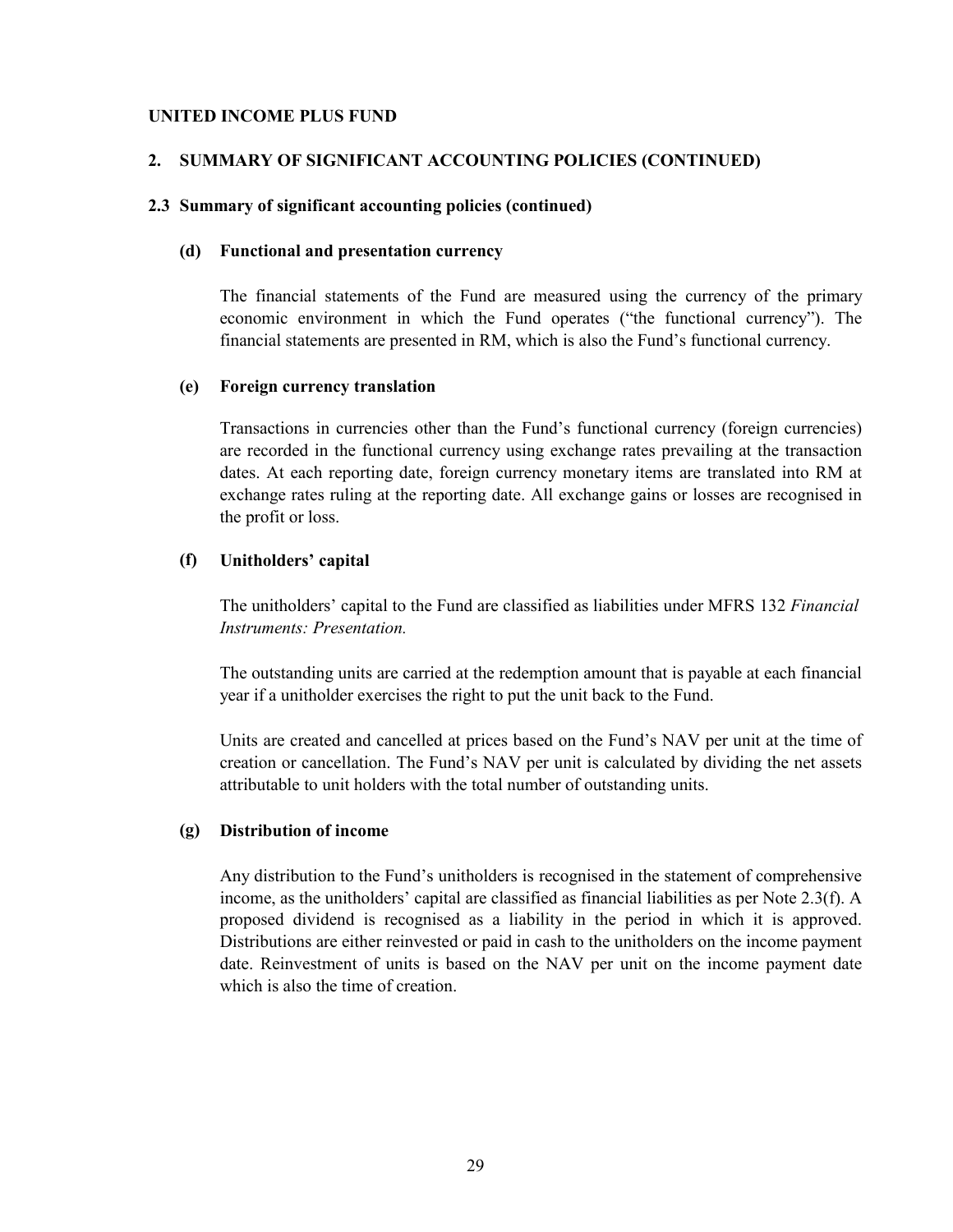### **2. SUMMARY OF SIGNIFICANT ACCOUNTING POLICIES (CONTINUED)**

#### **2.3 Summary of significant accounting policies (continued)**

#### **(h) Cash and cash equivalents**

Cash and cash equivalents comprise cash at a bank with a maturity of less than 3 months which have an insignificant risk of changes in value.

#### **(i) Income recognition**

Income is recognised to the extent that it is probable that the economic benefits will flow to the Fund and the income can be reliably measured. Income is measured at the fair value of consideration received or receivable.

Dividend income from quoted equities and income distribution from collective investment schemes are recognised when the Fund's right to receive payment is established.

Interest income from deposits with licensed financial institutions and interest income from unquoted fixed income securities are recognised using the effective interest method.

### **(j) Net asset value attributable to unitholders**

Net asset value attributable to unitholders represents the redemption amount that would be payable if the unitholders exercised the right to redeem units of the Fund at the end of the reporting year.

#### **(k) Income tax**

Current tax assets and liabilities are measured at the amount expected to be recovered from or paid to the tax authorities. The tax rates and tax laws used to compute the amount are those that are enacted or substantively enacted by the reporting date.

No deferred tax is recognised as there are no material temporary differences.

## **(l) Segment reporting**

For internal management reporting purposes, all of the investments of the Fund are managed as one portfolio and reviewed as such by the Manager. The Manager is the decision maker for performance assessment purposes and makes decisions about resource allocation. Accordingly, the Fund does not have any operating segment information to be disclosed in the financial statements.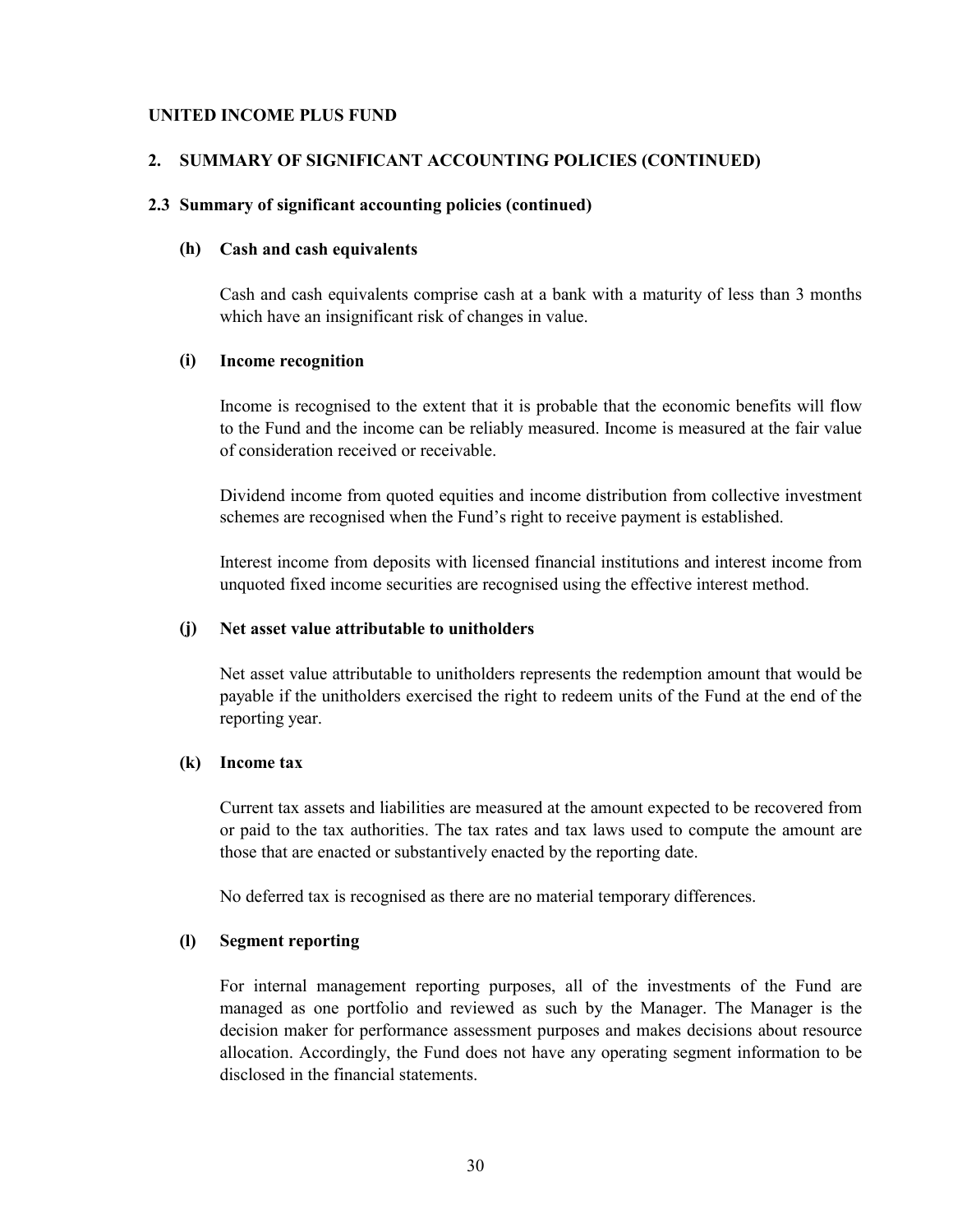#### **2. SUMMARY OF SIGNIFICANT ACCOUNTING POLICIES (CONTINUED)**

### **2.3 Summary of significant accounting policies (continued)**

### **(m) Significant accounting estimates and judgments**

The preparation of the Fund's financial statements requires the Manager to make judgments, estimates and assumptions that affect the reported amounts of revenues, expenses, assets and liabilities, and the disclosure of contingent liabilities at the reporting date. However, uncertainty about these assumptions and estimates could result in outcomes that could require a material adjustment to the carrying amount of the asset or liability in the future.

No major judgments have been made by the Manager in applying the Fund's accounting policies. There are no key assumptions concerning the future and other key sources of estimation uncertainty at the reporting date that have a significant risk of causing a material adjustment to the carrying amounts of assets and liabilities within the next financial year.

#### **(n) Determination of fair value**

For investments in collective investment schemes ("CIS"), fair value is determined based on the closing NAV per unit of the CIS. For quoted investments, fair value is determined based on the closing price quoted on Reuters. For investments in fixed income securities, nominal value is the face value of the securities and fair value is determined based on the indicative prices from Bond Pricing Agency Malaysia Sdn. Bhd., plus accrued interest which includes the accretion of discount and amortisation of premium. Adjusted cost of investments relates to the purchased cost plus accrued interest, adjusted for accretion of discount and amortisation of premium, if any, calculated over the period from the date of acquisition to the date of maturity of the respective securities as approved by the Manager and the Trustee. The difference between adjusted cost and fair value is treated as unrealised gain or loss and is recognised in profit or loss. Unrealised gains or losses recognised in profit or loss are not distributable in nature.

## **3. INVESTMENTS**

|                                            | 31.01.2022<br><b>RM</b> | 31.07.2021<br><b>RM</b> |
|--------------------------------------------|-------------------------|-------------------------|
| Investments designated as FVTPL:           |                         |                         |
| - collective investment schemes - foreign  | 7,512,623               | 10,203,848              |
| - quoted investments - foreign             | 18,736,827              | 20,527,823              |
| - unquoted fixed income securities - local | 41,011,488              | 43,098,431              |
|                                            | 67,260,938              | 73,830,102              |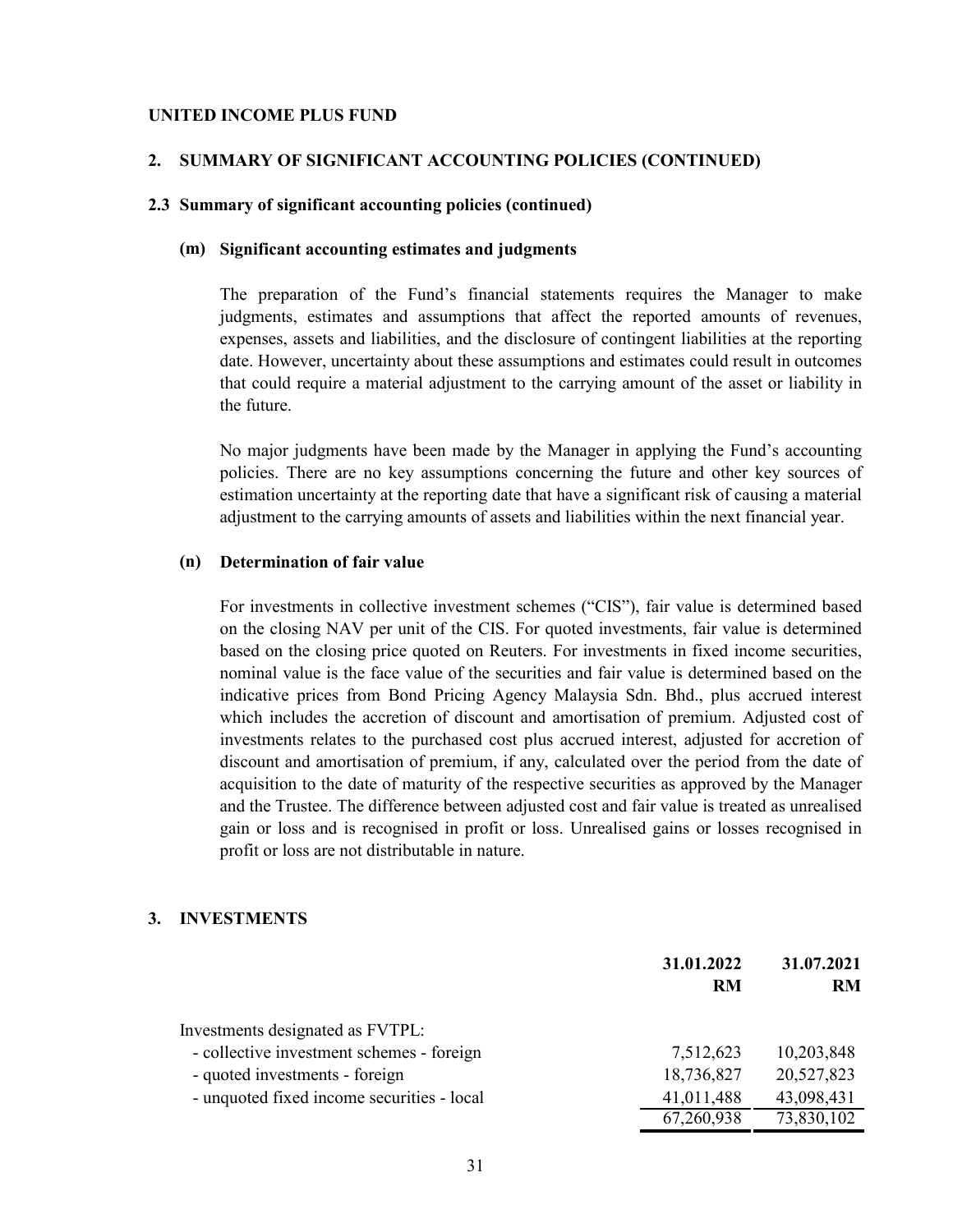## **3. INVESTMENTS (CONTINUED)**

|                                                       | 01.08.2021  | 01.08.2020<br>to 31.01.2022 to 31.01.2021 |
|-------------------------------------------------------|-------------|-------------------------------------------|
|                                                       | RM          | <b>RM</b>                                 |
| Net (loss)/gain on investments at FVTPL comprised:    |             |                                           |
| - net realised gain on sale of investments at FVTPL   | 1,604,278   | 1,182,067                                 |
| - net unrealised (loss)/gain on changes in fair value | (3,351,939) | 142,173                                   |
|                                                       | (1,747,661) | 1,324,240                                 |

Investments designated as FVTPL as at 31 January 2022 are as follows:

|                 |          |      |                   | Fair value     |
|-----------------|----------|------|-------------------|----------------|
|                 |          |      |                   | expressed as a |
|                 |          |      |                   | percentage of  |
|                 |          |      |                   | value of the   |
| Name of counter | Quantity | Cost | <b>Fair value</b> | Fund           |
|                 |          | RM   | RM                | $\frac{0}{0}$  |

## **COLLECTIVE INVESTMENT SCHEMES - FOREIGN**

| United Asian Bond Fund        |           |           |           |       |
|-------------------------------|-----------|-----------|-----------|-------|
| - Class USD*                  | 1,780,000 | 6,166,898 | 5,228,159 | 7.15  |
| United Emerging Markets Bond  |           |           |           |       |
| Fund - Class USD <sup>*</sup> | 650,000   | 2,528,292 | 2,284,464 | 3.13  |
| <b>TOTAL COLLECTIVE</b>       |           |           |           |       |
| <b>INVESTMENT SCHEMES</b>     |           |           |           |       |
| - FOREIGN                     | 2,430,000 | 8,695,190 | 7,512,623 | 10.28 |

\* Collective Investment Schemes related to the Manager.

# **QUOTED INVESTMENTS - FOREIGN**

## **Australia**

| <b>Financials</b><br>Macquarie Group Limited            | 2,400 | 1,420,281 | 1,299,721 | 1.78 |
|---------------------------------------------------------|-------|-----------|-----------|------|
| <b>United States</b>                                    |       |           |           |      |
| <b>Consumer Discretionary</b><br>Sony Group Corporation | 4,500 | 1,994,350 | 2,102,334 | 2.88 |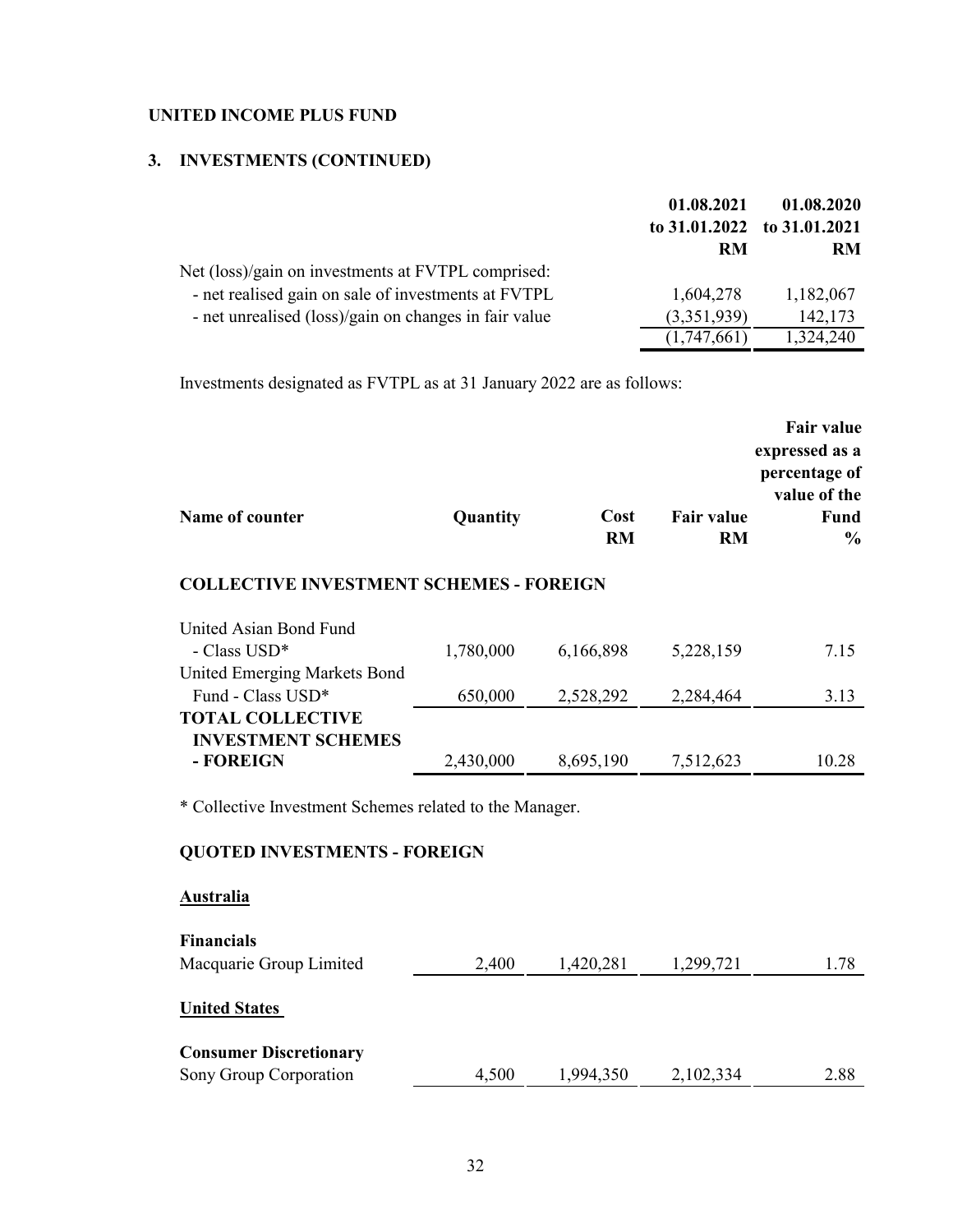# **3. INVESTMENTS (CONTINUED)**

Investments designated as FVTPL as at 31 January 2022 are as follows: (continued)

|                                                 |          |                   |                                | <b>Fair value</b><br>expressed as a<br>percentage of<br>value of the |
|-------------------------------------------------|----------|-------------------|--------------------------------|----------------------------------------------------------------------|
| Name of counter                                 | Quantity | Cost<br><b>RM</b> | <b>Fair value</b><br><b>RM</b> | Fund<br>$\frac{1}{2}$                                                |
| <b>QUOTED INVESTMENTS - FOREIGN (CONTINUED)</b> |          |                   |                                |                                                                      |
| <b>United States (continued)</b>                |          |                   |                                |                                                                      |
| <b>Energy</b>                                   |          |                   |                                |                                                                      |
| Shell Adr Each Rep 2 Ord                        | 7,600    | 1,472,778         | 1,634,438                      | 2.24                                                                 |
| <b>Financials</b>                               |          |                   |                                |                                                                      |
| American Express Company                        | 2,000    | 1,412,629         | 1,504,734                      | 2.06                                                                 |
| <b>Discover Financial Services</b>              | 3,000    | 1,487,007         | 1,452,894                      | 1.99                                                                 |
| Lloyds Banking Group Plc                        | 110,000  | 1,347,143         | 1,261,058                      | 1.72                                                                 |
| Natwest Group Plc                               | 53,000   | 1,412,829         | 1,465,781                      | 2.01                                                                 |
| Sumitomo Mitsui                                 |          |                   |                                |                                                                      |
| Financial Group, Inc.                           | 48,000   | 1,421,769         | 1,443,982                      | 1.97                                                                 |
|                                                 | 216,000  | 7,081,377         | 7,128,449                      | 9.75                                                                 |
|                                                 |          |                   |                                |                                                                      |
| <b>Industrials</b>                              |          |                   |                                |                                                                      |
| Fanuc Corporation                               | 15,000   | 1,349,740         | 1,242,014                      | 1.70                                                                 |
| Raytheon Technologies                           |          |                   |                                |                                                                      |
| Corporation                                     | 4,600    | 1,601,817         | 1,735,833                      | 2.38                                                                 |
|                                                 | 19,600   | 2,951,557         | 2,977,847                      | 4.08                                                                 |
| <b>Materials</b>                                |          |                   |                                |                                                                      |
| Alcoa Corporation                               | 2,300    | 594,546           | 545,732                        | 0.74                                                                 |
|                                                 |          |                   |                                |                                                                      |
| <b>Telecommunication Services</b>               |          |                   |                                |                                                                      |
| Alphabet Inc.                                   | 153      | 1,686,122         | 1,732,296                      | 2.37                                                                 |
| The Walt Disney Company                         | 2,200    | 1,405,593         | 1,316,010                      | 1.80                                                                 |
|                                                 | 2,353    | 3,091,715         | 3,048,306                      | 4.17                                                                 |
| <b>TOTAL QUOTED</b>                             |          |                   |                                |                                                                      |
| <b>INVESTMENTS</b><br>- FOREIGN                 |          | 18,606,604        | 18,736,827                     | 25.64                                                                |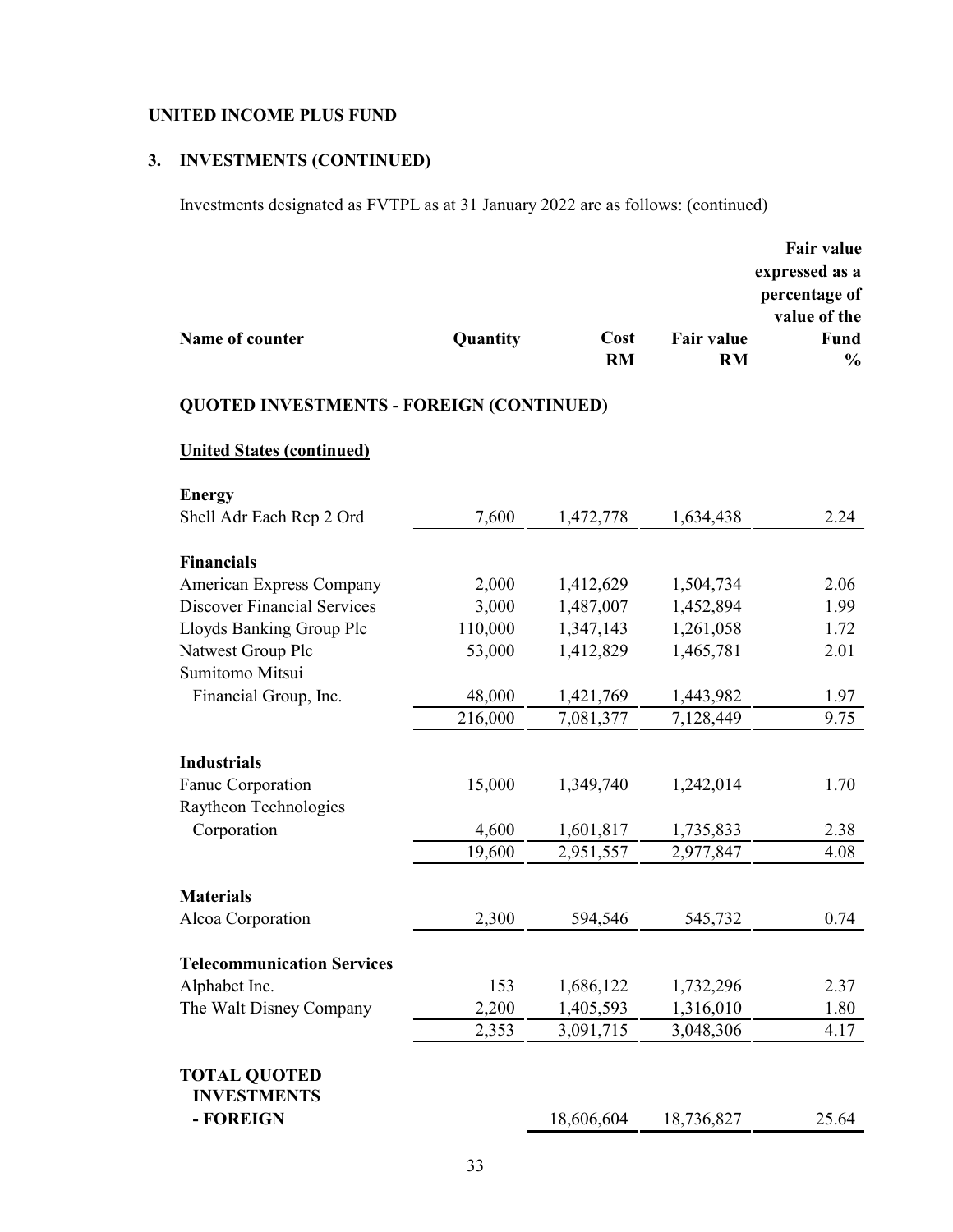# **3. INVESTMENTS (CONTINUED)**

Investments designated as FVTPL as at 31 January 2022 are as follows: (continued)

| <b>Maturity</b><br>date | <b>Issuer</b>          | <b>Credit</b><br>rating | <b>Nominal</b><br>value<br><b>RM</b>     | <b>Adjusted</b><br>cost<br><b>RM</b> | <b>Fair value</b><br><b>RM</b> | <b>Fair value</b><br>expressed as a<br>percentage of<br>value of the<br>Fund<br>$\frac{0}{0}$ |
|-------------------------|------------------------|-------------------------|------------------------------------------|--------------------------------------|--------------------------------|-----------------------------------------------------------------------------------------------|
|                         |                        |                         | UNQUOTED FIXED INCOME SECURITIES - LOCAL |                                      |                                |                                                                                               |
|                         | <b>CORPORATE BONDS</b> |                         |                                          |                                      |                                |                                                                                               |
|                         |                        |                         |                                          |                                      |                                |                                                                                               |
| 07.02.2022 Affin        |                        |                         |                                          |                                      |                                |                                                                                               |
|                         | Bank<br>Berhad         | A1                      |                                          |                                      |                                | 2.81                                                                                          |
|                         | 15.03.2022 AmBank (M)  |                         | 2,000,000                                | 2,052,559                            | 2,052,859                      |                                                                                               |
|                         | <b>Berhad</b>          | A1                      | 1,800,000                                | 1,835,645                            | 1,840,073                      | 2.52                                                                                          |
|                         | 29.03.2022 Al Dzahab   |                         |                                          |                                      |                                |                                                                                               |
|                         | Assets                 |                         |                                          |                                      |                                |                                                                                               |
|                         | Berhad                 | <b>AAA</b>              | 2,500,000                                | 2,541,952                            | 2,550,777                      | 3.50                                                                                          |
| 15.04.2022 Infracap     |                        |                         |                                          |                                      |                                |                                                                                               |
|                         | Resources              |                         |                                          |                                      |                                |                                                                                               |
|                         | Sdn. Bhd.              | AAA(S)                  | 4,000,000                                | 4,033,805                            | 4,036,805                      | 5.52                                                                                          |
| 09.05.2023 Danum        |                        |                         |                                          |                                      |                                |                                                                                               |
|                         | Capital                |                         |                                          |                                      |                                |                                                                                               |
|                         | Berhad                 | AAA(S)                  | 1,000,000                                | 1,030,065                            | 1,027,823                      | 1.41                                                                                          |
| 25.07.2023 United       |                        |                         |                                          |                                      |                                |                                                                                               |
|                         | Overseas<br>Bank       |                         |                                          |                                      |                                |                                                                                               |
|                         | (Malaysia)             |                         |                                          |                                      |                                |                                                                                               |
|                         | Berhad*                | AA1                     | 2,000,000                                | 2,058,217                            | 2,057,221                      | 2.81                                                                                          |
| 13.12.2024 Malaysia     |                        |                         |                                          |                                      |                                |                                                                                               |
|                         | Airport                |                         |                                          |                                      |                                |                                                                                               |
|                         | Holdings               |                         |                                          |                                      |                                |                                                                                               |
|                         | Berhad                 | AA <sub>2</sub>         | 700,000                                  | 723,823                              | 728,736                        | 1.00                                                                                          |
|                         | 03.02.2025 Hong Leong  |                         |                                          |                                      |                                |                                                                                               |
|                         | Assurance              |                         |                                          |                                      |                                |                                                                                               |
|                         | Berhad                 | AA3                     | 2,000,000                                | 2,099,215                            | 2,034,575                      | 2.78                                                                                          |
| 01.08.2025 United       |                        |                         |                                          |                                      |                                |                                                                                               |
|                         | Overseas               |                         |                                          |                                      |                                |                                                                                               |
|                         | <b>Bank</b>            |                         |                                          |                                      |                                |                                                                                               |
|                         | Berhad*                | AA1                     | 1,000,000                                | 1,014,959                            | 995,159                        | 1.36                                                                                          |

## **UNITED INCOME PLUS FUND**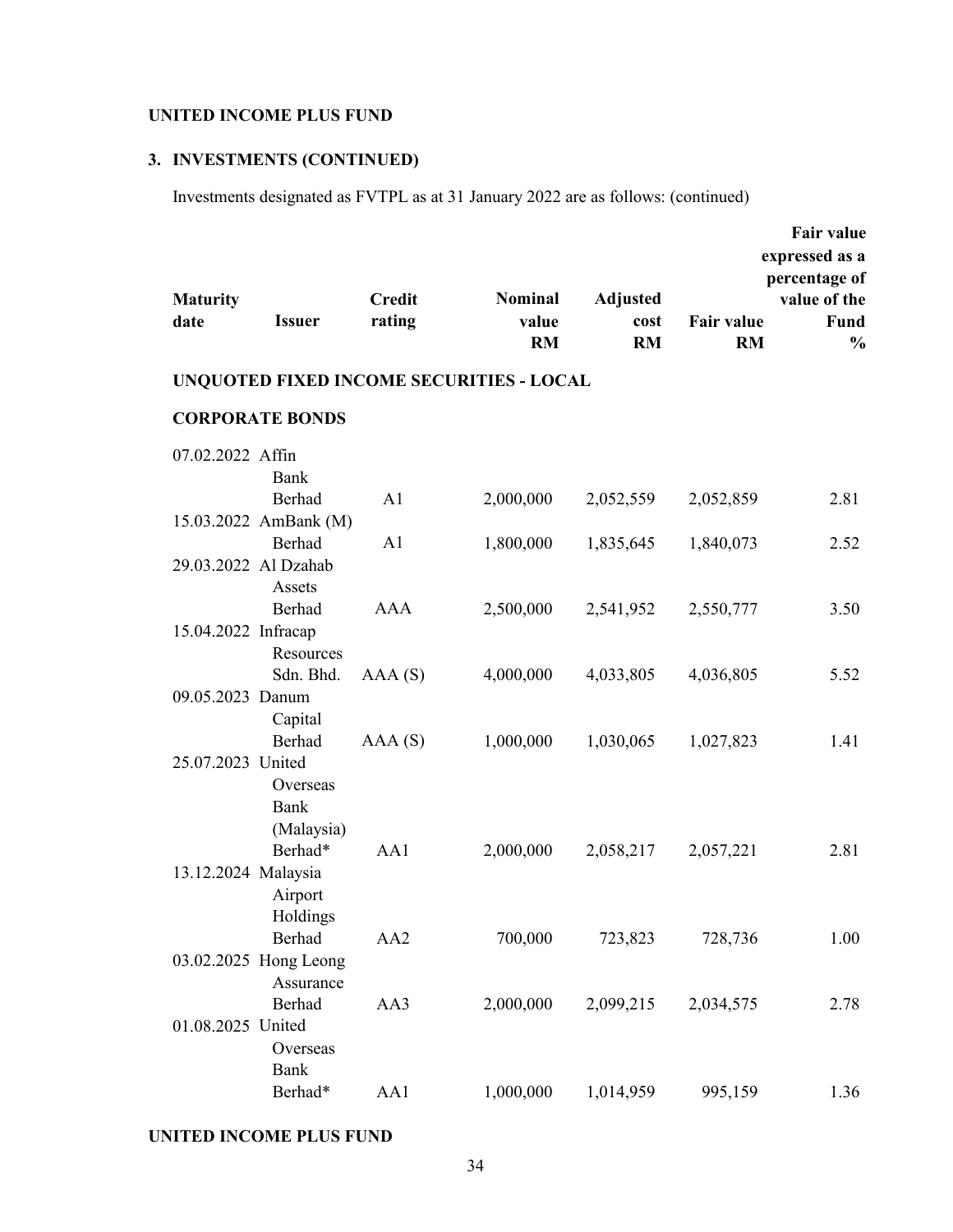# **3. INVESTMENTS (CONTINUED)**

Investments designated as FVTPL as at 31 January 2022 are as follows: (continued)

| <b>Maturity</b><br>date | <b>Issuer</b>         | <b>Credit</b><br>rating            | Nominal<br>value<br><b>RM</b>                        | <b>Adjusted</b><br>cost<br><b>RM</b> | <b>Fair value</b><br><b>RM</b> | <b>Fair value</b><br>expressed as a<br>percentage of<br>value of the<br>Fund<br>$\frac{0}{0}$ |
|-------------------------|-----------------------|------------------------------------|------------------------------------------------------|--------------------------------------|--------------------------------|-----------------------------------------------------------------------------------------------|
|                         |                       |                                    | UNQUOTED FIXED INCOME SECURITIES - LOCAL (CONTINUED) |                                      |                                |                                                                                               |
|                         |                       | <b>CORPORATE BONDS (CONTINUED)</b> |                                                      |                                      |                                |                                                                                               |
| 22.08.2025 GENM         |                       |                                    |                                                      |                                      |                                |                                                                                               |
|                         | Capital               |                                    |                                                      |                                      |                                |                                                                                               |
|                         | Berhad                | AA1(S)                             | 1,000,000                                            | 1,021,614                            | 1,040,124                      | 1.42                                                                                          |
| 09.10.2025 Malayan      |                       |                                    |                                                      |                                      |                                |                                                                                               |
|                         | Banking               |                                    |                                                      |                                      |                                |                                                                                               |
|                         | Berhad                | AA1                                | 4,000,000                                            | 4,035,912                            | 3,952,952                      | 5.41                                                                                          |
|                         | 21.10.2025 Pengerang  |                                    |                                                      |                                      |                                |                                                                                               |
|                         | LNG (TWO)             |                                    |                                                      |                                      |                                |                                                                                               |
|                         | Sdn. Bhd.             | AAA IS                             | 3,000,000                                            | 3,021,080                            | 2,926,430                      | 4.00                                                                                          |
| 03.12.2025 Sime         |                       |                                    |                                                      |                                      |                                |                                                                                               |
|                         | Darby                 |                                    |                                                      |                                      |                                |                                                                                               |
|                         | Berhad                | $AA+IS$                            | 2,000,000                                            | 2,010,192                            | 1,968,972                      | 2.69                                                                                          |
| 25.06.2026 S P Setia    |                       |                                    |                                                      |                                      |                                |                                                                                               |
|                         | Berhad                | AA IS                              | 3,000,000                                            | 3,011,392                            | 3,012,022                      | 4.12                                                                                          |
| 25.09.2026 Danainfra    |                       |                                    |                                                      |                                      |                                |                                                                                               |
|                         | Nasional              |                                    |                                                      |                                      |                                |                                                                                               |
|                         | Berhad                | $NR**$                             | 1,000,000                                            | 1,011,621                            | 1,004,541                      | 1.37                                                                                          |
| 31.03.2027 GENM         |                       |                                    |                                                      |                                      |                                |                                                                                               |
|                         | Capital               |                                    |                                                      |                                      |                                |                                                                                               |
|                         | Berhad                | AA1(S)                             | 3,000,000                                            | 3,050,755                            | 3,095,755                      | 4.24                                                                                          |
| 16.11.2027 Dialog       |                       |                                    |                                                      |                                      |                                |                                                                                               |
|                         | Group                 |                                    |                                                      |                                      |                                |                                                                                               |
| 20.04.2028 UMW          | Berhad                | A <sub>1</sub>                     | 1,000,000                                            | 1,008,755                            | 993,345                        | 1.36                                                                                          |
|                         |                       |                                    |                                                      |                                      |                                |                                                                                               |
|                         | Holdings<br>Berhad    | AA-IS                              |                                                      |                                      |                                |                                                                                               |
|                         | 04.06.2029 Pengurusan |                                    | 3,000,000                                            | 3,213,964                            | 3,337,179                      | 4.58                                                                                          |
|                         | Air SPV               |                                    |                                                      |                                      |                                |                                                                                               |
|                         | Berhad                | <b>AAA</b>                         | 1,000,000                                            | 1,006,481                            | 1,015,631                      | 1.39                                                                                          |
|                         | 30.06.2033 Cypark Ref |                                    |                                                      |                                      |                                |                                                                                               |
|                         | Sdn. Bhd.             | AA3                                | 1,000,000                                            | 1,026,164                            | 1,019,476                      | 1.39                                                                                          |
|                         |                       |                                    |                                                      |                                      |                                |                                                                                               |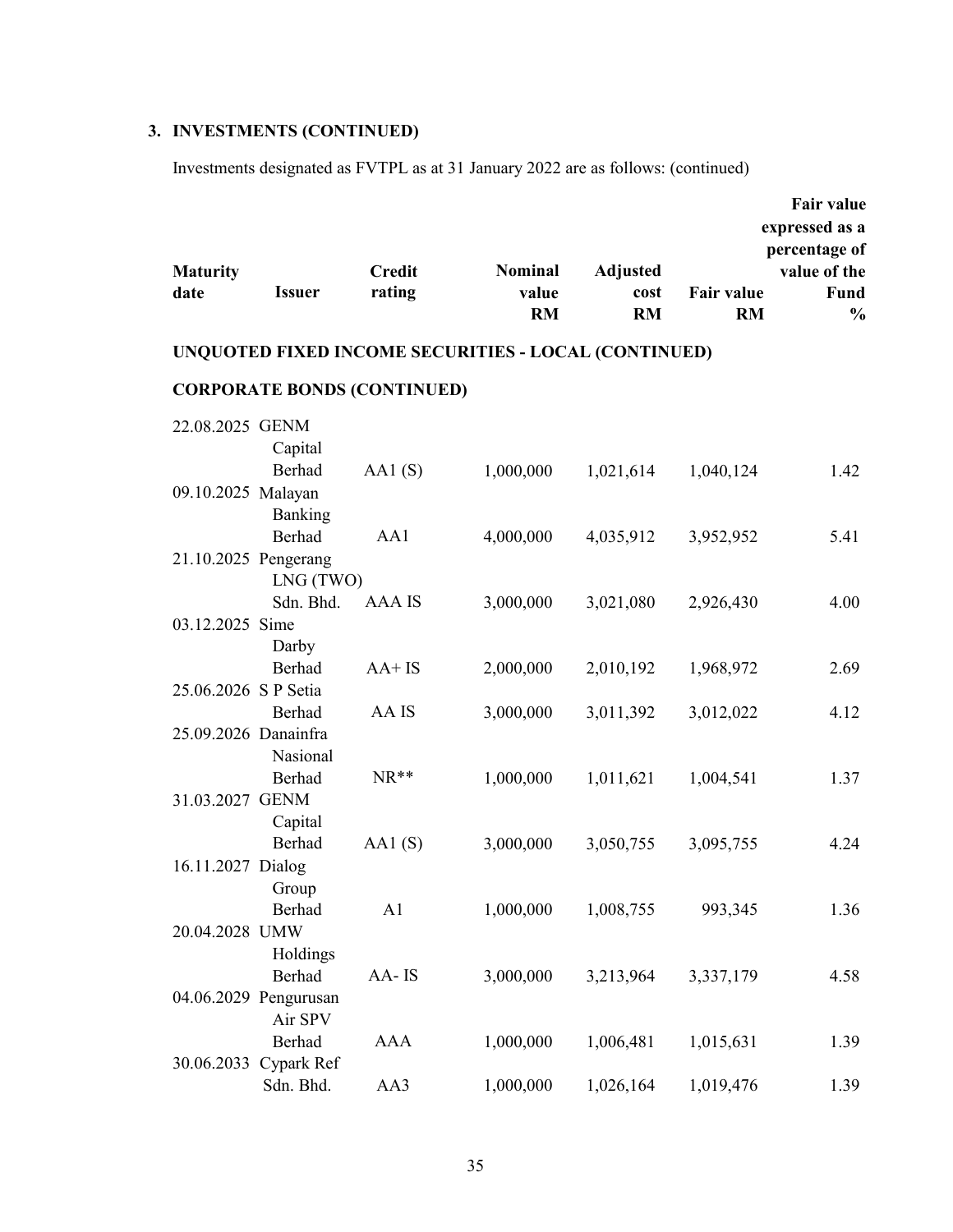## **3. INVESTMENTS (CONTINUED)**

| <b>Maturity</b><br>date | <b>Issuer</b>                            | <b>Credit</b><br>rating                   | <b>Nominal</b><br>value<br><b>RM</b>                 | <b>Adjusted</b><br>cost<br><b>RM</b> | <b>Fair value</b><br>RM | <b>Fair value</b><br>expressed as a<br>percentage of<br>value of the<br>Fund<br>$\frac{0}{0}$ |
|-------------------------|------------------------------------------|-------------------------------------------|------------------------------------------------------|--------------------------------------|-------------------------|-----------------------------------------------------------------------------------------------|
|                         |                                          |                                           | UNQUOTED FIXED INCOME SECURITIES - LOCAL (CONTINUED) |                                      |                         |                                                                                               |
|                         |                                          | <b>CORPORATE BONDS (CONTINUED)</b>        |                                                      |                                      |                         |                                                                                               |
|                         | 23.08.2033 Lebuhraya<br>Duke Fasa 3      |                                           |                                                      |                                      |                         |                                                                                               |
|                         | Sdn. Bhd.<br><b>TOTAL UNQUOTED FIXED</b> | AA-IS<br><b>INCOME SECURITIES - LOCAL</b> | 300,000<br>40,300,000                                | 338,858<br>41,147,028                | 321,033<br>41,011,488   | 0.44<br>56.12                                                                                 |
|                         | <b>TOTAL INVESTMENTS</b>                 |                                           |                                                      | 68,448,822                           | 67,260,938              | 92.04                                                                                         |
|                         |                                          | <b>SHORTFALL OF FAIR VALUE OVER COST</b>  |                                                      | (1,187,884)                          |                         |                                                                                               |
|                         |                                          | - UNREALISED LOSS ON FAIR VALUE           |                                                      | (1,134,065)                          |                         |                                                                                               |
|                         |                                          |                                           | - UNREALISED LOSS ON FOREIGN EXCHANGE                | (53, 819)                            |                         |                                                                                               |
|                         |                                          | <b>TOTAL INVESTMENTS AT FVTPL</b>         |                                                      | 67,260,938                           |                         |                                                                                               |

\* A financial institution related to the Manager.

\*\* The unquoted fixed income securities which are non-rated ("NR") as at the end of the reporting date are issues, backed or guaranteed by government or government agencies.

The weighted average effective yield on unquoted fixed income securities is as follows:

|                 | $\frac{0}{0}$            | 31.01.2022 31.07.2021<br>$\%$ |
|-----------------|--------------------------|-------------------------------|
| Corporate bonds | 3.61                     | 3.35                          |
| Cagamas bond    | $\overline{\phantom{a}}$ | 1.99                          |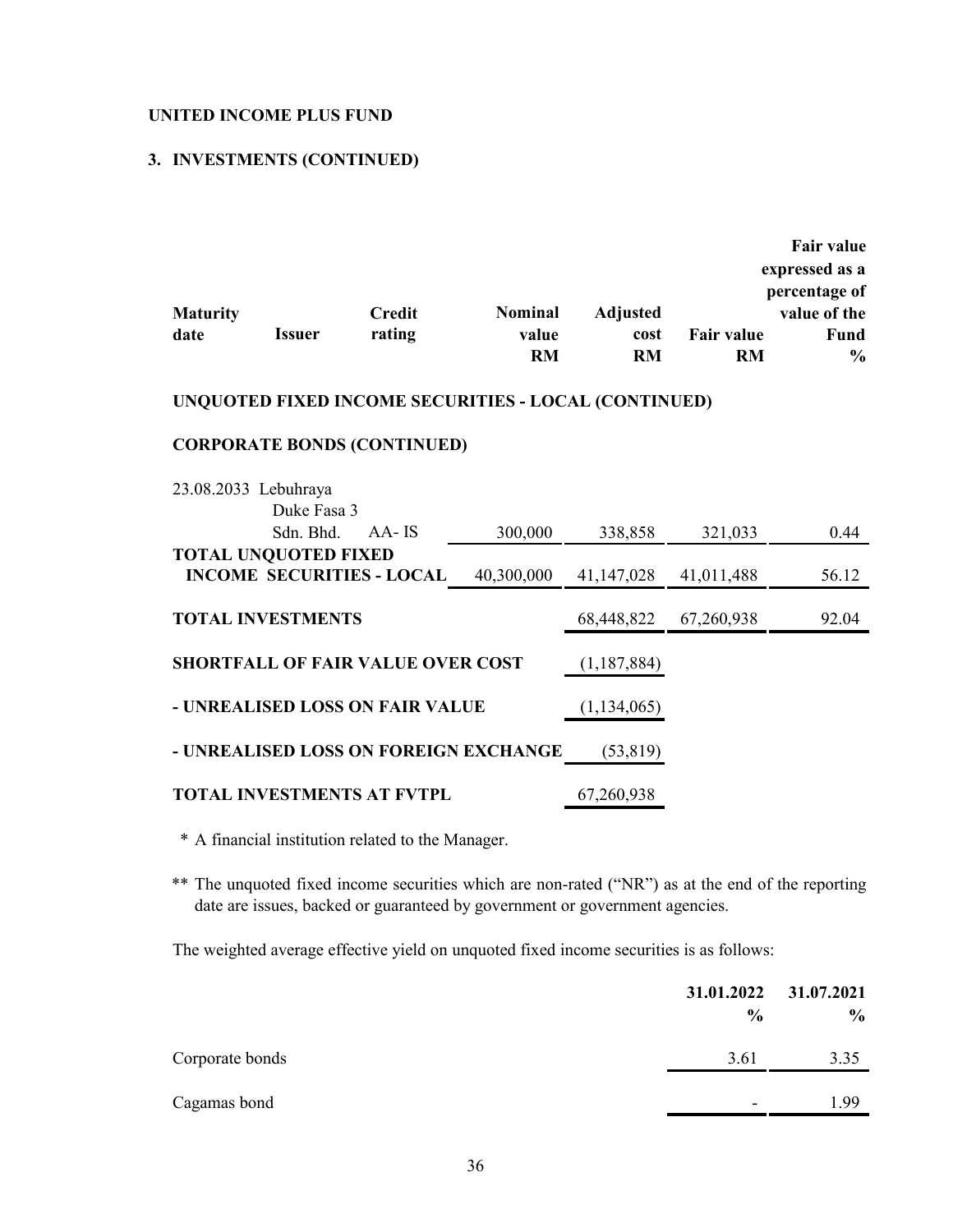## **3. INVESTMENTS (CONTINUED)**

Analysis of the remaining maturity by nominal value of unquoted fixed income securities as at 31 January 2022 and 31 July 2021 are as follows:

|                               | Less than<br>1 year<br><b>RM</b> | 1 year to<br>5 years<br><b>RM</b> | More than<br>5 years<br><b>RM</b> |
|-------------------------------|----------------------------------|-----------------------------------|-----------------------------------|
| 31.01.2022<br>Corporate bonds | 10,300,000                       | 20,700,000                        | 9,300,000                         |
| 31.07.2021<br>Corporate bonds | 10,300,000                       | 15,700,000                        | 14,300,000                        |
| Cagamas bond                  | 1,500,000                        |                                   |                                   |

## **4. FORWARD FOREIGN CURRENCY CONTRACTS**

As at the reporting date, there are 8 (31.07.2021: 3) forward foreign currency contracts outstanding.

The notional principal amount of the outstanding forward foreign currency contracts amounted to RM3,400,536 (31.07.2021: RM7,149,494).

The forward foreign currency contracts entered into were for hedging against the currency exposure arising from the investments denominated in USD, AUD and SGD.

As the Fund has not adopted hedge accounting, the change in fair value of the forward foreign currency contract is recognised immediately in profit or loss.

## **5. AMOUNT DUE FROM/(TO) MANAGER**

|                       | 31.01.2022 | 31.07.2021<br><b>RM</b> |
|-----------------------|------------|-------------------------|
|                       | <b>RM</b>  |                         |
| Creation of units     | 4,113,685  | 1,151,601               |
| Cancellation of units | (12,051)   | (655, 409)              |
| Manager's fee payable | (80, 635)  | (95, 287)               |
|                       | 4,020,999  | 400,905                 |

The normal credit period for the Manager's fee payable is one month (31.07.2021: one month).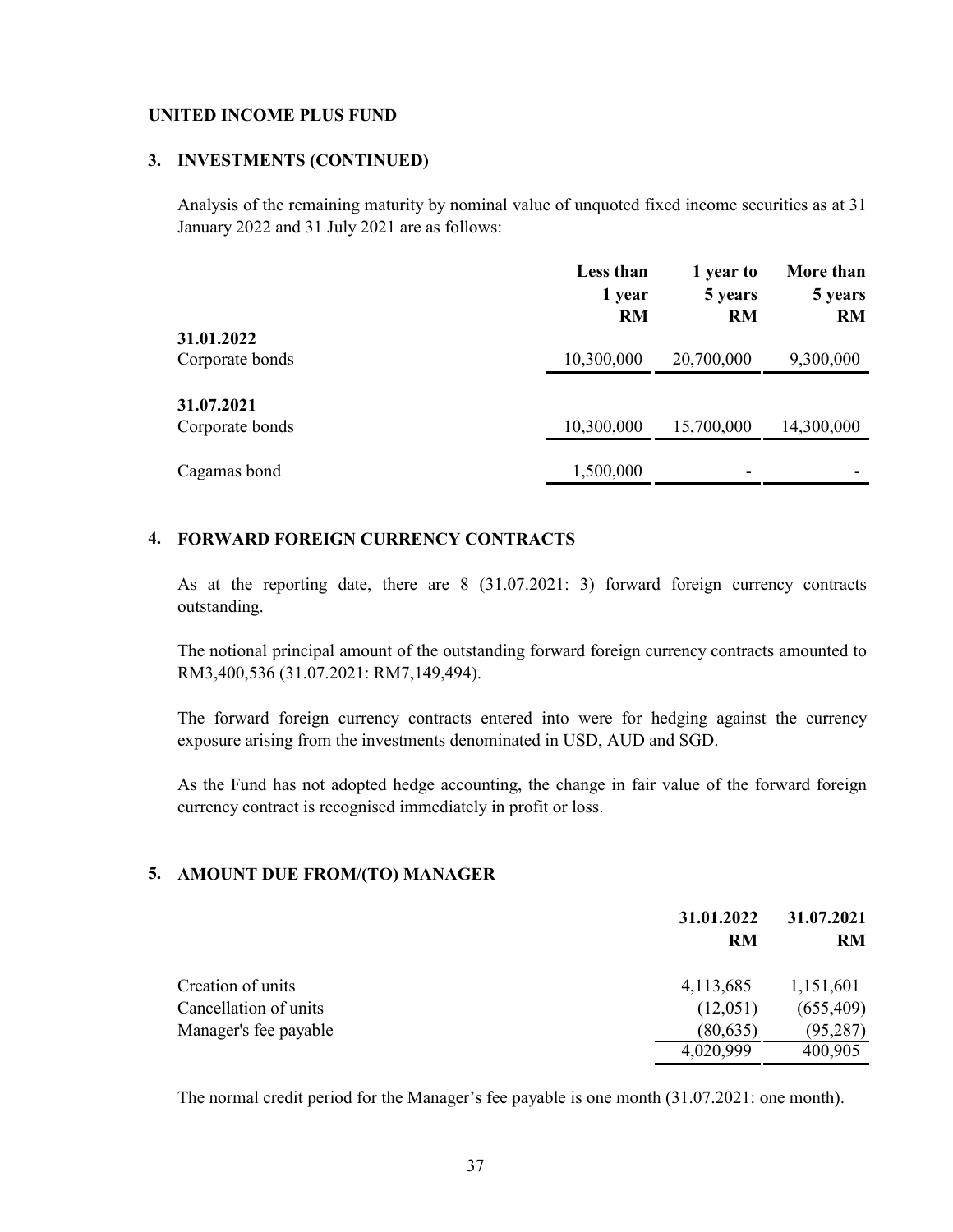## **6. AMOUNT DUE TO TRUSTEE**

|                              | 31.01.2022<br><b>RM</b> | 31.07.2021<br><b>RM</b> |
|------------------------------|-------------------------|-------------------------|
| <b>Amount due to Trustee</b> | 4,155                   | 4,962                   |

Amount due to Trustee represents Trustee's fee payable.

The normal credit period for the Trustee's fee payable is one month (31.07.2021: one month).

## **7. NET ASSET VALUE ("NAV") ATTRIBUTABLE TO UNITHOLDERS**

Unitholders should note that the NAV of the Fund is determined by deducting the value of all the Fund's liabilities from the value of all the Fund's assets, at a particular valuation point. For the purpose of computing the annual management fee and annual trustee fee, the NAV of the Fund is inclusive of the management fee and the trustee fee for the relevant day.

The NAV per unit of the Fund at a valuation point is determined by dividing the NAV of the Fund at that valuation point by the number of units in circulation of the Fund at the same valuation point.

The income and expenses are apportioned to the classes based on the multiclass ratio (MCR) except for the hedging costs that are absorbed by the relevant classes.

Net asset value attributable to unitholders is represented by:

|                                       | <b>Note</b> | 31.01.2022<br><b>RM</b> | 31.07.2021<br><b>RM</b> |
|---------------------------------------|-------------|-------------------------|-------------------------|
| Unitholders' capital                  |             |                         |                         |
| - MYR CLASS                           | 7(a)        | 66,756,349              | 75,942,079              |
| - SGD HEDGED CLASS                    | 7(b)        | 1,271,565               |                         |
| - USD HEDGED CLASS                    | 7(c)        | 588,471                 |                         |
| - AUD HEDGED CLASS                    | 7(d)        | 298,337                 |                         |
| - RMB HEDGED CLASS                    | 7(e)        | 650                     |                         |
|                                       |             | 68,915,372              | 75,942,079              |
| Retained earnings                     |             |                         |                         |
| - Realised gain                       | (f)         | 5,375,231               | 4,116,410               |
| - Unrealised (loss)/gain              | (g)         | (1,206,785)             | 2,094,870               |
|                                       |             | 4,168,446               | 6,211,280               |
| Total NAV attributable to unitholders |             | 73,083,818              | 82,153,359              |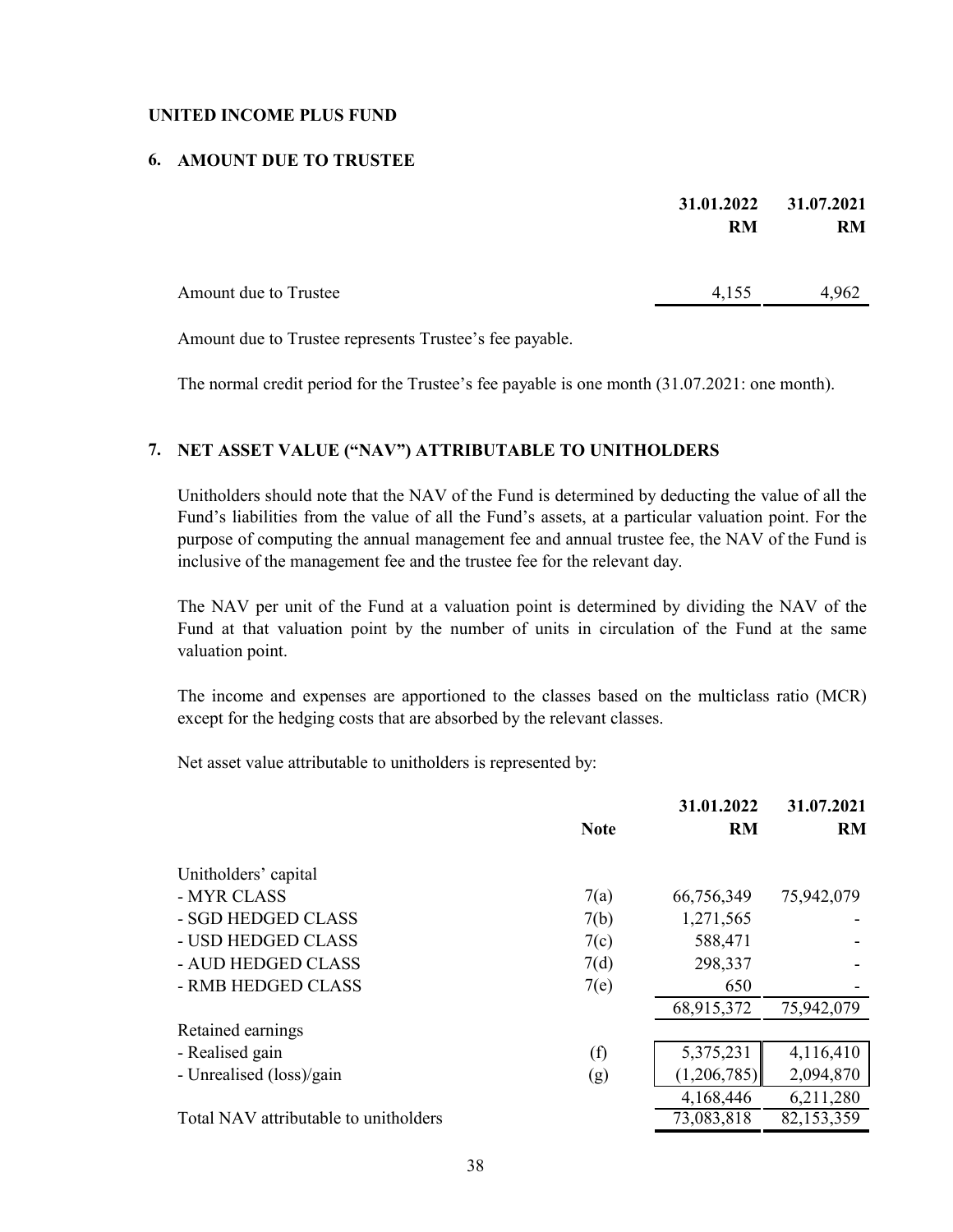## **7. NET ASSET VALUE ("NAV") ATTRIBUTABLE TO UNITHOLDERS (CONTINUED)**

## **(a) UNITHOLDERS' CAPITAL/ UNITS IN CIRCULATION - MYR CLASS**

|                              |                | 31.01.2022   |              | 31.07.2021     |
|------------------------------|----------------|--------------|--------------|----------------|
|                              | Units          | RM           | <b>Units</b> | <b>RM</b>      |
| At the beginning of the      |                |              |              |                |
| financial period/year        | 146,034,174    | 75,942,079   | 90,166,308   | 44,683,590     |
| Creation of units during     |                |              |              |                |
| the financial period/year    | 21,764,386     | 12,077,377   | 144,019,768  | 81,634,288     |
| Reinvestment for the         |                |              |              |                |
| financial period/year        | 1,360,952      | 748,258      | 4,368,518    | 2,478,727      |
| Cancellation of units during |                |              |              |                |
| the financial period/year    | (39, 278, 247) | (22,011,365) | (92,520,420) | (52, 854, 526) |
| At the end of the financial  |                |              |              |                |
| period/year                  | 129,881,265    | 66,756,349   | 146,034,174  | 75,942,079     |

## **(b) UNITHOLDERS' CAPITAL/ UNITS IN CIRCULATION - SGD HEDGED CLASS**

|                             |              | 31.01.2022 |              | 31.07.2021 |
|-----------------------------|--------------|------------|--------------|------------|
|                             | <b>Units</b> | <b>RM</b>  | <b>Units</b> | <b>RM</b>  |
| At the beginning of the     |              |            |              |            |
| financial period/year       |              |            |              |            |
| Creation of units during    |              |            |              |            |
| the financial period/year   | 827,300      | 1,271,565  |              |            |
| At the end of the financial |              |            |              |            |
| period/year                 | 827,300      | 1,271,565  |              |            |

## **(c) UNITHOLDERS' CAPITAL/ UNITS IN CIRCULATION - USD HEDGED CLASS**

| 31.01.2022 |         |              | 31.07.2021 |  |
|------------|---------|--------------|------------|--|
| Units      | RM      | <b>Units</b> | <b>RM</b>  |  |
|            |         |              |            |  |
|            |         |              |            |  |
|            |         |              |            |  |
| 285,400    | 588,471 |              |            |  |
|            |         |              |            |  |
| 285,400    | 588,471 |              |            |  |
|            |         |              |            |  |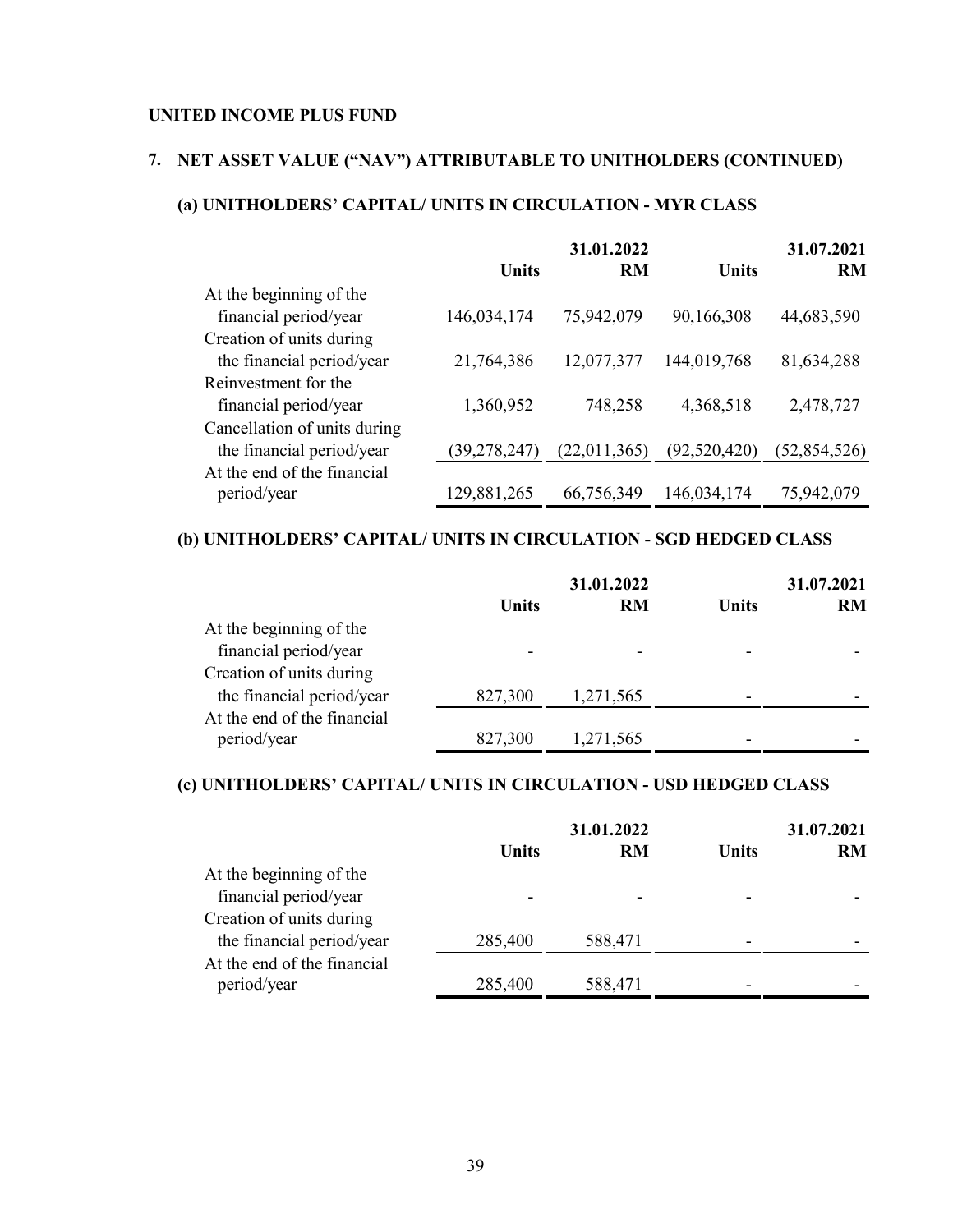## **7. NET ASSET VALUE ("NAV") ATTRIBUTABLE TO UNITHOLDERS (CONTINUED)**

## **(d) UNITHOLDERS' CAPITAL/ UNITS IN CIRCULATION - AUD HEDGED CLASS**

|                             | 31.01.2022 |           | 31.07.2021 |           |
|-----------------------------|------------|-----------|------------|-----------|
|                             | Units      | <b>RM</b> | Units      | <b>RM</b> |
| At the beginning of the     |            |           |            |           |
| financial period/year       |            |           |            |           |
| Creation of units during    |            |           |            |           |
| the financial period/year   | 197,190    | 298,337   |            |           |
| At the end of the financial |            |           |            |           |
| period/year                 | 197,190    | 298,337   |            |           |

## **(e) UNITHOLDERS' CAPITAL/ UNITS IN CIRCULATION - RMB HEDGED CLASS**

|                             | 31.01.2022 |           | 31.07.2021 |           |
|-----------------------------|------------|-----------|------------|-----------|
|                             | Units      | <b>RM</b> | Units      | <b>RM</b> |
| At the beginning of the     |            |           |            |           |
| financial period/year       |            |           |            |           |
| Creation of units during    |            |           |            |           |
| the financial period/year   | 2,000      | 650       |            |           |
| At the end of the financial |            |           |            |           |
| period/year                 | 2,000      | 650       |            |           |

The Manager and parties related to the Manager did not hold any units in the Fund as at 31 January 2022 (31.07.2021: Nil).

## **(f) RETAINED EARNINGS - REALISED**

|                                                                    | 31.01.2022<br><b>RM</b> | 31.07.2021<br><b>RM</b> |
|--------------------------------------------------------------------|-------------------------|-------------------------|
| At the beginning of the financial period/year                      | 4,116,410               | 3,238,991               |
| Total comprehensive (loss)/income for the financial<br>period/year | (2,042,834)             | 367,903                 |
| Net unrealised loss attributable to investments and                |                         |                         |
| others held transferred to unrealised reserve                      | 3,301,655               | 509,516                 |
| Net increase in realised reserve for the financial period/year     | 1,258,821               | 877,419                 |
| At the end of the financial period/year                            | 5,375,231               | 4,116,410               |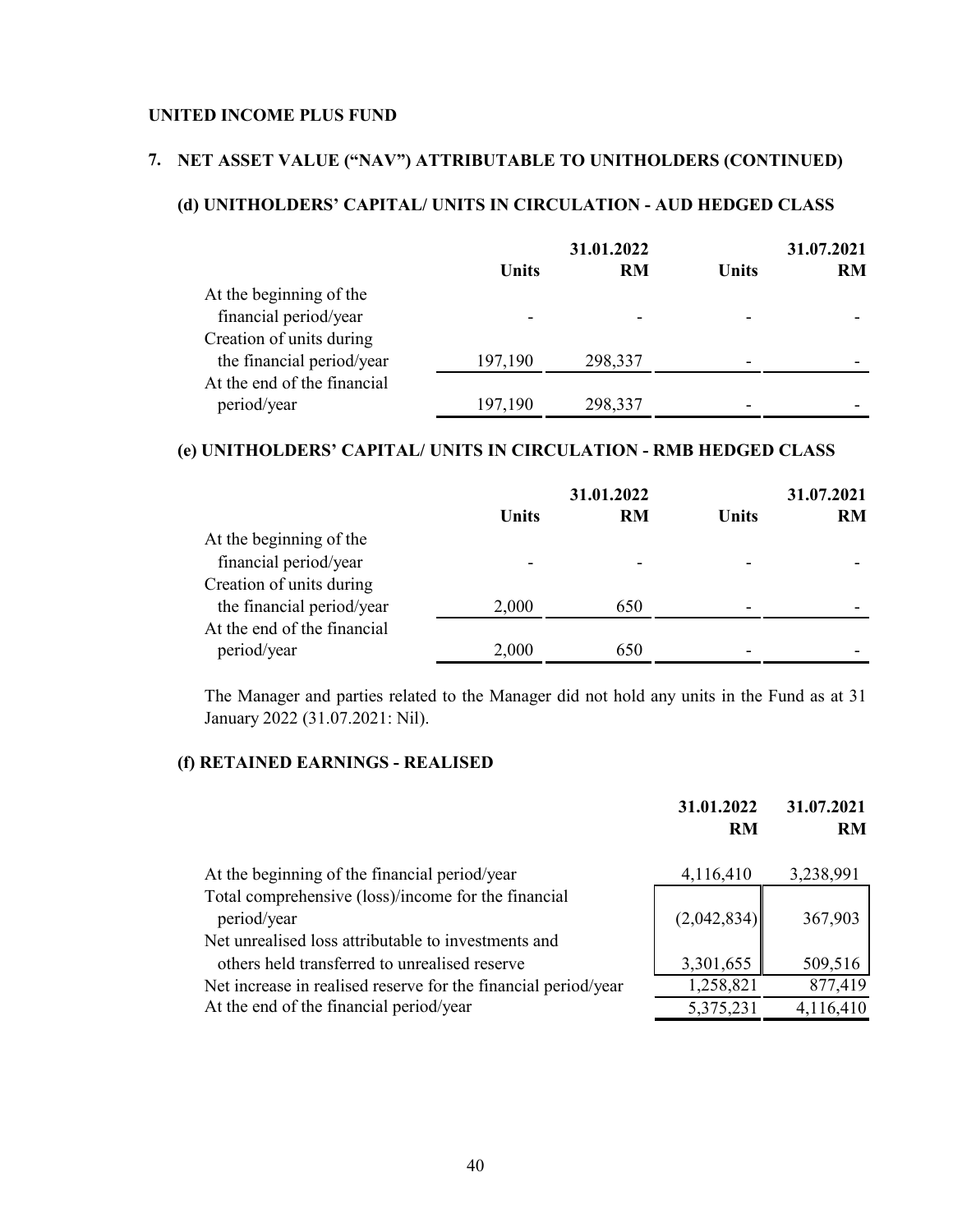## **7. NET ASSET VALUE ("NAV") ATTRIBUTABLE TO UNITHOLDERS (CONTINUED)**

## **(g) RETAINED EARNINGS - UNREALISED**

|                                                     | 31.01.2022<br><b>RM</b> | 31.07.2021<br><b>RM</b> |
|-----------------------------------------------------|-------------------------|-------------------------|
| At the beginning of the financial period/year       | 2,094,870               | 2,604,386               |
| Net unrealised loss attributable to investments and |                         |                         |
| others held transferred to unrealised reserve:      |                         |                         |
| - Investments at FVTPL                              | (3,351,939)             | (451, 387)              |
| - Forward foreign currency contracts                | 50,802                  | (58, 193)               |
| - Foreign currency exchange                         | (518)                   | 64                      |
|                                                     | (3,301,655)             | (509, 516)              |
| At the end of the financial period/year             | (1,206,785)             | 2,094,870               |
|                                                     |                         |                         |

## **8. MANAGER'S FEE**

Schedule 8 of the Deed provides that the Manager shall be entitled to a fee at a rate agreed between the Manager and the Trustee which the rate shall not exceed 2.00% (01.08.2020 - 31.01.2021: 2.00%) per annum of the net asset value of the Fund, calculated on a daily basis.

The management fee provided in the financial statements is 1.50% (01.08.2020 - 31.01.2020: 1.50%) per annum based on the net asset value of the Fund, calculated on a daily basis for the financial year.

There will be no further liability to the Manager in respect of Manager's fee other than the amount recognised in the financial statements.

## **9. TRUSTEE'S FEE**

Schedule 9 of the Deed provides that the Trustee shall be entitled to a fee at a rate agreed between the Manager and the Trustee which the rate shall not exceed 0.20% (01.08.2020 - 31.01.2020: 0.20%) per annum of the net asset value of the Fund, calculated on a daily basis; subject to a minimum fee of RM15,000 (01.08.2020 - 31.01.2020: RM15,000) per annum (excluding foreign custodian fees and charges).

The Trustee's fee provided in the financial statements is 0.07% (01.08.2020 - 31.01.2020: 0.07%) per annum based on the net asset value of the Fund subject to a minimum fee of RM15,000 (01.08.2020 - 31.01.2020: RM15,000) per annum, calculated on a daily basis for the financial year.

There will be no further liability to the Trustee in respect of Trustee's fee other than the amount recognised in the financial statements.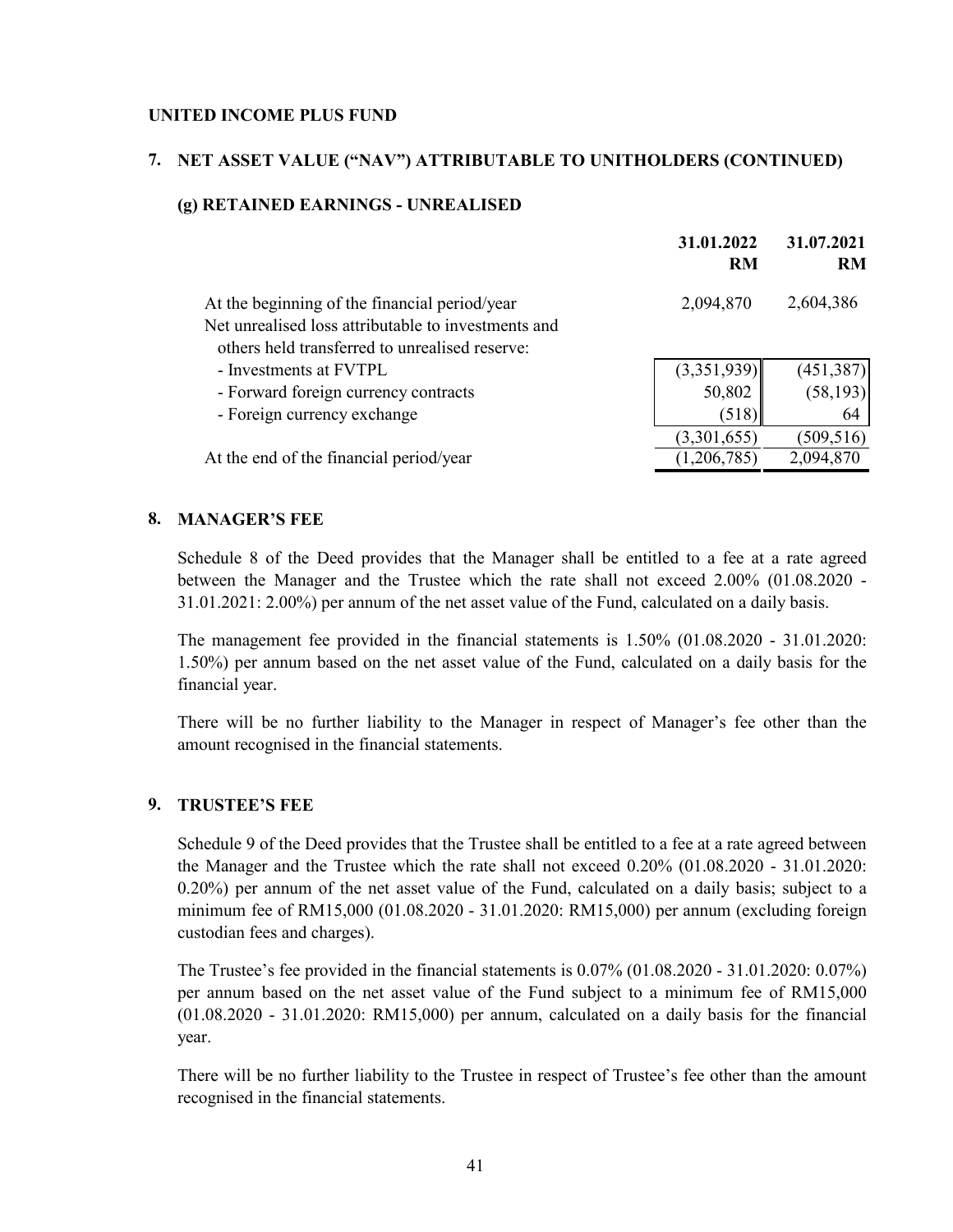### **10. INCOME TAX EXPENSE**

Income from unquoted fixed income securities and deposit placements is exempted from tax in accordance with Schedule 6, Paragraph 35 and 35A of the Income Tax Act, 1967 ("ITA"), subject to certain exclusion. Distribution income derived from sources outside Malaysia and received in Malaysia is exempted from tax in accordance with Schedule 6, Paragraph 28 of the ITA. Pursuant to Section 61(1)(b) of the ITA, gains from realisation of investment will not be treated as income of the Fund and hence are not subject to income tax.

A reconciliation of income tax expense applicable to net (loss)/income before taxation at the statutory income tax rate to income tax expense at the effective income tax rate of the Fund is as follows:

|                                                                           | 01.08.2021<br><b>RM</b> | 01.08.2020<br>to 31.01.2022 to 31.01.2021<br><b>RM</b> |
|---------------------------------------------------------------------------|-------------------------|--------------------------------------------------------|
| Net (loss)/income before taxation                                         | (1,266,637)             | 1,890,247                                              |
| Tax calculated at a tax rate of $24\%$ (01.08.2020 -<br>$31.01.2021:24\%$ | (303,993)               | 453,659                                                |
| Tax effects of:                                                           |                         |                                                        |
| Income not subject to tax                                                 | (618, 019)              | (757, 976)                                             |
| Loss not deductible for tax purposes                                      | 792,396                 | 179,336                                                |
| Restriction on tax deductible expenses for unit trust funds               | 121,638                 | 117,097                                                |
| Expenses not deductible for tax purposes                                  | 7,978                   | 7,884                                                  |
|                                                                           | 303,993                 | (453, 659)                                             |
| Income tax for the financial period                                       |                         |                                                        |
| Foreign withholding tax                                                   | 27,939                  | 24,318                                                 |
| Tax expense for the financial period                                      | 27,939                  | 24,318                                                 |
|                                                                           |                         |                                                        |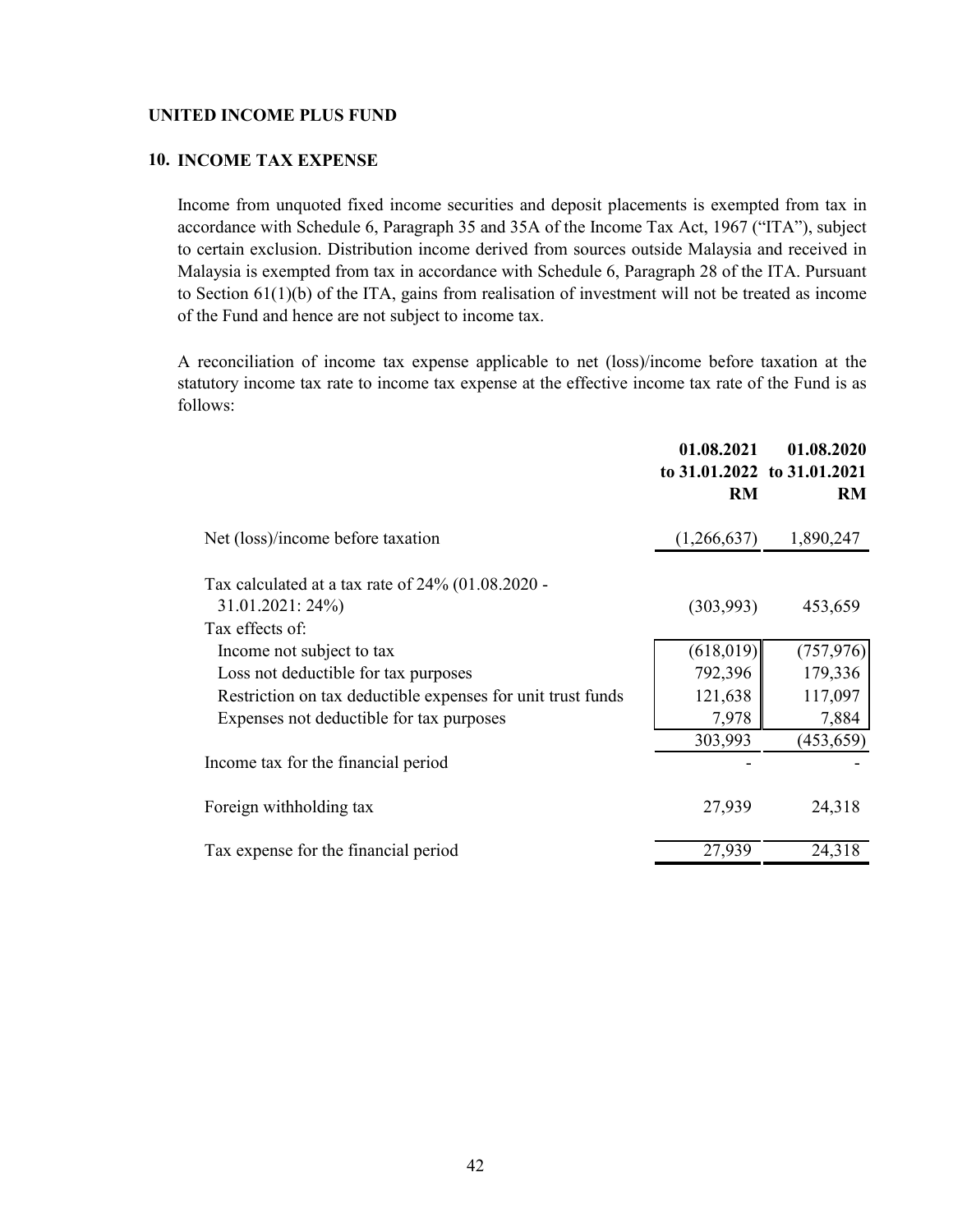## **11. DISTRIBUTIONS**

Distributions to unitholders is derived from the following sources:

|                                                   | 01.08.2021<br>to 31.01.2022 to 31.01.2021 | 01.08.2020 |
|---------------------------------------------------|-------------------------------------------|------------|
|                                                   | <b>RM</b>                                 | <b>RM</b>  |
| Gross dividend                                    | 136,598                                   | 342,366    |
| Interest income                                   | 339,807                                   | 632,842    |
| Net realised gain on sale of investments at FVTPL | 709,532                                   | 284,851    |
| Net realised gain on foreign currency exchange    | 130,323                                   | 103,944    |
|                                                   | 1,316,260                                 | 1,364,003  |
| Less:                                             |                                           |            |
| Expenses                                          | 540,063                                   | 520,751    |
| Tax expense                                       | 27,939                                    | 24,318     |
| Net distributable amount                          | 748,258                                   | 818,934    |

There are unrealised loss of RM3,301,655 (31.01.2020: unrealised gain of 140,469). The distribution made to the financial period includes an amount of RM1,316,260 (31.01.2021: RM1,364,003) from previous year's realised income.

Details of distributions to unitholders during the financial period ended are as follows:

## **Financial period ended 31 January 2022**

| <b>Distributions</b><br><b>Ex-date</b> | <b>Reinvestment</b><br>settlement date | <b>Distributions</b><br>RM | <b>Total</b><br>per unit distributions<br><b>RM</b> |
|----------------------------------------|----------------------------------------|----------------------------|-----------------------------------------------------|
| <b>MYR CLASS</b>                       |                                        |                            |                                                     |
| 21 October 2021                        | 22 October 2021                        | 0.0030                     | 378,884                                             |
| 21 January 2022                        | 24 January 2022                        | 0.0030                     | 369,374                                             |
|                                        |                                        | 0.0060                     | 748,258                                             |

## **Financial period ended 31 January 2021**

| <b>Distributions</b> | <b>Reinvestment</b> | <b>Distributions</b> | <b>Total</b>           |
|----------------------|---------------------|----------------------|------------------------|
| Ex-date              | settlement date     |                      | per unit distributions |
|                      |                     | RM                   | <b>RM</b>              |
| <b>MYR CLASS</b>     |                     |                      |                        |
| 15 October 2020      | 16 October 2020     | 0.0030               | 414,761                |
| 26 January 2021      | 27 January 2021     | 0.0030               | 404,173                |
|                      |                     | 0.0060               | 818,934                |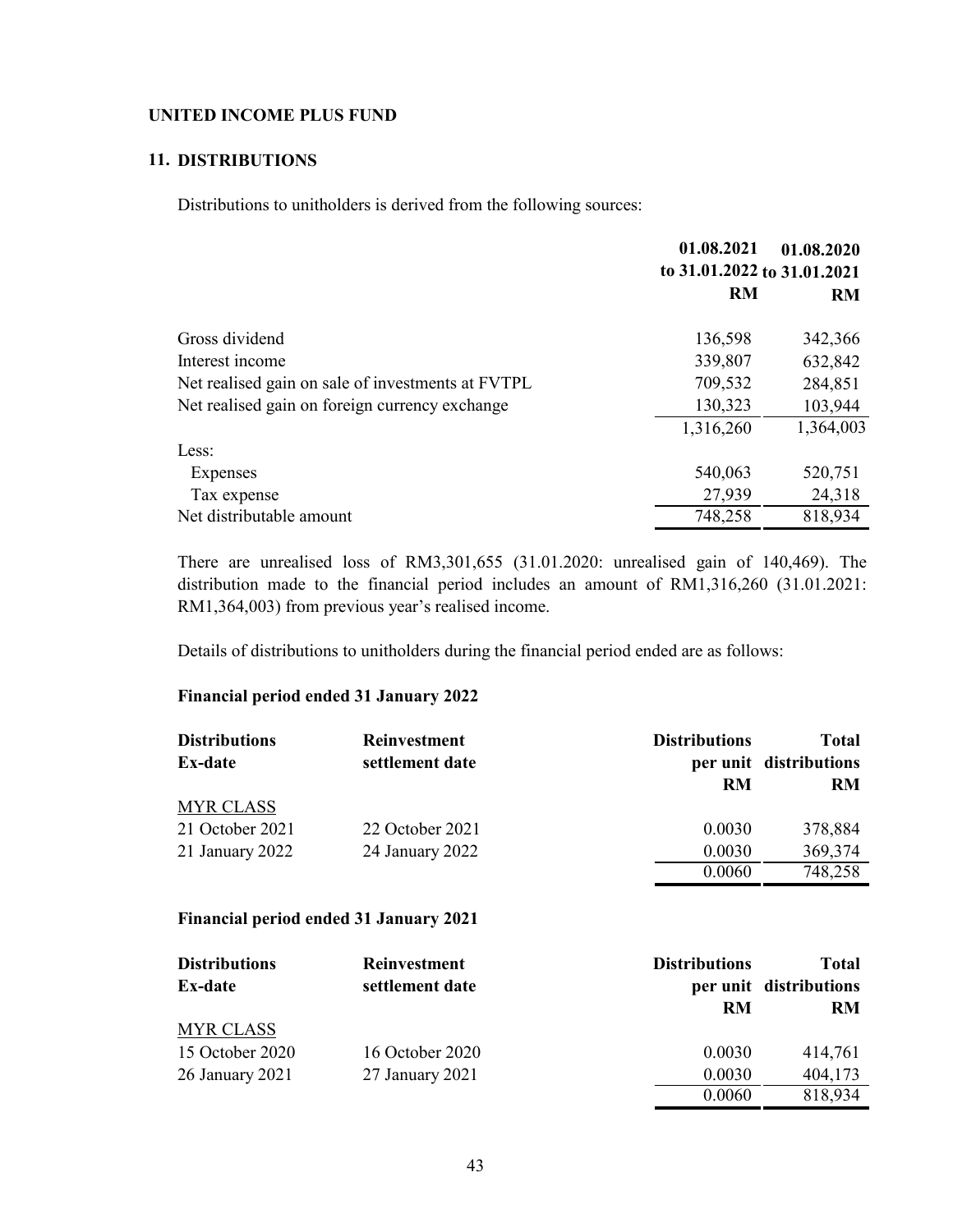## **12. MANAGEMENT EXPENSE RATIO ("MER")**

|                  | 01.08.2021    | 01.08.2020<br>to 31.01.2022 to 31.01.2021 |
|------------------|---------------|-------------------------------------------|
|                  | $\frac{0}{0}$ | $\frac{6}{9}$                             |
| Manager's fee*   | 0.68          | 0.65                                      |
| Trustee's fee    | 0.04          | 0.04                                      |
| Other expenses   | 0.01          | 0.02                                      |
| <b>Total MER</b> | 0.73          | 0.71                                      |

*\* Manager's fee net of Target Fund's management fee*

The MER of the Fund is the ratio of the sum of fees and expenses incurred by the Fund to the average NAV of the Fund calculated on a daily basis.

## **13. PORTFOLIO TURNOVER RATIO ("PTR")**

|             | to $31.01.2022$ to $31.01.2021$ | $01.08.2021$ $01.08.2020$ |
|-------------|---------------------------------|---------------------------|
| PTR (times) | 0.30                            | 0.72                      |

The PTR of the Fund is the ratio of average acquisitions and disposals of the Fund for the financial period to the average NAV of the Fund calculated on a daily basis.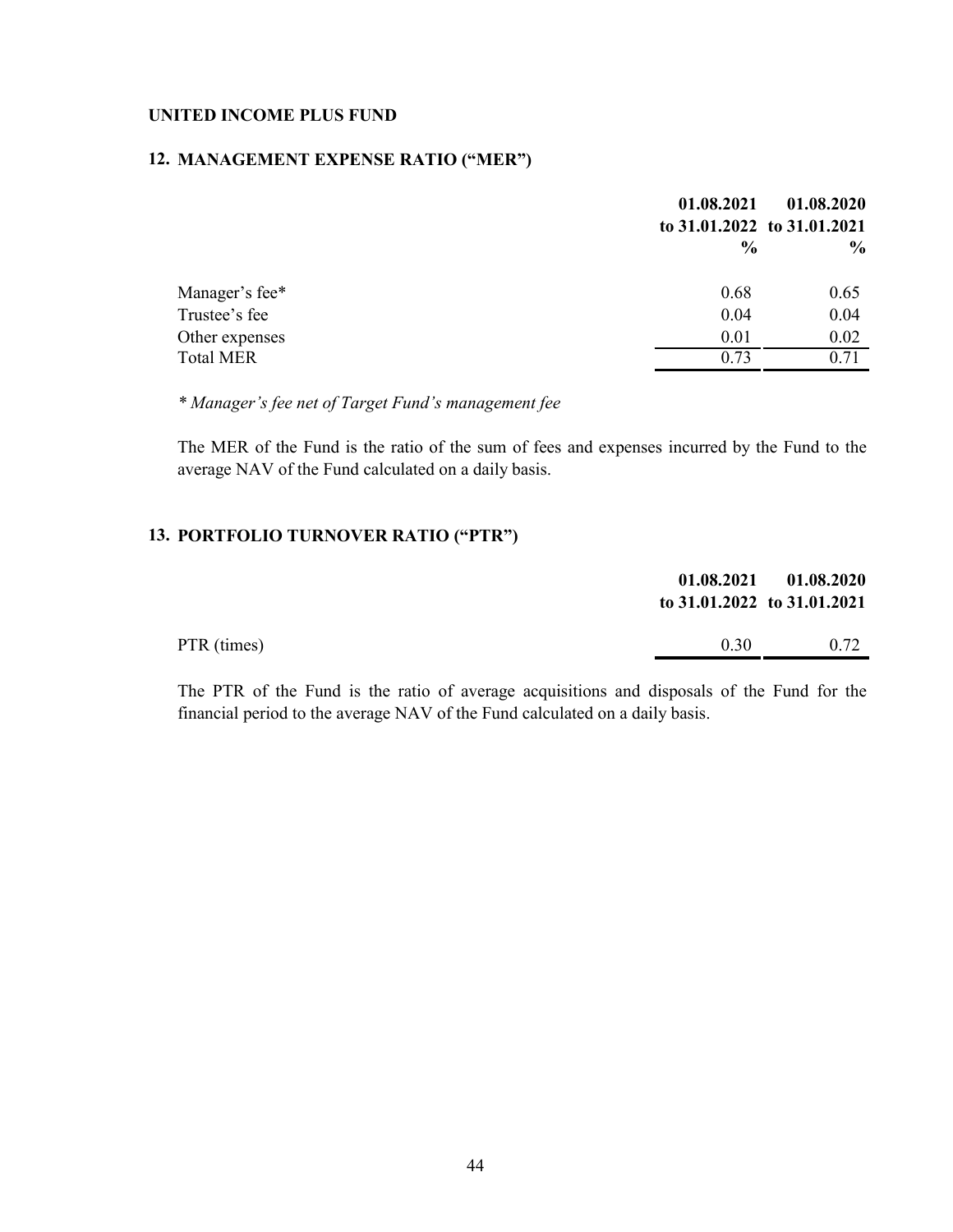### **14. TRANSACTIONS WITH BROKERS AND LICENSED FINANCIAL INSTITUTIONS**

Details of transactions with brokers and licensed financial institutions for the financial period ended 31 January 2022 are as follows:

**Percentage**

|                                       |                                 | Percentage                          |                                       | <b>Percentage</b><br>of total |
|---------------------------------------|---------------------------------|-------------------------------------|---------------------------------------|-------------------------------|
| <b>Brokers/financial institutions</b> | Value of<br>trades<br><b>RM</b> | of total<br>trades<br>$\frac{0}{0}$ | <b>Brokerage</b><br>fees<br><b>RM</b> | brokerage<br>fees<br>$\%$     |
| Citibank, N.A. Singapore Branch       | 18,446,246                      | 43.28                               | 42,154                                | 48.29                         |
| J.P. Morgan Chase, New Work           | 10,593,821                      | 24.86                               | 17,532                                | 20.09                         |
| CIMB Securities (Singapore) Pte Ltd   | 5,787,778                       | 13.58                               | 12,595                                | 14.43                         |
| Deutsche Bank (Malaysia) Berhad       | 1,841,616                       | 4.32                                |                                       |                               |
| CGS - CIMB Securities Sdn. Bhd        | 1,650,719                       | 3.87                                | 3,693                                 | 4.23                          |
| Kenanga Dmg Futures Sdn Bhd           | 1,447,424                       | 3.40                                | 3,712                                 | 4.25                          |
| Morgan Financial Limited              | 1,420,281                       | 3.33                                | 3,741                                 | 4.29                          |
| Kenanga Investment Bank Berhad        | 1,064,121                       | 2.49                                | 2,769                                 | 3.17                          |
| Maybank Investment Bank Berhad        | 370,177                         | 0.87                                | 1,093                                 | 1.25                          |
|                                       | 42,622,183                      | 100.00                              | 87,289                                | 100.00                        |

### **15. FINANCIAL INSTRUMENTS**

#### **(a) Classification of financial instruments**

The Fund's financial assets and financial liabilities are measured on an ongoing basis based on their respective classification. The significant accounting policies in Note 2.3 describe how the classes of financial instruments are measured and how income and expenses are recognised:

- (i) the Fund's investments, comprising collective investment schemes, quoted equities and unquoted fixed income securities, are classified as financial assets at FVTPL which are measured at fair value;
- (ii) the Fund's other financial assets, comprising amount due from Manager, dividend receivables, and cash at a bank, are classified as financial assets which are measured at amortised cost;
- $(iii)$ the Fund's financial liabilities, comprising amount due to Manager, amount due to Trustee and amount due to brokers are classified as other financial liabilities which are measured at amortised cost;
- $(iv)$ the Fund's forward foreign currency contracts are derivatives which are measured at FVTPL; and
- (v) the Fund's NAV attributable to unitholders are carried in the financial statements based on the residual value of the net assets of the Fund.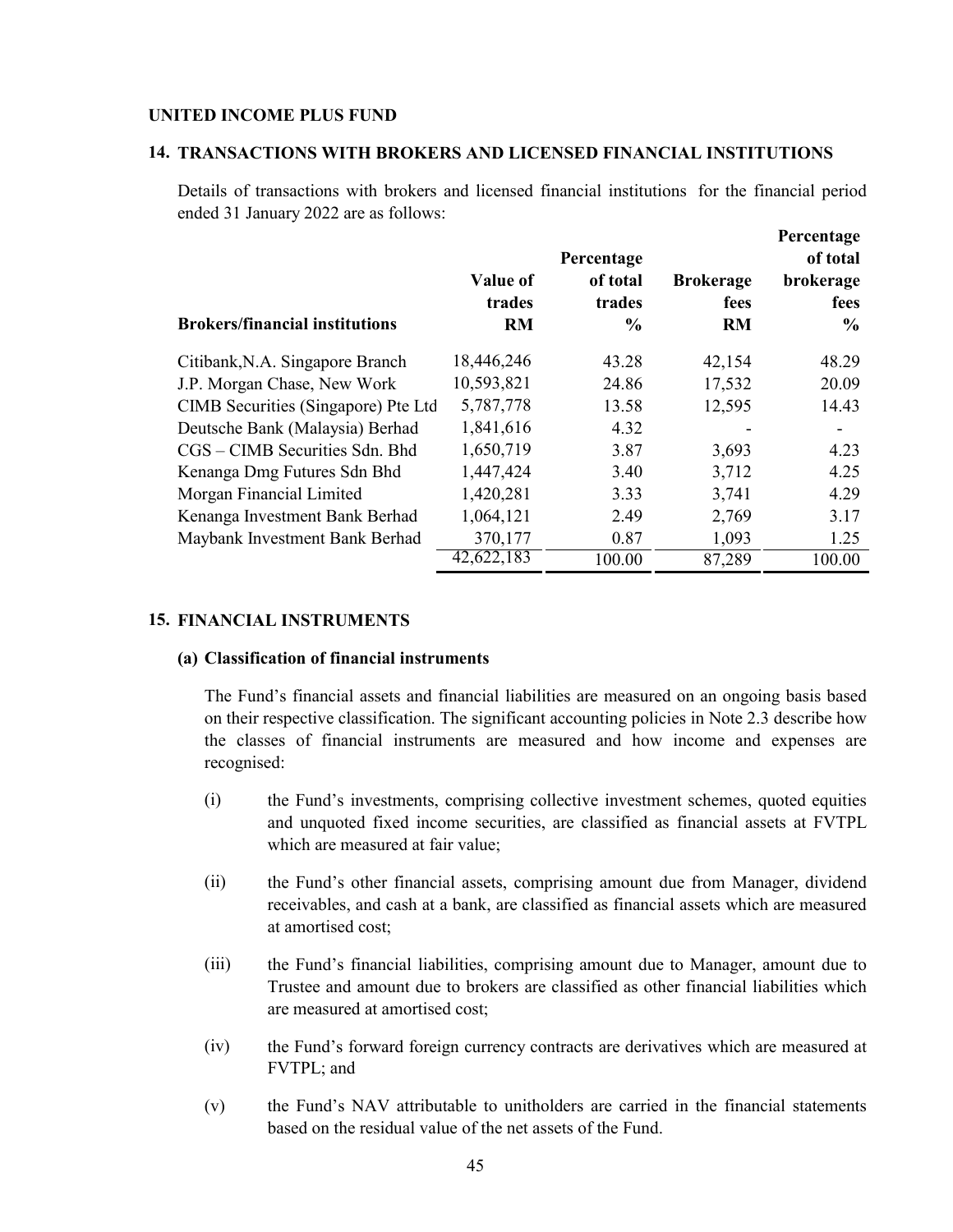# **15. FINANCIAL INSTRUMENTS (CONTINUED)**

|                                       | Financial<br>assets and<br>liabilities at<br><b>FVTPL</b><br><b>RM</b> | <b>Financial</b><br>assets at<br>amortised<br>cost<br><b>RM</b> | <b>Financial</b><br>liabilities at<br>amortised<br>cost<br><b>RM</b> | <b>Derivatives</b><br>at FVTPL<br>RM | <b>Total</b><br>RM |
|---------------------------------------|------------------------------------------------------------------------|-----------------------------------------------------------------|----------------------------------------------------------------------|--------------------------------------|--------------------|
| 31.01.2022<br><b>Financial assets</b> |                                                                        |                                                                 |                                                                      |                                      |                    |
| Investments                           | 67,260,938                                                             |                                                                 |                                                                      |                                      | 67,260,938         |
| Forward foreign                       |                                                                        |                                                                 |                                                                      |                                      |                    |
| currency contracts                    |                                                                        |                                                                 |                                                                      | 7,985                                | 7,985              |
| Amount due from                       |                                                                        |                                                                 |                                                                      |                                      |                    |
| Manager<br>Dividend                   |                                                                        | 4,020,999                                                       |                                                                      |                                      | 4,020,999          |
| receivables                           |                                                                        | 2,519                                                           |                                                                      |                                      | 2,519              |
| Cash at bank                          |                                                                        | 1,837,078                                                       |                                                                      |                                      | 1,837,078          |
| Total financial                       |                                                                        |                                                                 |                                                                      |                                      |                    |
| assets                                | 67,260,938                                                             | 5,860,596                                                       |                                                                      | 7,985                                | 73,129,519         |
| <b>Financial liabilities</b>          |                                                                        |                                                                 |                                                                      |                                      |                    |
| Amount due to                         |                                                                        |                                                                 |                                                                      |                                      |                    |
| Trustee                               |                                                                        |                                                                 | 4,155                                                                |                                      | 4,155              |
| Total financial<br>liabilities        |                                                                        |                                                                 | 4,155                                                                |                                      | 4,155              |
|                                       |                                                                        |                                                                 |                                                                      |                                      |                    |
| 31.07.2021                            |                                                                        |                                                                 |                                                                      |                                      |                    |
| <b>Financial assets</b>               |                                                                        |                                                                 |                                                                      |                                      |                    |
| Investments<br>Amount due from        | 73,830,102                                                             |                                                                 |                                                                      |                                      | 73,830,102         |
| Manager                               |                                                                        | 400,905                                                         |                                                                      |                                      | 400,905            |
| Dividend                              |                                                                        |                                                                 |                                                                      |                                      |                    |
| receivables                           |                                                                        | 21,468                                                          |                                                                      |                                      | 21,468             |
| Cash at bank                          |                                                                        | 7,983,504                                                       |                                                                      |                                      | 7,983,504          |
| Total financial<br>assets             | 73,830,102                                                             | 8,405,877                                                       |                                                                      |                                      | 82,235,979         |
| <b>Financial liabilities</b>          |                                                                        |                                                                 |                                                                      |                                      |                    |
| Forward foreign                       |                                                                        |                                                                 |                                                                      |                                      |                    |
| currency                              |                                                                        |                                                                 |                                                                      |                                      |                    |
| contracts                             |                                                                        |                                                                 |                                                                      | 42,817                               | 42,817             |
| Amount due to                         |                                                                        |                                                                 |                                                                      |                                      |                    |
| Trustee                               |                                                                        |                                                                 | 4,962                                                                |                                      | 4,962              |
| Total financial<br>liabilities        |                                                                        |                                                                 | 4,962                                                                | 42,817                               | 47,779             |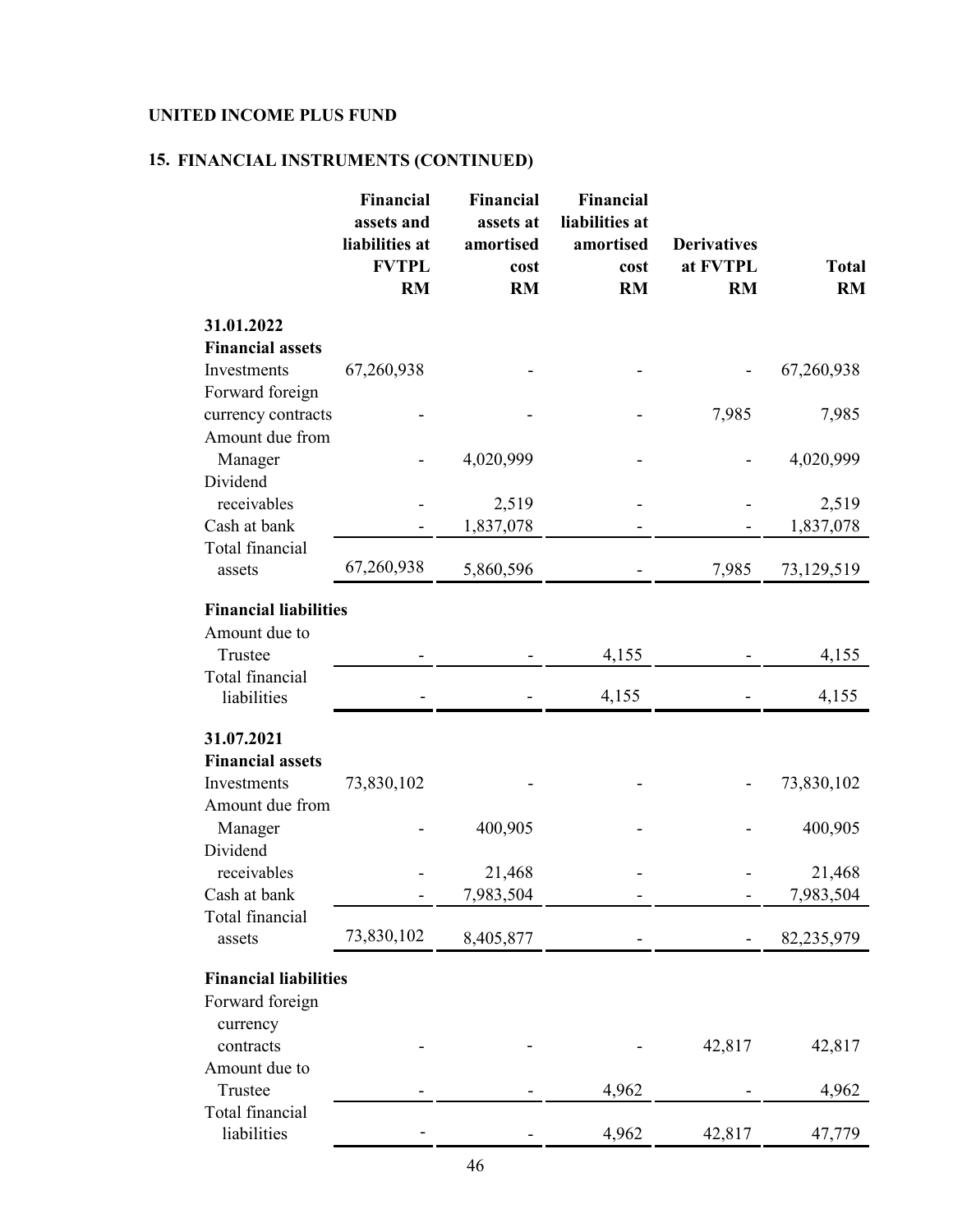### **15. FINANCIAL INSTRUMENTS (CONTINUED)**

#### **(b) Financial instruments that are carried at fair value**

The Fund uses the following hierarchy for determining and disclosing the fair value of financial instruments by valuation technique:

- Level 1: Inputs are quoted prices (unadjusted) in active markets for identical assets or liability that the entity can access at the measurement date;
- Level 2: Inputs are inputs, other than quoted prices included within level 1, that are observable for the asset or liability, either directly or indirectly; and

Level 3: Inputs are unobservable inputs for the asset or liability.

The following table shows an analysis of financial instruments recorded at fair value by the level of the fair value hierarchy:

|                              | Level 1<br><b>RM</b> | Level 2<br><b>RM</b> | Level 3<br><b>RM</b> | <b>Total</b><br>RM |
|------------------------------|----------------------|----------------------|----------------------|--------------------|
| 31.01.2022                   |                      |                      |                      |                    |
| <b>Financial instruments</b> |                      |                      |                      |                    |
| - Collective investment      |                      |                      |                      |                    |
| schemes                      |                      | 7,512,623            |                      | 7,512,623          |
| - Quoted investments         | 18,736,827           |                      |                      | 18,736,827         |
| - Unquoted fixed income      |                      |                      |                      |                    |
| securities                   |                      | 41,011,488           |                      | 41,011,488         |
| - Forward foreign currency   |                      |                      |                      |                    |
| contracts                    |                      | 7,985                |                      | 7,985              |
|                              | 18,736,827           | 48,532,096           |                      | 67,268,923         |
|                              | Level 1              | Level 2              | Level 3              | <b>Total</b>       |
|                              | <b>RM</b>            | <b>RM</b>            | <b>RM</b>            | <b>RM</b>          |
| 31.07.2021                   |                      |                      |                      |                    |
| <b>Financial instruments</b> |                      |                      |                      |                    |
| - Collective investment      |                      |                      |                      |                    |
| schemes                      |                      | 10,203,848           |                      | 10,203,848         |
| - Quoted investments         |                      |                      |                      |                    |
| - Unquoted fixed income      | 20,527,823           |                      |                      | 20,527,823         |
| securities                   |                      | 43,098,431           |                      | 43,098,431         |
| - Forward foreign currency   |                      |                      |                      |                    |
| contracts                    |                      | (42, 817)            |                      | (42, 817)          |
|                              | 20,527,823           | 53,259,462           |                      | 73,787,285         |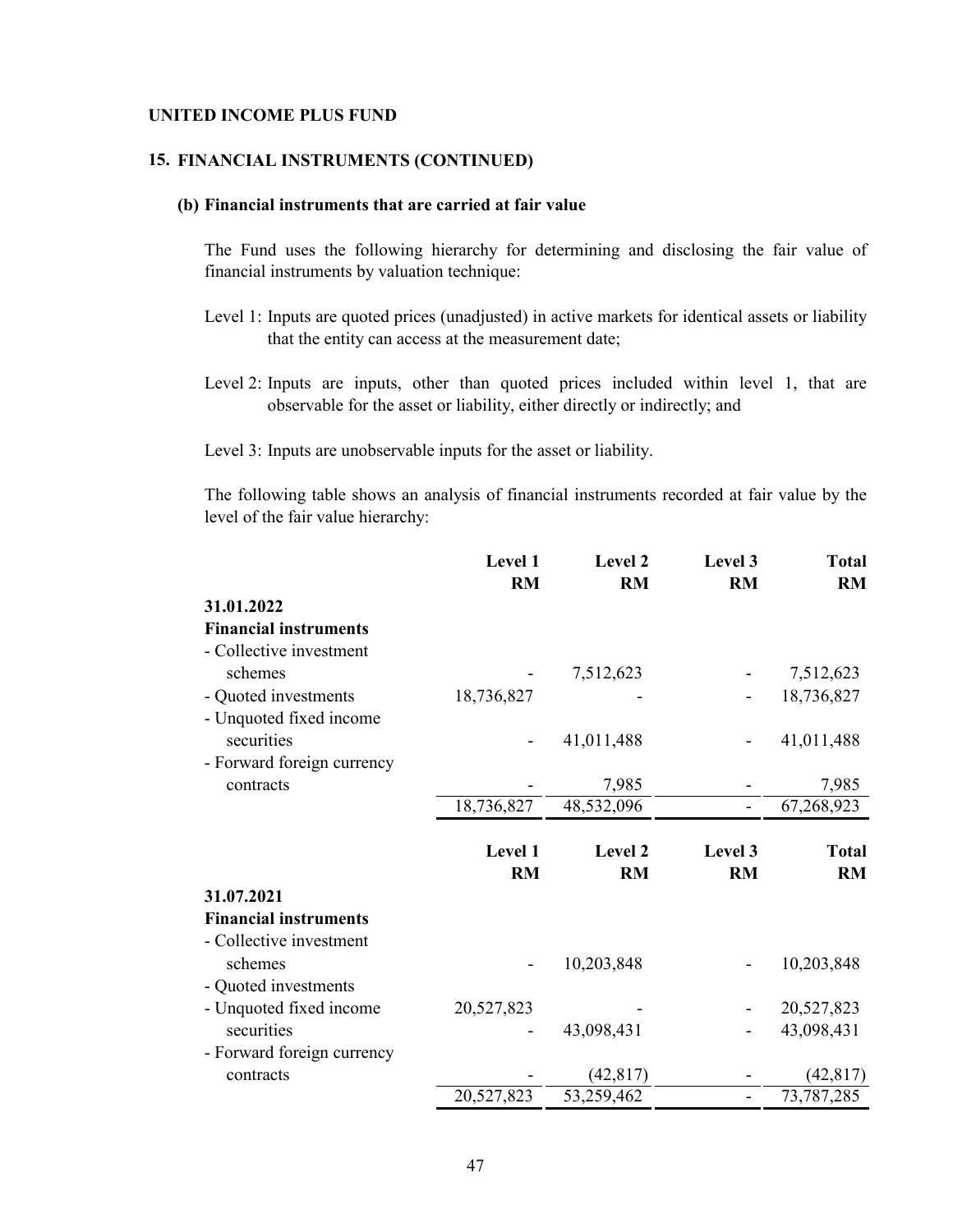### **15. FINANCIAL INSTRUMENTS (CONTINUED)**

## **(c) Financial instruments that are not carried at fair value and whose carrying amounts are reasonable approximations of fair value**

The following are classes of financial instruments that are not carried at fair value and whose carrying amounts are reasonable approximation of fair value due to their short period to maturity or short credit period:

- Amount due from/(to) Manager
- Cash at bank
- Dividend receivables
- Amount due to Trustee
- NAV attributable to unitholders

There were no financial instruments which are not carried at fair values and whose carrying amounts are not reasonable approximation of their respective fair values.

### **16. FINANCIAL RISK MANAGEMENT OBJECTIVES AND POLICIES**

The Fund is exposed to a variety of risks including market risk, non-compliance risk, currency risk, liquidity risk, credit risk and interest rate risk.

Financial risk management is carried out through internal control processes adopted by the Manager and adherence to the investment restrictions as stipulated in the SC Guidelines on Unit Trust Funds.

#### **(a) Market risk**

Market risk refers to potential losses that may arise from changes in the market conditions which in turn affect the market prices of the investments of the Fund. Market conditions are generally affected by, amongst others, social environment, political and economic stability. The Fund that seeks to invest in various geographical markets will be subjected to risks arising from general and sector specific economic conditions in the markets in which the Fund invests. However, if one of the markets which the Fund invests in suffers a downturn or instability due to economic and/or political conditions, the possible adverse impact on the Fund's value may be softened by the fact that the Fund is also invested in other markets that are not experiencing similar downturn or instability. In the event the downturn or instability affects multiple markets within the region or globally, the benefits of diversification in multiple markets enjoyed by the Fund will be reduced as each of the markets it invests in experiences the downturn or instability.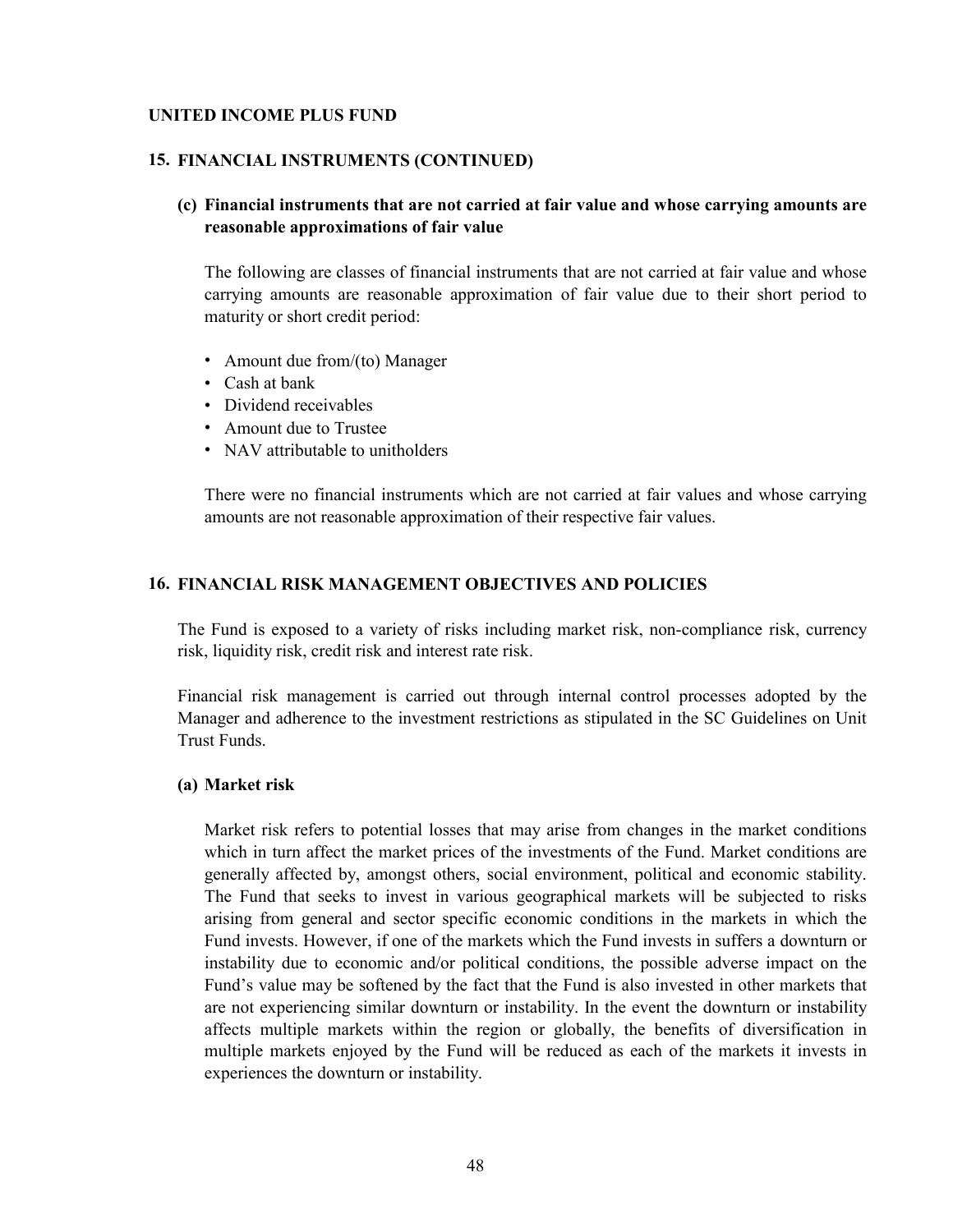#### **16. FINANCIAL RISK MANAGEMENT OBJECTIVES AND POLICIES (CONTINUED)**

### **(a) Market risk (continued)**

The Fund's overall exposure to market risk was as follows:

|                      | RM | 31.01.2022 31.07.2021<br>RM |
|----------------------|----|-----------------------------|
| Investments at FVTPL |    | 67,260,938 73,830,102       |
|                      |    |                             |

The table below summarises the sensitivity of the Fund's net asset value and net income after taxation to movements in prices of investments. The analysis is based on the assumption that the price of the investments fluctuates by 5% with all other variables held constant.

|            | Change in<br>price of<br>investments<br>$\frac{1}{2}$ | <b>Market</b><br>value<br><b>RM</b> | <b>Impact on</b><br>profit after<br>tax and net<br>asset value<br><b>RM</b> |
|------------|-------------------------------------------------------|-------------------------------------|-----------------------------------------------------------------------------|
| 31.01.2022 | $-5$                                                  | 63,897,891                          | (3,363,047)                                                                 |
|            | $\theta$                                              | 67,260,938                          |                                                                             |
|            | 5                                                     | 70,623,985                          | 3,363,047                                                                   |
| 31.07.2021 |                                                       |                                     |                                                                             |
|            | $-5$                                                  | 70,138,597                          | (3,691,505)                                                                 |
|            | $\boldsymbol{0}$                                      | 73,830,102                          |                                                                             |
|            | 5                                                     | 77,521,607                          | 3,691,505                                                                   |

#### **(b) Non-compliance risk**

Non-adherence with laws, rules, regulations, prescribed practices, internal policies and procedures may adversely affect the Fund's investment when the Manager takes action to rectify the non-compliance. Investment goals may also be affected should the Manager not adhere to the investment mandate (such as the Fund's investment objective and investment policy and strategy). The non-adherence may be the outcome from human error (for instance the oversight of the Manager) or system failure (causing unnecessary downtime). The magnitude of such risk and its impact on the Fund and/or unitholders are dependent on the nature and severity of the non-compliance. In order to mitigate this risk, the Manager has stringent internal controls and ensures that compliance monitoring processes are undertaken.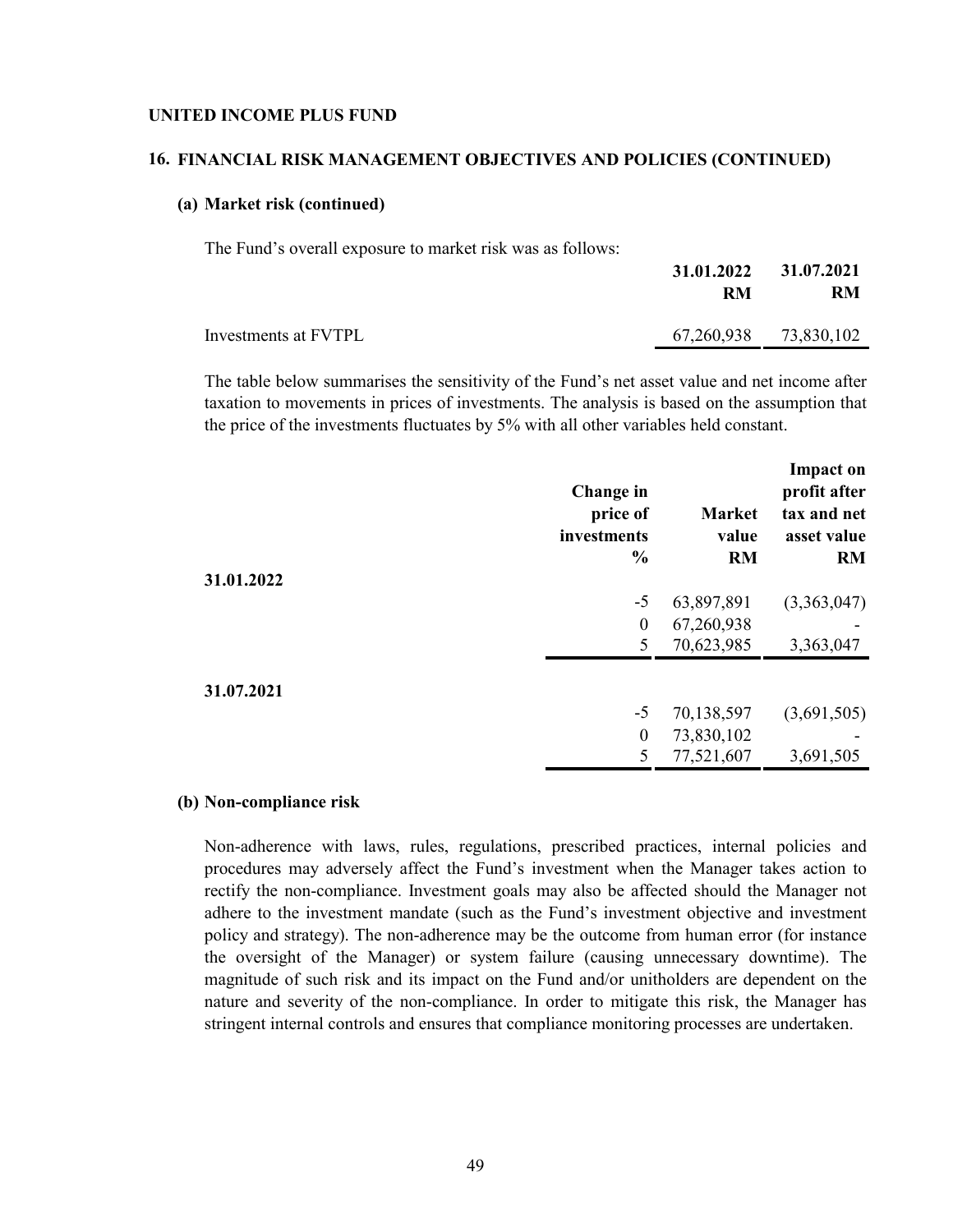#### **16. FINANCIAL RISK MANAGEMENT OBJECTIVES AND POLICIES (CONTINUED)**

### **(c) Currency risk (continued)**

This risk is associated with investments denominated in currencies different from the base currency of the Fund. As the Fund is denominated in RM, investments in countries other than Malaysia will cause the Fund to be exposed to currency risks. When foreign currencies move unfavourably against the RM, these investments may face currency loss in addition to any capital gains or losses, which will affect the NAV of the Fund, and consequently the NAV per Unit of the Fund. The Manager may mitigate this risk by hedging the foreign currency exposure. However, by employing this hedging, it will limit the potential upside of these currencies where investors would not be able to enjoy the additional returns when these currencies move favourably against the RM.

The following table sets out the foreign currency risk concentrations of the Fund:

|                         |            | 31.01.2022<br>Percentage<br>of NAV |            | 31.07.2021<br>Percentage<br>of NAV |
|-------------------------|------------|------------------------------------|------------|------------------------------------|
|                         | <b>RM</b>  | $\frac{0}{0}$                      | RM         | $\frac{6}{9}$                      |
| <b>AUD</b>              |            |                                    |            |                                    |
| Investments at FVTPL    | 1,299,721  | 1.78                               |            |                                    |
| Cash at bank            | 20,776     | 0.03                               |            |                                    |
|                         | 1,320,497  | 1.81                               |            |                                    |
| <b>CNH</b>              |            |                                    |            |                                    |
| Cash at bank            | 656        | $\cdot$                            |            |                                    |
| <b>USD</b>              |            |                                    |            |                                    |
| Investments at FVTPL    | 24,949,728 | 34.14                              | 30,731,671 | 37.41                              |
| Amount due from Manager | 157,418    | 0.22                               |            |                                    |
| Dividend receivables    | 2,519      | $\cdot$                            | 21,468     | 0.03                               |
| Cash at bank            | 105,429    | 0.14                               | 14,332     | 0.02                               |
|                         | 25,215,094 | 34.50                              | 30,767,471 | 37.45                              |
| <b>SGD</b>              |            |                                    |            |                                    |
| Cash at bank            | 25,988     | 0.04                               |            |                                    |

\* *represents values that are less than 0.01*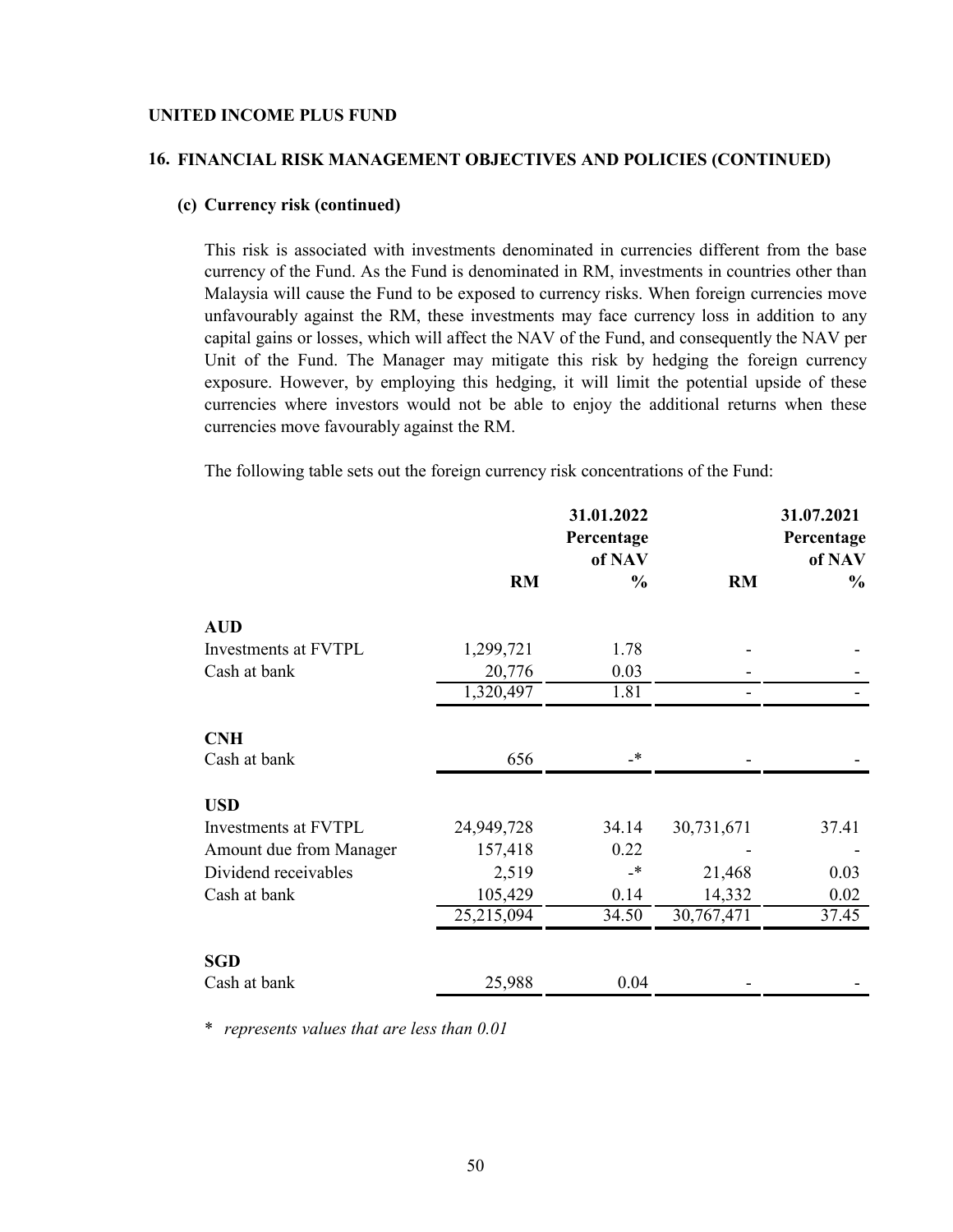### **16. FINANCIAL RISK MANAGEMENT OBJECTIVES AND POLICIES (CONTINUED)**

## **(c) Currency risk (continued)**

The table below summarises the sensitivity of the Fund's net asset value and profit after tax to changes in foreign exchange movements. The analysis is based on the assumption that the foreign exchange rate changes by 5%, with all other variables remaining constant. Any increase/decrease in foreign exchange rate will result in a corresponding decrease/increase in the net assets attributable to unitholders by approximately 5%. Disclosures below are shown in absolute terms, changes and impact could be positive or negative.

|            |               | 31.01.2022                                     |                      | 31.07.2021                                     |  |
|------------|---------------|------------------------------------------------|----------------------|------------------------------------------------|--|
|            |               | Impact on net                                  | <b>Impact on net</b> |                                                |  |
|            |               | Change in income after<br>foreign taxation and |                      | Change in income after<br>foreign taxation and |  |
|            | exchange rate |                                                | NAV exchange rate    | <b>NAV</b>                                     |  |
|            | $\frac{0}{0}$ | RM                                             | $\frac{6}{9}$        | <b>RM</b>                                      |  |
| <b>AUD</b> | $+5$          | 66,025                                         | $+5$                 |                                                |  |
|            | $-5$          | (66,025)                                       | $-5$                 |                                                |  |
| <b>USD</b> | $+5$          | 1,260,755                                      | $+5$                 | 1,538,374                                      |  |
|            | $-5$          | (1,260,755)                                    | $-5$                 | (1,538,374)                                    |  |
| <b>CNH</b> | $+5$          | 33                                             | $+5$                 |                                                |  |
|            | $-5$          | (33)                                           | $-5$                 |                                                |  |
|            |               |                                                |                      |                                                |  |
| SG         | $+5$<br>$-5$  | 1,299<br>(1,299)                               | $+5$<br>$-5$         |                                                |  |

## **(d) Liquidity risk**

Liquidity risk refers to the ease of liquidating an investment depending on the investment's volume traded in the market. Generally, if the Fund holds many securities that are illiquid, or difficult to dispose of, the value of the Fund may be affected when it has to sell such securities at an unfavourable price. This in turn will depress the value of the Fund. This risk may be mitigated by avoiding securities or markets with poor liquidity.

The table below summarises the Fund's financial assets and liabilities into relevant maturity groupings based on the remaining period from the statement of financial position date to the contractual maturity date. The amounts in the table are the contractual undiscounted cash flows.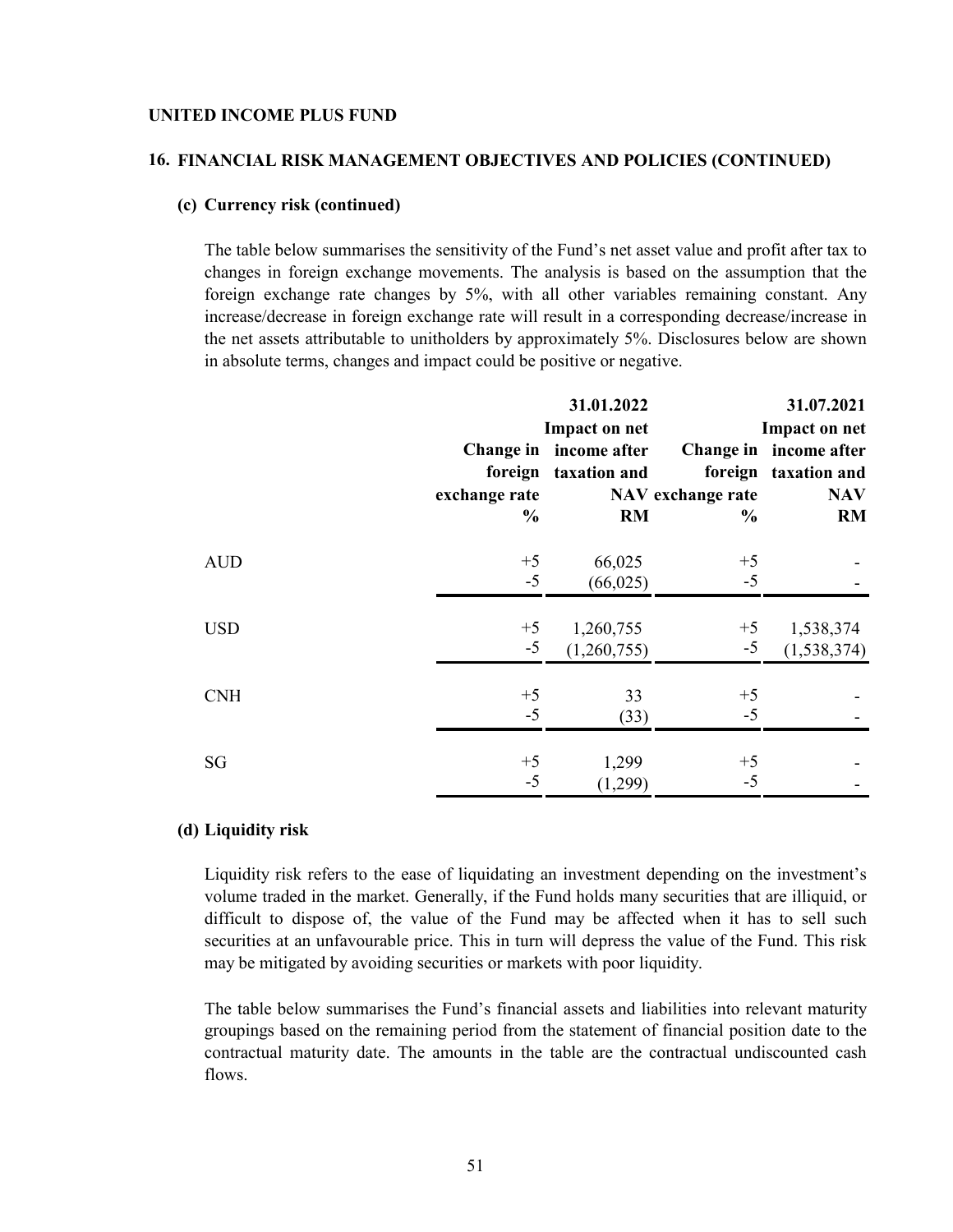#### **16. FINANCIAL RISK MANAGEMENT OBJECTIVES AND POLICIES (CONTINUED)**

## **(d) Liquidity risk (continued)**

|                                               |                             |                              | Contractual cash flows (undiscounted) |                        |                               |                               |                                   |
|-----------------------------------------------|-----------------------------|------------------------------|---------------------------------------|------------------------|-------------------------------|-------------------------------|-----------------------------------|
|                                               | No<br>maturity<br><b>RM</b> | $0 - 1$<br>year<br><b>RM</b> | $1 - 2$<br>years<br><b>RM</b>         | $2 - 3$<br>years<br>RM | $3 - 4$<br>years<br><b>RM</b> | $4 - 5$<br>years<br><b>RM</b> | More than<br>5 years<br><b>RM</b> |
| 31.01.2022                                    |                             |                              |                                       |                        |                               |                               |                                   |
| <b>Financial assets</b>                       |                             |                              |                                       |                        |                               |                               |                                   |
| Investments*                                  | 26,249,450                  | 11,746,304                   | 4,159,012                             | 1,797,697              | 14,027,628                    | 4,585,186                     | 10,284,046                        |
| Amount due                                    |                             |                              |                                       |                        |                               |                               |                                   |
| from                                          |                             |                              |                                       |                        |                               |                               |                                   |
| Manager<br>Dividend                           |                             | 4,020,999                    |                                       |                        |                               |                               |                                   |
| receivables                                   |                             | 2,519                        |                                       |                        |                               |                               |                                   |
| Cash at bank                                  | 1,837,078                   |                              |                                       |                        |                               |                               |                                   |
| <b>Total financial</b>                        |                             |                              |                                       |                        |                               |                               |                                   |
| assets                                        | 28,086,528                  | 15,769,822                   | 4,159,012                             | 1,797,697              | 14,027,628                    | 4,585,186                     | 10,284,046                        |
| Financial<br><b>liabilities</b><br>Amount due |                             |                              |                                       |                        |                               |                               |                                   |
| to Trustee                                    |                             | 4,155                        |                                       |                        |                               |                               |                                   |
| <b>Total financial</b>                        |                             |                              |                                       |                        |                               |                               |                                   |
| <b>liabilities</b>                            |                             | 4,155                        |                                       |                        |                               |                               |                                   |
| 31.07.2021                                    |                             |                              |                                       |                        |                               |                               |                                   |
| <b>Financial assets</b>                       |                             |                              |                                       |                        |                               |                               |                                   |
| Investments*                                  | 30,731,671                  | 13,483,395                   | 4,228,347                             | 1,095,587              | 3,772,684                     | 10,881,243                    | 16,071,325                        |
| Amount from                                   |                             |                              |                                       |                        |                               |                               |                                   |
| to Manager                                    |                             | 400,905                      |                                       |                        |                               |                               |                                   |
| Dividend                                      |                             |                              |                                       |                        |                               |                               |                                   |
| receivables<br>Cash at bank                   | 7,983,504                   | 21,468                       |                                       |                        |                               |                               |                                   |
| <b>Total financial</b>                        |                             |                              |                                       |                        |                               |                               |                                   |
| assets                                        | 38,715,175                  | 13,905,768                   | 4,228,347                             | 1,095,587              | 3,772,684                     | 10,881,243                    | 16,071,325                        |
| Financial<br>liabilities<br>Forward foreign   |                             |                              |                                       |                        |                               |                               |                                   |
| currency                                      |                             |                              |                                       |                        |                               |                               |                                   |
| contracts                                     |                             | 42,817                       |                                       |                        |                               |                               |                                   |
| Amount due                                    |                             |                              |                                       |                        |                               |                               |                                   |
| to Trustee                                    |                             | 4,962                        |                                       |                        |                               |                               |                                   |
| <b>Total financial</b><br>liabilities         |                             | 47,779                       |                                       |                        |                               |                               |                                   |

\* The Fund's investments in collective investment schemes, quoted shares and bank balances have no maturity period.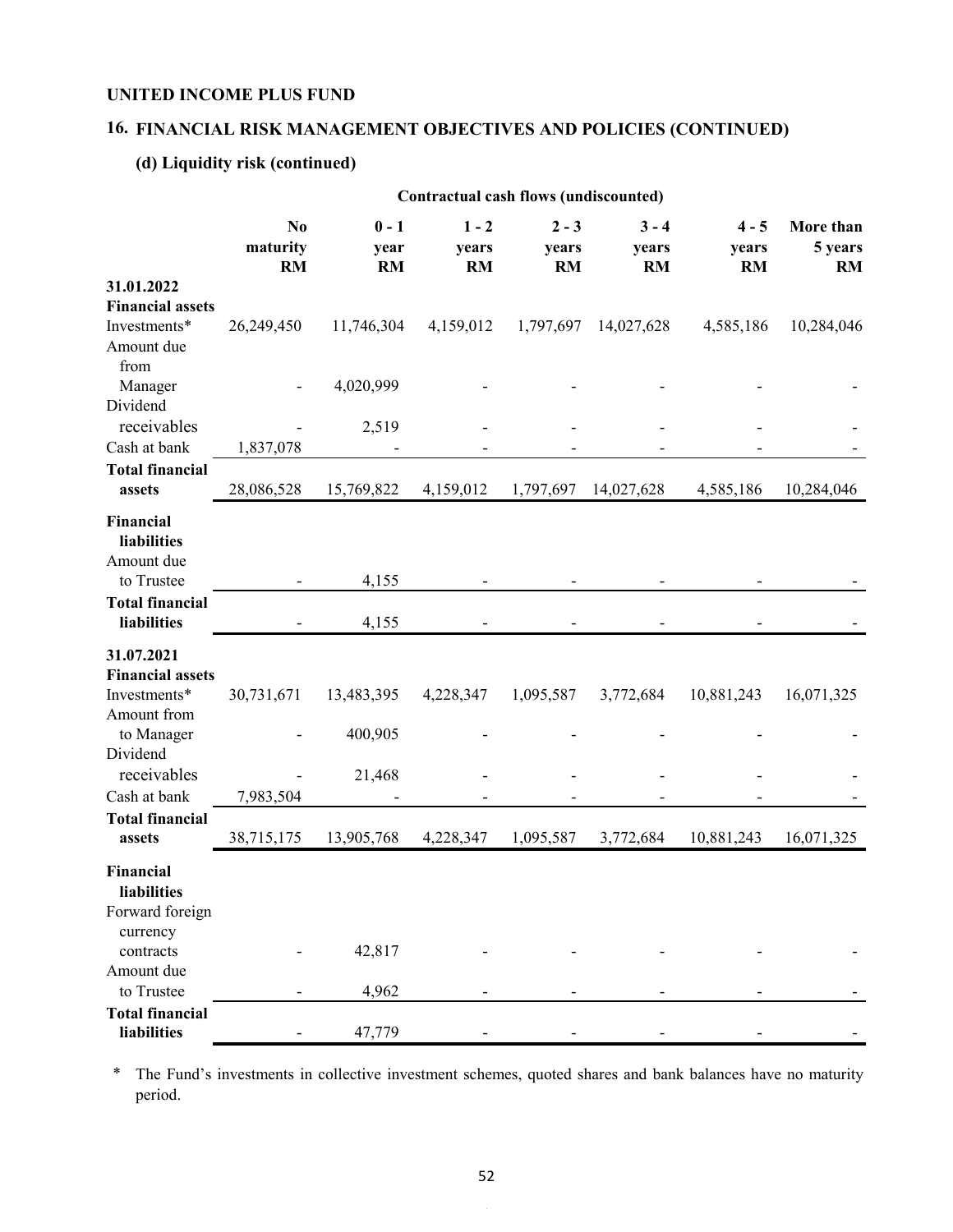### **16. FINANCIAL RISK MANAGEMENT OBJECTIVES AND POLICIES (CONTINUED)**

## **(e) Credit risk**

This refers to the creditworthiness of the issuers of fixed income securities and/or money market instruments and its expected ability to make timely payment of interest and/or principal. Default happens when the issuers are not able to make timely payments of interest and/or principal. Fixed income securities and/or money market instruments are subject to both actual and perceived measures of creditworthiness. The downgrading of a rated fixed income securities or adverse publicity and investor perception could decrease the value and liquidity of the fixed income securities and/or money market instruments, particularly in a thinly traded market.

Deposits that the Fund has placed with licensed financial institutions are also exposed to credit/default risk. If the financial institutions become insolvent, the Fund may suffer capital losses with regards to the capital invested and interest foregone, causing the performance of the Fund to be adversely affected. Placement of deposits with a licensed financial institution will also be made based on prudent selection by the Manager according to its analysis on credit worthiness of the financial institutions.

The following table sets out maximum exposure to credit risk and the credit risk concentrations of the Fund:

|             | <b>Unquoted fixed</b><br>income | Cash and<br>cash<br>securities equivalents | <b>Derivative</b><br>assets at | <b>Dividend</b><br><b>FVTPL</b> receivable | <b>Total</b> | As a<br>percentage<br>of NAV |
|-------------|---------------------------------|--------------------------------------------|--------------------------------|--------------------------------------------|--------------|------------------------------|
|             | <b>RM</b>                       | RM                                         | <b>RM</b>                      | <b>RM</b>                                  | <b>RM</b>    | $\frac{0}{0}$                |
| 31.01.2022  |                                 |                                            |                                |                                            |              |                              |
| $- AAA$     | 3,566,408                       |                                            | 6,856                          |                                            | 3,573,264    | 4.89                         |
| - AAA IS    | 2,926,430                       |                                            |                                |                                            | 2,926,430    | 4.00                         |
| $- AA$      |                                 |                                            | 2,872                          |                                            | 2,872        |                              |
| $- AA1$     | 7,005,332                       | 1,837,078                                  | (1,743)                        |                                            | 8,840,667    | 12.10                        |
| $-AA1(S)$   | 4,135,879                       |                                            |                                |                                            | 4,135,879    | 5.66                         |
| $- AA2$     | 728,736                         |                                            |                                |                                            | 728,736      | 1.00                         |
| $- AA3$     | 3,054,051                       |                                            |                                |                                            | 3,054,051    | 4.18                         |
| $- A1$      | 4,886,277                       |                                            |                                |                                            | 4,886,277    | 6.69                         |
| - AA IS     | 3,012,022                       |                                            |                                |                                            | 3,012,022    | 4.12                         |
| $- AA + IS$ | 1,968,972                       |                                            |                                |                                            | 1,968,972    | 2.69                         |
| $- AA - IS$ | 3,658,212                       |                                            |                                |                                            | 3,658,212    | 5.01                         |
| $- AAA(S)$  | 5,064,628                       |                                            |                                |                                            | 5,064,628    | 6.93                         |
| $- NR^*$    | 1,004,541                       |                                            |                                | 2,519                                      | 1,007,060    | 1.38                         |
|             | 41,011,488                      | 1,837,078                                  | 7,985                          | 2,519                                      | 42,859,070   | 58.65                        |

*\** Non-rated

The financial assets of the Fund are neither past due nor impaired.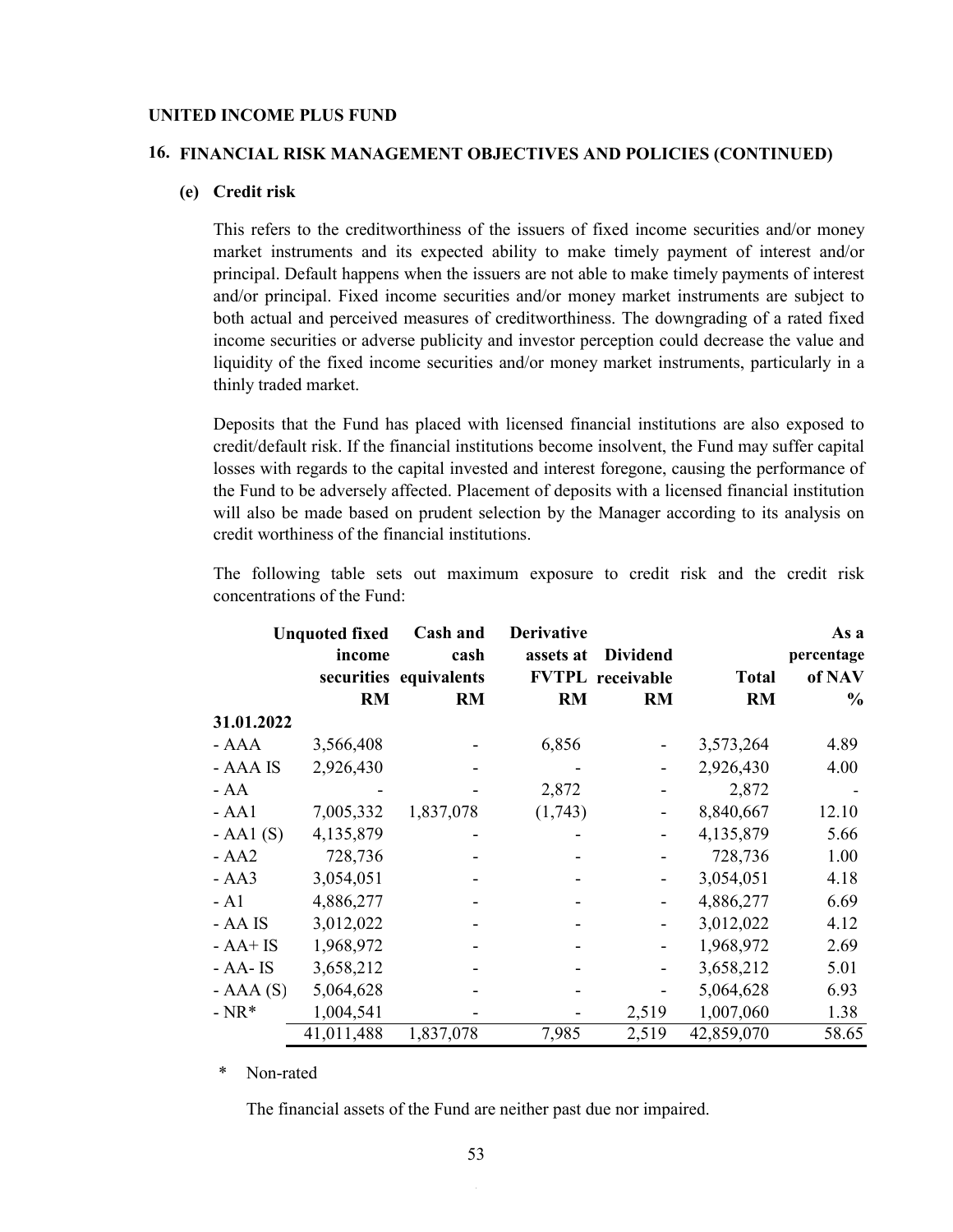### **16. FINANCIAL RISK MANAGEMENT OBJECTIVES AND POLICIES (CONTINUED)**

#### **(e) Credit risk (continued)**

The following table sets out maximum exposure to credit risk and the credit risk concentrations of the Fund: (continued)

|             | <b>Unquoted fixed</b> | Cash and               | <b>Derivative</b> |                         |              | As a       |
|-------------|-----------------------|------------------------|-------------------|-------------------------|--------------|------------|
|             | income                | cash                   | liabilities at    | <b>Dividend</b>         |              | percentage |
|             |                       | securities equivalents |                   | <b>FVTPL</b> receivable | <b>Total</b> | of NAV     |
|             | <b>RM</b>             | <b>RM</b>              | <b>RM</b>         | <b>RM</b>               | <b>RM</b>    | $\%$       |
| 31.07.2021  |                       |                        |                   |                         |              |            |
| - AAA       | 3,631,217             |                        | (27, 145)         |                         | 3,604,072    | 4.39       |
| - AAA IS    | 4,483,215             |                        |                   |                         | 4,483,215    | 5.46       |
| $- AA1$     | 7,087,660             | 7,983,504              |                   |                         | 15,071,164   | 18.35      |
| $-AA1(S)$   | 4,163,707             |                        |                   |                         | 4,163,707    | 5.07       |
| $- AA2$     | 736,088               |                        |                   |                         | 736,088      | 0.90       |
| $- AA3$     | 3,126,379             |                        | (15,672)          |                         | 3,110,707    | 3.79       |
| - A1        | 8,377,565             |                        |                   |                         | 8,377,565    | 10.20      |
| - AA IS     | 3,038,018             |                        |                   | -                       | 3,038,018    | 3.70       |
| $- AA + IS$ | 2,007,402             |                        |                   |                         | 2,007,402    | 2.44       |
| - AA- IS    | 330,437               |                        |                   |                         | 330,437      | 0.40       |
| $- AAA(S)$  | 5,081,960             |                        |                   |                         | 5,081,960    | 6.19       |
| $- NR^*$    | 1,034,783             |                        |                   | 21,468                  | 1,056,251    | 1.29       |
|             | 43,098,431            | 7,983,504              | (42, 817)         | 21,468                  | 51,060,586   | 62.18      |

*\** Non-rated

The financial assets of the Fund are neither past due nor impaired.

#### **(f) Interest rate risk**

This Fund is also subject to interest rate risk. Interest rate is a general indicator that will have an impact on the management of the Fund. This risk refers to the effect of interest rate changes on the market value of a portfolio of fixed income securities. In the event of rising interest rates, prices of fixed income securities will generally decrease and vice versa. Meanwhile, fixed income securities with longer maturities and lower coupon/interest rates are more sensitive to interest rate changes.

The table below summarises the sensitivity of the Fund's net asset value and profit after tax to movements in prices of unquoted fixed income securities held by the Fund as a result of movement in interest rate. The analysis is based on the assumptions that the interest rate increased and decreased by 1% with all other variables held constant.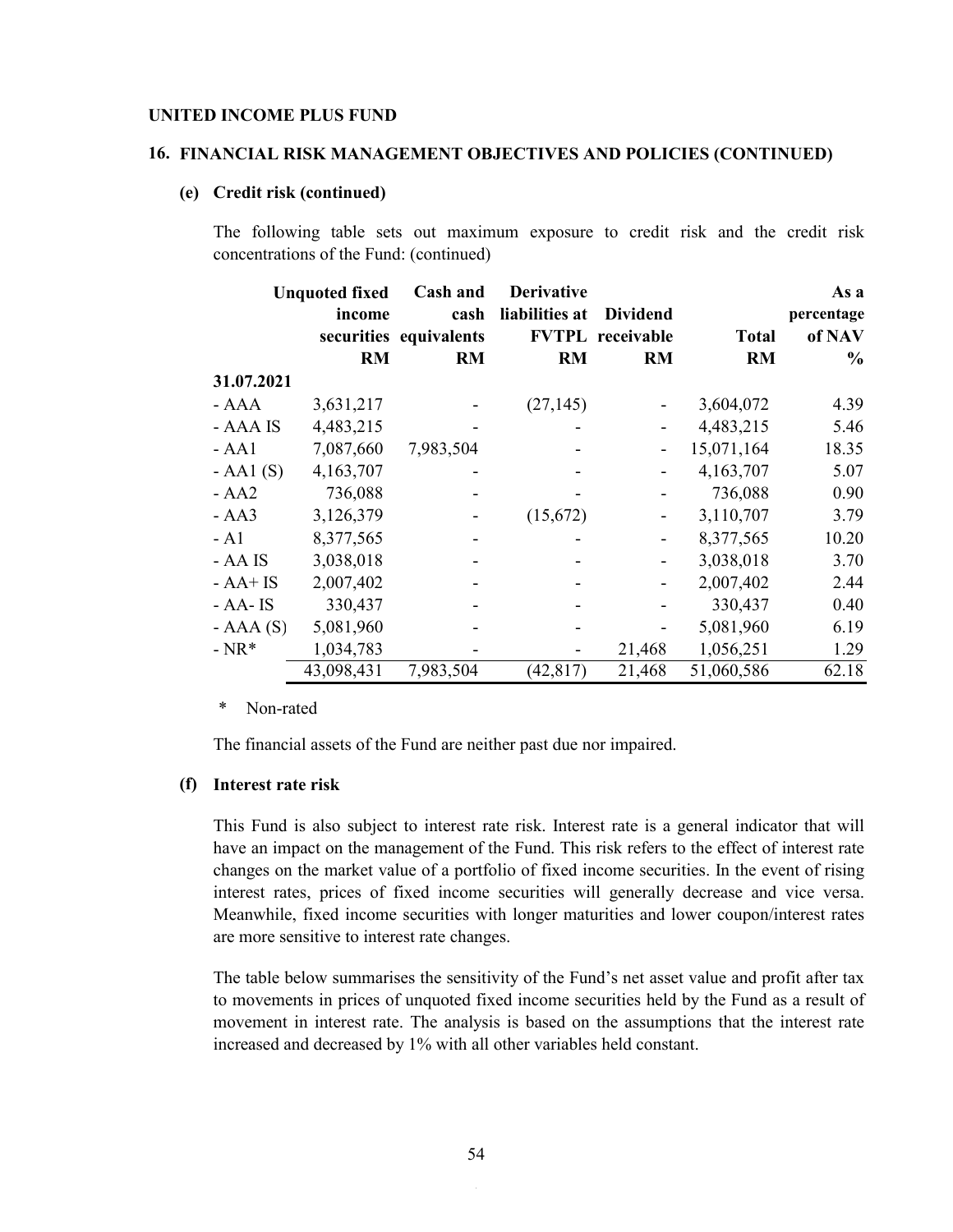#### **16. FINANCIAL RISK MANAGEMENT OBJECTIVES AND POLICIES (CONTINUED)**

## **(f) Interest rate risk (continued)**

|                                  | Impact on profit after<br>taxation/Net Asset Value |           |  |
|----------------------------------|----------------------------------------------------|-----------|--|
|                                  | 31.01.2022<br>31.07.2021                           |           |  |
|                                  | RM                                                 |           |  |
| Change in interest rate $(\% )$  |                                                    |           |  |
| Unquoted fixed income securities |                                                    |           |  |
| $+1\%$                           | (410, 115)                                         | (430,984) |  |
| $-1\%$                           | 410,115                                            | 430,984   |  |

## **17. CAPITAL MANAGEMENT**

The capital of the Fund can vary depending on the demand for redemptions and subscriptions to the Fund. The Fund's units in issue at the end of the financial period are disclosed in Note  $7(a)$  to  $7(e)$ .

No changes were made to the Fund's objectives, policies or processes during the current and previous financial years.